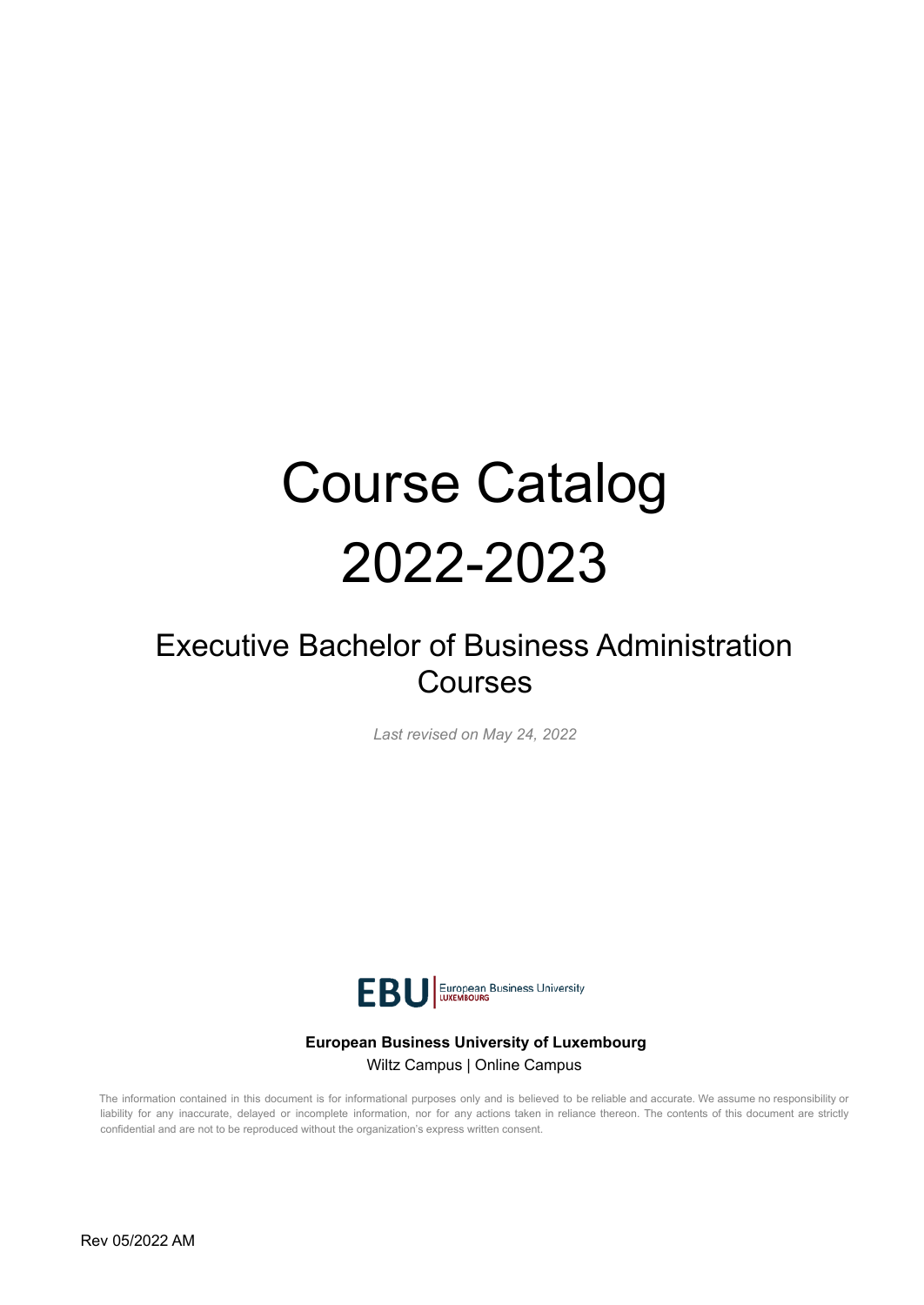# **CONTENTS**

| <b>INTRODUCTION</b>                                                 | $\mathbf{3}$ |
|---------------------------------------------------------------------|--------------|
| CODE: EBBA100 - BUSINESS MANAGEMENT I & II (10 ECTS)                | 6            |
| CODE: EBBA101 - HUMAN RESOURCE MANAGEMENT I & II (10 ECTS)          | 8            |
| CODE: EBBA 102 - FINANCIAL ACCOUNTING I & II (10 ECTS)              | 10           |
| CODE: EBBA 103 - BUSINESS ETHICS I & II (10 ECTS)                   | 12           |
| CODE: EBBA1/C - CASES IN GENDER EQUALITY(10 ECTS)                   | 14           |
| CODE: EBBA200 - CUSTOMER RELATIONS MANAGEMENT (5ECTS)               | 16           |
| CODE: EBBA201 - BUSINESS FINANCE, I & II (10 ECTS)                  | 18           |
| CODE: EBBA202 - MACROECONOMICS, I & II (10 ECTS)                    | 20           |
| CODE: EBBA203 - THE GLOBAL ECONOMY (5 ECTS)                         | 22           |
| CODE: EBBA/2C - CASES IN FINANCE (10 ECTS)                          | 24           |
| CODE: EBBA/3C - CASES IN MARKETING (10 ECTS)                        | 26           |
| CODE: EBBA300- QUANTITATIVE BUSINESS METHODS, I & II (10 ECTS)      | 28           |
| CODE: EBBA301 - MARKETING MANAGEMENT I & II (10 ECTS)               | 30           |
| CODE: EBBA302 - COMMUNICATION SKILLS, (10 ECTS)                     | 32           |
| CODE: EBBA303-PRODUCTION AND OPERATIONS MANAGEMENT I & II (10 ECTS) | 34           |
| CODE: EBBA304 - STRATEGIC MANAGEMENT   & II (10 ECTS)               | 36           |
| CODE: EBBA 305 - THESIS (30 ECTS)                                   | 39           |
|                                                                     |              |
| <b>SPECIALIZATION COURSES</b>                                       | 41           |
| <b>DATA SCIENCE AND AI</b>                                          | 41           |
| CODE: MSDA 100 - DATA SCIENCE IN REAL LIFE                          | 41           |
| CODE: MSDA 104 - PYTHON FOR DATA SCIENCE                            | 43           |
| CODE: MSDA 201 - MACHINE LEARNING                                   | 45           |
| CODE: MSDA 300 - INTRODUCTION TO ARTIFICIAL INTELLIGENCE            | 46           |
| <b>FINANCIAL MARKETS</b>                                            | 49           |
| CODE: MSF103 - FIXED INCOME SECURITIES AND CREDIT MARKETS           | 49           |
| CODE: MSF 200 - RISK MANAGEMENT IN FINANCIAL MARKETS                | 52           |
| CODE: MSF201- FINANCIAL MARKETS AND INSTITUTIONS                    | 55           |
| CODE: MSF301 - CORPORATE INVESTMENT AND FINANCIAL POLICY            | 57           |
| <b>FINTECH AND BLOCKCHAIN</b>                                       | 60           |
| CODE: BSDL101 - INTRODUCTION TO DIGITAL CURRENCIES, ICOs& MARKETS   | 60           |
| CODE: BSDL102 - CYBER SECURITY RISK REGULATION                      | 63           |
| CODE: BSDL200 - BLOCKCHAIN TECHNOLOGY FUNDAMENTALS                  | 65           |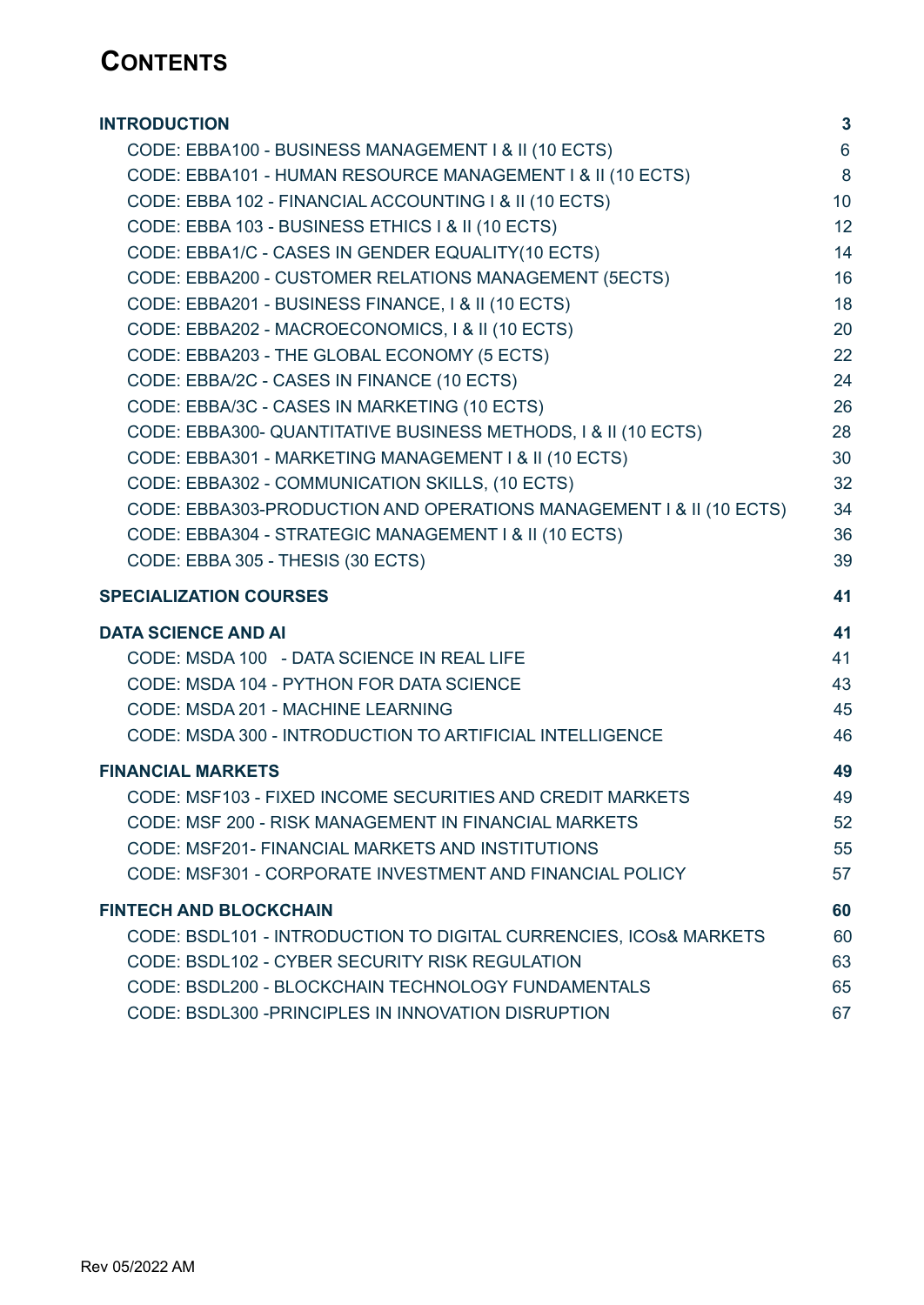#### <span id="page-2-0"></span>**INTRODUCTION**

This is a full course syllabi for the undergraduate course below. Unless mentioned otherwise, course scheduling, course structure, as well as course evaluation are standardized for all undergraduate courses. Credits are expressed using the European Credit Transfer System. One European credit stands for 30 hours of workload The EBU course load consists of 30-40 contact hours and 200-240 study hours. Contact hours include lectures, discussion forums and examinations and study hours include independent study, practical work and research.

One Executive Bachelor of Business Administration (EBBA) undergraduate semester consists of 13 weeks of class sessions and exam sessions..

The credit system used also remains fully compatible with the American educational system using semester and semester credit hours. The typical 180 European credit requirement for Bachelor programs is considered equivalent to 120 American semester credit hours and 180 American semester credit hours.

#### **COURSE PLANNING**

The total number of courses offered is dependent on the total credit study plan requirements of enrolled students. Students plan their courses according to course availability and prerequisites. Some of the courses have required prerequisites.

A minimum of one course from each of the undergraduate specialization courses is offered. The total number of specialization courses offered per specialization is dependent on the total credit and course requirements of enrolled students. Students plan their courses according to course availability. None of the specialization courses have required prerequisites.

#### **COURSE SCHEDULING**

Courses are scheduled over the full duration of the semester and all courses finish within one semester. Undergraduate courses consist of 39 contact hours, 1-2 midterm exam hours and 2 final exam hours. Contact hours are usually scheduled as 13 one (1) hour class sessions with one session per week for the duration of the semester and 2 hours of discussion forum per week for 10 weeks. Mid term exams take place in week 5 and final exams take place in week 13 of each semester.

#### **COURSE STRUCTURE**

Students are provided a strong theoretical foundation and are introduced to the various concepts in order to gain a thorough understanding of the subject matter. The practical application and implementation of these specific concepts are methodically discussed during the various class sessions by means of real-life examples and comprehensive case studies.

#### **COURSE CONTENT AND LEARNING OUTCOMES**

All courses are undergraduate level and are taught according to a student centered approach. Course content listed should be regarded as indicative course content. Learning outcomes listed are reference points and should be regarded as intended learning outcomes for what students are expected to be able to do at the end of the course. Assessments done in the course should address these learning outcomes. The learning outcomes are established according to Benjamin Bloom's taxonomy for cognitive learning. Based on this framework, courses at undergraduate level address primarily the thinking processes: Knowledge, Comprehension, Application, and Analysis.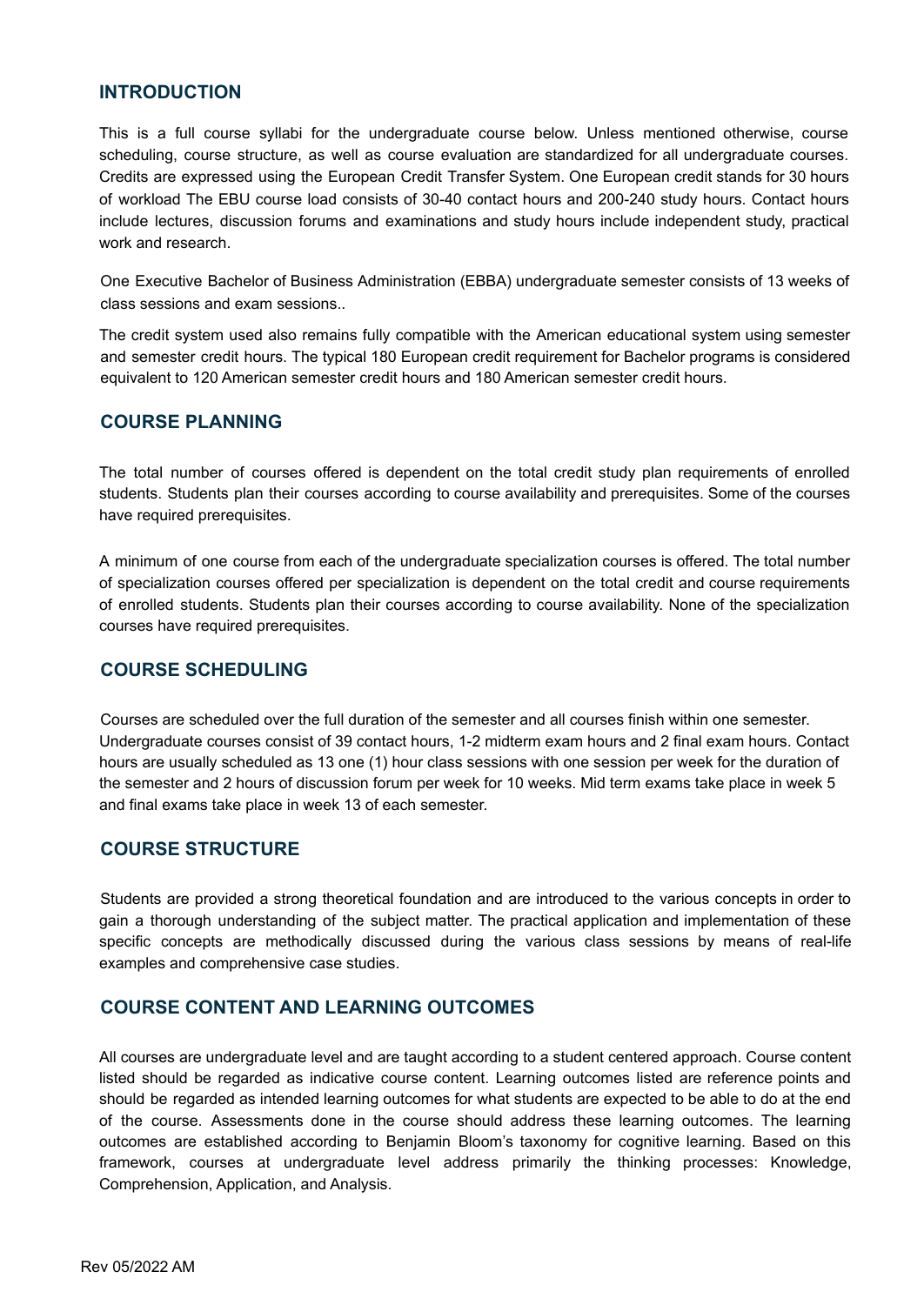The overall learning of the courses at the undergraduate program corresponds to the level descriptors of the European Qualifications Framework (EQF) for first cycle qualification. The overall learning of the undergraduate programs aims at students obtaining a level according to the indications below.

The descriptor for the first cycle in the Framework for Qualifications of the European Higher Education Area agreed by the ministers responsible for higher education at their meeting in Bergen in May 2005 in the framework of the Bologna process corresponds to the learning outcomes for EQF level 6.

#### SETTING

- · *Operational Context:* The learner operates in complex and unpredictable contexts, requiring selection and application from a wide range of largely standard techniques and information sources.
- · *Autonomy and responsibility for actions:* The learner acts with minimal supervision or direction, within agreed guidelines taking responsibility for accessing support and accepts accountability for determining and achieving personal and/or group outcomes.

#### **CHARACTERISTIC 1: KNOWLEDGE AND UNDERSTANDING**

- Demonstrate and/or work with:
- An understanding of the scope and defining features of a subject/discipline/sector, and an integrated knowledge of its main areas and boundaries.
- A critical understanding of a range of the principles, principal theories, concepts and terminology of the subject/discipline/sector.
- Knowledge of one or more specialisms that is informed by forefront developments.

#### **CHARACTERISTIC 2: PRACTICE: APPLIED KNOWLEDGE, SKILLS AND UNDERSTANDING**

- Apply knowledge, skills and understanding:
- In using a range of the principal professional skills, techniques, practices and/or materials associated with the subject/discipline/sector.
- In using a few skills, techniques, practices and/or materials that are specialised and/or advanced.
- In practising routine methods of enquiry and/or research.
- To practise in a range of professional level contexts that include a degree of unpredictability.

#### **CHARACTERISTIC 3: GENERIC COGNITIVE SKILLS**

• Undertake critical analysis, evaluation and/or synthesis of ideas, concepts, information and issues in a subject/discipline/sector.

- Identify and analyse routine professional problems and issues.
- Draw on a range of sources in making judgements.

#### **CHARACTERISTIC 4: COMMUNICATION, ICT AND NUMERACY SKILLS**

• Use a wide range of routine skills and some advanced and specialised skills in support of established practices in a subject/discipline/sector, for example:

- Present or convey, formally and informally, information on standard/mainstream topics in the subject/discipline/sector to a range of audiences.
- Use a range of ICT applications to support and enhance work.
- Interpret, use and evaluate numerical and graphical data to achieve goals/targets.

#### **CHARACTERISTIC 5: AUTONOMY, ACCOUNTABILITY AND WORKING WITH OTHERS**

• Exercise autonomy and initiative in some activities at a professional level in practice or in a subject/discipline/sector.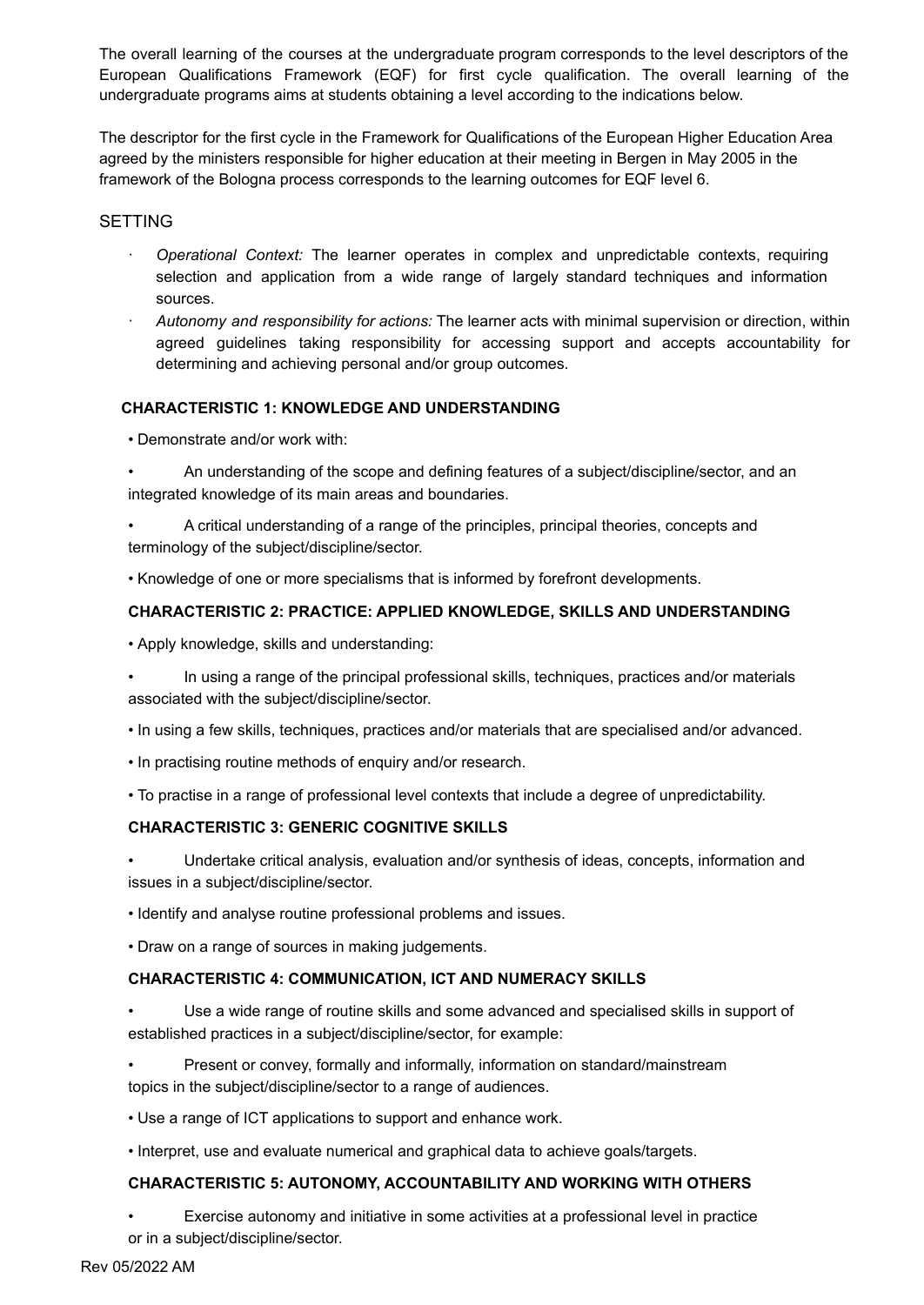- Exercise managerial responsibility for the work of others and for a range of resources.
- Practise in ways that show awareness of your own and others' roles and responsibilities.
- Work, under guidance, with specialist practitioners.
- Seeking guidance where appropriate, manage ethical and professional issues in accordance with current professional and/or ethical codes or practices.

# **COURSE EVALUATION**

| <b>Course evaluation: Study Load per 10 ECTS course</b>              | Total 270 hrs. |
|----------------------------------------------------------------------|----------------|
| - Lectures: one hour per week for (13 weeks)                         | 13 hours       |
| - Self-directed content learning & preparation: 9 hours per week (13 | 117 hours      |
| weeks)                                                               |                |
| - Specific assignments: 3 x 3-hour assignments                       | 9 hours        |
| - Formative Assessments/Research assignments                         | 4 hours        |
| - Course Preparation and Discussion Forums: 2.5 hours per day for 10 | 125 hours      |
| Weeks                                                                |                |
| - Written Summative Assessments                                      | 2 hours        |

| <b>Course evaluation: Study Load per 5 ECTS course</b>                         | Total 156 hrs. |
|--------------------------------------------------------------------------------|----------------|
| - Lectures: one hour per week for (13 weeks)                                   | 13 hours       |
| - Self-directed content learning & preparation: 9 hours per week (13<br>weeks) | 78 hours       |
| - Specific assignments: 3 x 3-hour assignments                                 | 9 hours        |
| - Research assignments for Module                                              | 4 hours        |
| - Course Preparation and Discussion Forums 2.5 hours per day for 10<br>Weeks   | 50 hours       |
| - Written Summative Assessments                                                | 2 hours        |

Attendance to all class sessions and participation in all class discussions is mandatory and is part of the final grade for the course. Reading materials and discussion questions should be prepared by each student individually by the next class session. There should be graded weekly assignments. Formative assignments, where feedback is provided on the student's performance but the grade not included in the final grade, are also given throughout the course. Credits are only awarded upon successful completion of the entire course. Partial credit for partial completion of a course is not awarded.

We reserve the right to change the content of this catalog and to make changes to the academic curriculum at any time and without prior notice.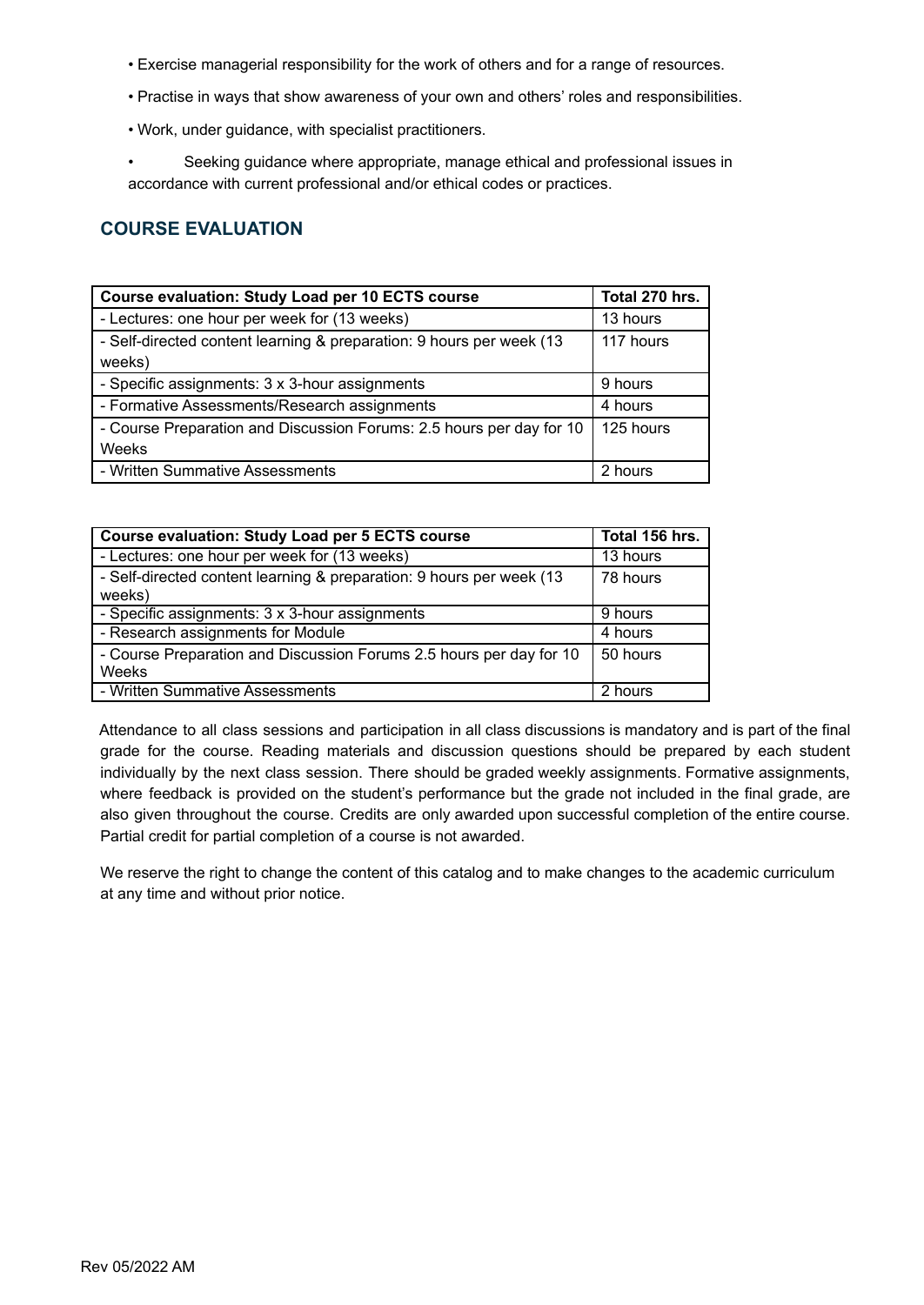# <span id="page-5-0"></span>**CODE: EBBA100 - BUSINESS MANAGEMENT I & II (10 ECTS)**

### **COURSE DETAILS**

Course level: Undergraduate Course category: Core requirement Course credits: 10 Course duration: 13 weeks Total contact hours: 38 (13hrs Lectures + 25hrs Discussion Forum) Total exam hours: 2 Total study hours: 230 (117hrs self-directed + 9hrs Specific assignments + 4hrs Research + 100 Preparation) Language of instruction: English

| Pre-requisites                 | 'N/A |
|--------------------------------|------|
| Co-requisites                  | 'N/A |
| <b>Prohibited Combinations</b> | 'N/A |

# **COURSE OVERVIEW**

This course provides a survey of the business world. Topics include the basic principles and practices of contemporary business. Upon completion, students should be able to demonstrate an understanding of business concepts as a foundation for studying other business subjects. The course covers the following topics: The Environment of Business; Business Ownership and Entrepreneurship; Management and Organization; Human Resources; Marketing; Finance and Investment.

# **COURSE OBJECTIVES**

1. To identify and describe the influence of the environments created by the economy, technology, competition, diversity, global opportunities, and social responsibility.

2. To compare the advantages and disadvantages of the major forms of business ownership and discuss why many people are willing to accept the risks of entrepreneurship.

3. To understand the need for management in business organizations, the role of management in developing an organizational structure, and the process of producing products and services that satisfy customers.

4. To describe the management role of acquiring and retaining human resources and creating a supportive work environment.

5. To explain the marketing function and describe the concepts and processes involved in designing product strategy, promotion strategy, distribution strategy, and pricing strategy.

6. To explore the ways of using technology to manage information and to understand accounting's role in managing financial information.

7. To describe the financial management function and the role of money and financial institutions and to illustrate the concepts and processes involved in managing the acquisition and allocation of short term and long term funds.

# **LEARNING CONTENT AND OUTCOMES**

At the completion of the course the student will be able to:

1. Identify the potential marketing opportunities that are created by the population trends; Rev 05/2022 AM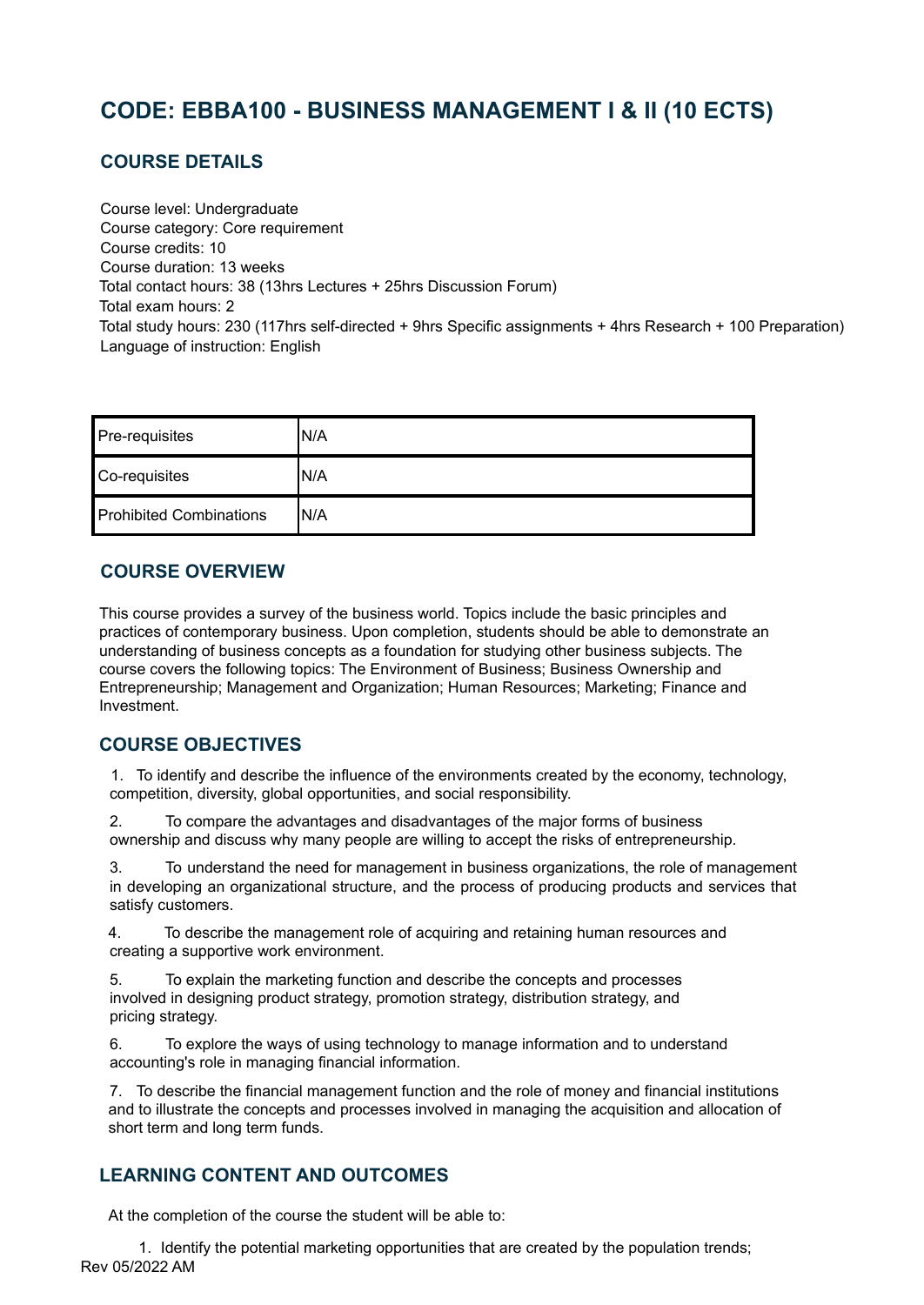Relate how business institutions operate in our modern-day political, social and economic environment;

- 2. Describe various business ownership forms;
- 3. Acquire information about starting your own business;
- 4. Explain management functions;
- 5. Acquire a vocabulary for further study of business subjects;
- 6. Describe the importance of marketing activities;
- 7. Explain the challenges facing management;
- 8. Identify basic long and short-term financial planning techniques;
- 9. Describe how organizations protect themselves against potential
- losses; 10. Identify and apply business laws as they affect business;

11. Discuss international trade and markets.

|                     | <b>Learning Outcomes:</b><br>On successful completion of the course the candidate will be<br>able to:                                                                                                                      | Assesse<br>d in this<br>module? | A | B | C | D |
|---------------------|----------------------------------------------------------------------------------------------------------------------------------------------------------------------------------------------------------------------------|---------------------------------|---|---|---|---|
| L                   | Identify the potential marketing opportunities that are<br>created by the population trends; Relate how business<br>institutions operate in our modern-day political, social<br>and economic environment                   | <b>YES</b>                      | J |   |   |   |
| L<br>$\overline{2}$ | Describe various business ownership forms,<br>Acquire information about starting your own<br>business;                                                                                                                     | <b>YES</b>                      |   |   |   |   |
| L<br>3              | Acquire a vocabulary for further study of business<br>subjects, Identify and apply business laws as they affect<br>business                                                                                                | <b>YES</b>                      |   |   |   |   |
| L<br>4              | Present or convey, formally and informally, information on<br>standard/mainstream topics in the subject/discipline/sector<br>to a range of audiences. Identify basic long and short-term<br>financial planning techniques; | <b>YES</b>                      |   |   |   |   |
| 5                   | Explain the challenges facing management; Explain<br>management functions; Describe the importance of<br>marketing activities;                                                                                             | <b>YES</b>                      |   |   |   |   |
|                     | SCQF Level 9 characteristics. 1, 2, 3, 5                                                                                                                                                                                   |                                 |   |   |   |   |

A – Knowledge and Understanding B – Intellectual Skills C – Practical Skills D – Transferable Skills

#### **Assessments.**

55% - Classwork (review questions, homework, essay, and other related activities) 5% - Merits

40% - Final Exam

#### **BIBLIOGRAPHY**

• G. Pearson, The Rise and Fall of Management, Gower Publishing, 2009.

• Wren & A.G. Bedeian, The Evolution of Management Thought, 6th Edition, Wiley 2009.

• Atrill, P. & McLaney, E (2015) Accounting & Finance for Non-Specialists. Ninth Edition. Pearson.

• Boakes, K, Reading and Understanding the Financial Times. Second Edition.

Prentice Hall, 2010.

• Willman, P. (2014) Understanding Management - the Social Science Foundations. Oxford University Press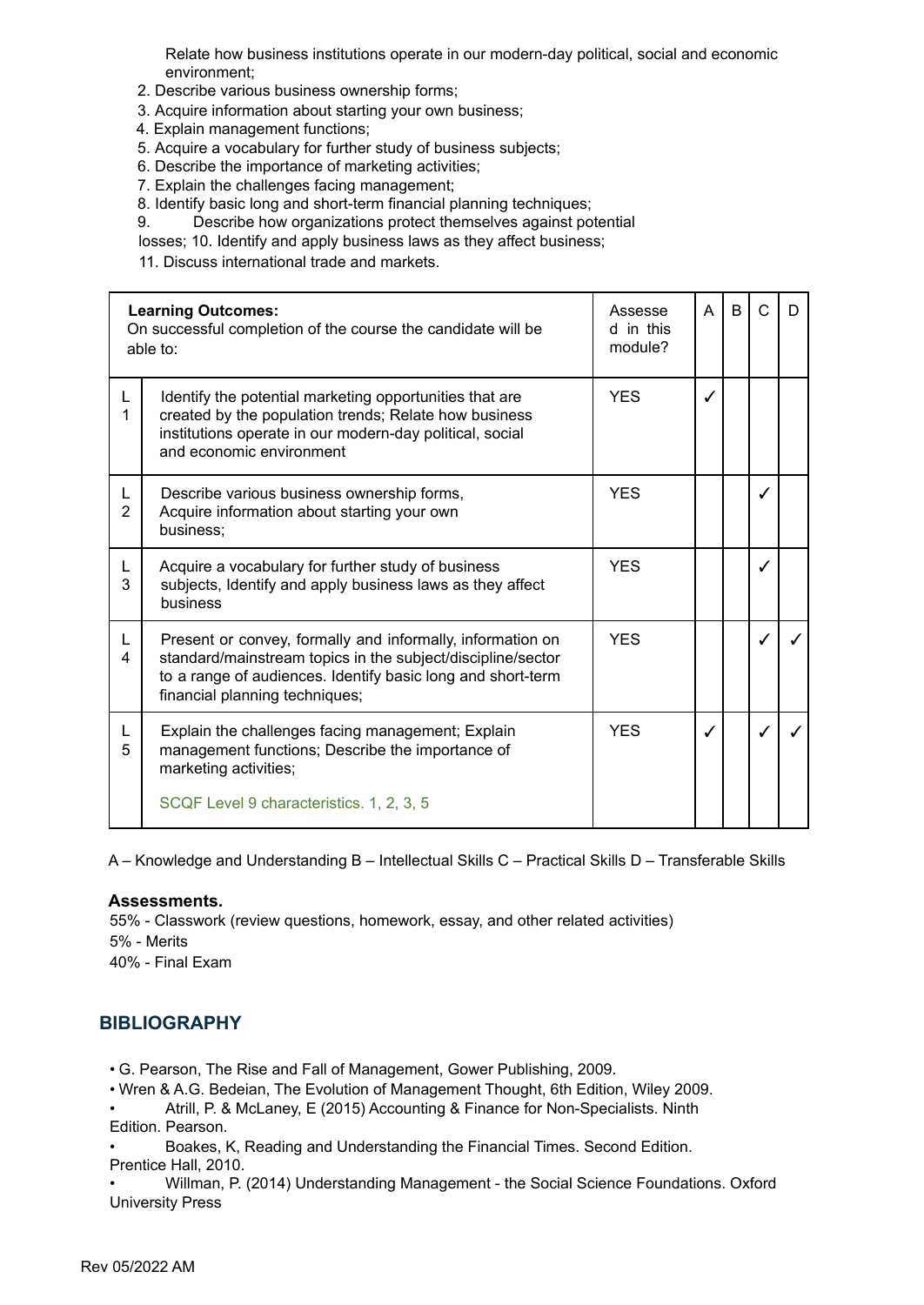# <span id="page-7-0"></span>**CODE: EBBA101 - HUMAN RESOURCE MANAGEMENT I & II (10 ECTS)**

### **COURSE DETAILS**

Course level: Undergraduate Course category: Core requirement Course credits: 10 Course duration: 13 weeks Total contact hours: 38 (13hrs Lectures + 25hrs Discussion Forum) Total exam hours: 2 Total study hours: 230 (117hrs self-directed + 9hrs Specific assignments + 4hrs Research + 100 Preparation) Language of instruction: English

| Pre-requisites                 | N/A  |
|--------------------------------|------|
| Co-requisites                  | N/A  |
| <b>Prohibited Combinations</b> | 'N/A |

### **COURSE OVERVIEW**

The course will introduce students to the core of human resources function in organizations: acquiring, developing, motivating, and retaining people. The structure of HR policies and practices must enable employees to fully apply their skills to the achievement of organizational goals. Every essential element of the HR function - strategy, organizational design, policies, and programs - needs to align with HR and business strategy. In this course, the key elements of the HR function are discussed and students, using cases related to the experience of leading international companies to learn, how these key elements are related to organizational strategy. The course informs students about several key problems of contemporary global markets, which require essential changes of HR strategy, such as globalization, big data, dotcoms, and organizational alternatives to traditional business structures, such as Uber, Airbnb, Alibaba.

#### **COURSE OBJECTIVES**

Introduce students to the core of human resources function in organizations: acquiring, developing, motivating, and retaining people

# **LEARNING CONTENT AND OUTCOMES**

At the completion of the course the student will be able to:

- 1. Discuss the key functions and defining characteristics of HRM as a mechanism to add a competitive advantage to the organisation.
- 2. Examine the resourcing strategies and processes that an organisation employs commenting on the contribution made by the HRM function to the process.
- 3. Illustrate the role of HRM in the process of performance management and the development of employees.
- 4. Apply theories of motivation, leadership and authority to address people-related issues in an organization - Analyze cases related to people management.
- 5. Identify trends and challenges for HRM in the global organizational context
- 6. Demonstrate the ability to work in diverse teams to provide effective solutions to HR problems.
- 7. Analyse and apply concepts to explore a range of problems and operational issues that may be encountered within the professional framework of HRM.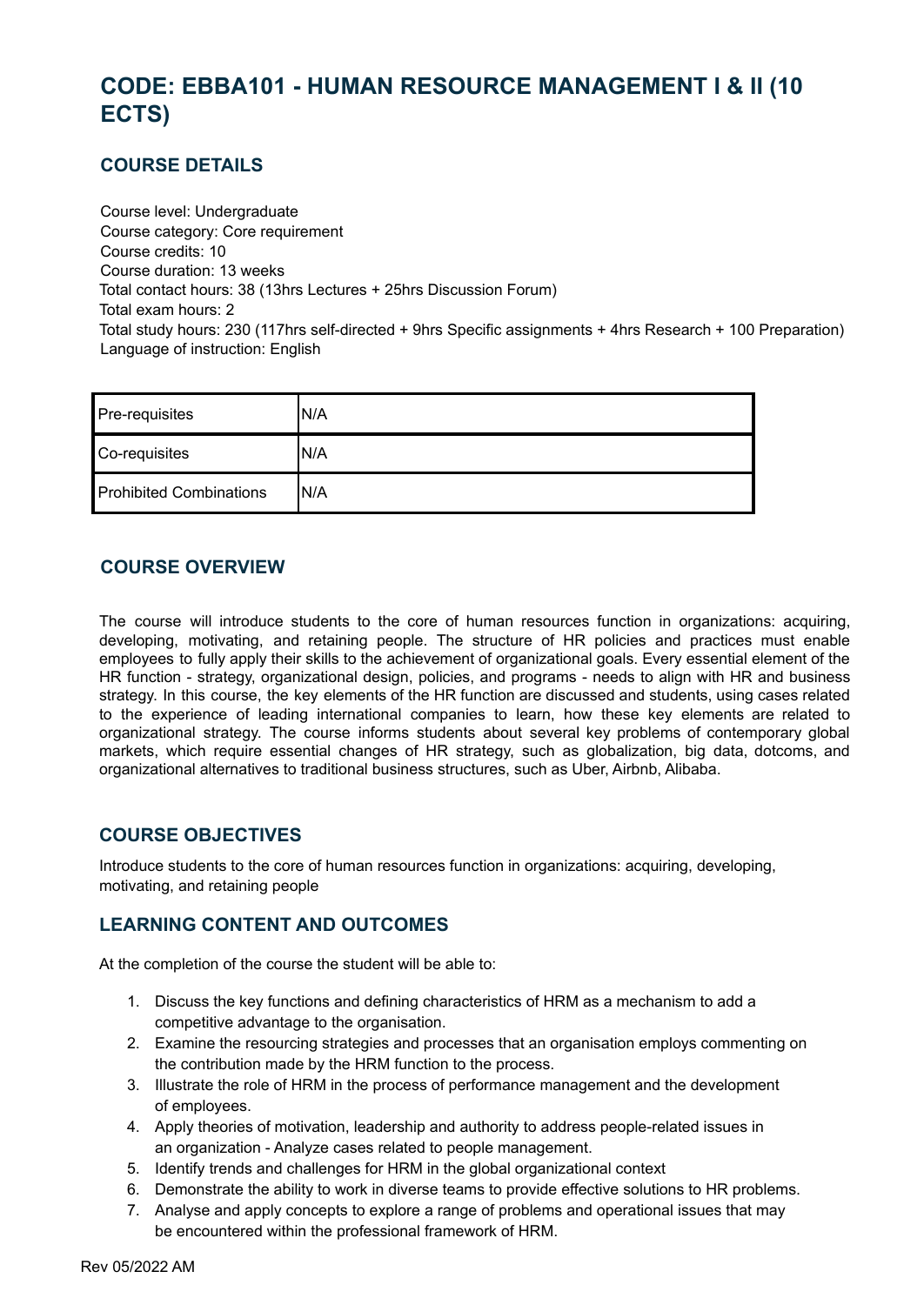- 8. Apply knowledge to create, critique, and/or improve HR tools (e.g., a resume, a job ad, a performance evaluation sheet)
- 9. Evaluate evidence synthesised from a range of diverse sources and develop rational arguments supported by reliable and validated sources of information.
- 10. Demonstrate the ability to communicate (verbally and/or written) effectively and efficiently to the appropriate level, appreciating the context of HRM and the organisational / industry setting.

|    | <b>Learning Outcomes:</b><br>On successful completion of the course the candidate will be able to:                                                                                                                            | Assesse<br>d in this A<br>module? |   | B  | C  | D            |
|----|-------------------------------------------------------------------------------------------------------------------------------------------------------------------------------------------------------------------------------|-----------------------------------|---|----|----|--------------|
| L1 | Discuss the key functions and defining characteristics of HRM as a<br>mechanism to add a competitive advantage to the organisation.<br>(Characteristic 1)                                                                     | Yes                               | X |    |    |              |
| L2 | Examine the resourcing strategies and processes that an<br>organisation employs commenting on the contribution made by the<br>HRM function to the process. (Characteristic 1)                                                 | Yes                               | X |    |    |              |
| L3 | Evaluate evidence synthesised from a range of diverse sources<br>and develop rational arguments supported by reliable and<br>validated sources of information. (Characteristic 3)                                             | Yes                               |   | X. |    |              |
| L4 | Analyse and apply concepts to explore a range of problems and<br>operational issues that may be encountered within the professional<br>framework of HRM. (Characteristic 2)                                                   | No.                               |   |    | X. |              |
| L5 | Demonstrate the ability to communicate (verbally and/or written)<br>effectively and efficiently to the appropriate level, appreciating the<br>context of HRM and the organisational / industry setting.<br>(Characteristic 5) | No.                               |   |    |    | $\mathsf{X}$ |

#### **Assessments.**

55% - Classwork (review questions, homework, essay, and other related activities) 5% - Merits

40% - Final Exam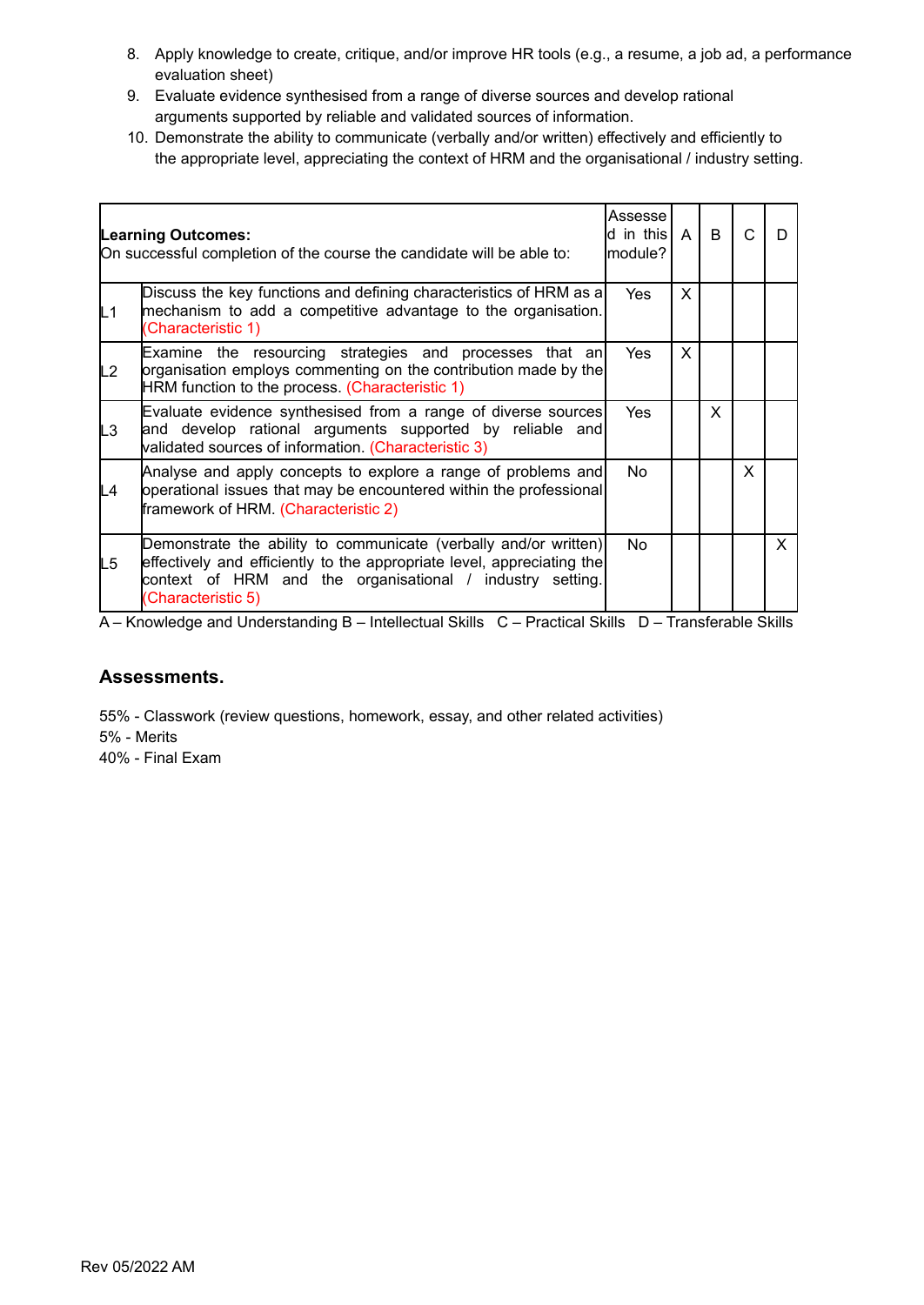# <span id="page-9-0"></span>**CODE: EBBA 102 - FINANCIAL ACCOUNTING I & II (10 ECTS)**

# **COURSE DETAILS**

Course level: Undergraduate Course category: Core requirement Course credits: 10 Course duration: 13 weeks Total contact hours: 38 (13hrs Lectures + 25hrs Discussion Forum) Total exam hours: 2 Total study hours: 230 (117hrs self-directed + 9hrs Specific assignments + 4hrs Research + 100 Preparation) Language of instruction: English

| Pre-requisites                 | N/A  |
|--------------------------------|------|
| Co-requisites                  | IN/A |
| <b>Prohibited Combinations</b> | IN/A |

#### **COURSE OVERVIEW**

Examines the development of financial statements, the objectives and purpose of financial statements including the underlying, methods, concepts, principles and measurement theories. Emphasizes the preparation, analysis and use of these statements to make operating, financial and investment decisions. Topics include understanding the operating cycle, receivables, inventories, plant and equipment, intangibles assets, liabilities, bonds, ownership and stockholders' equity. Special topics include the mathematics of present value theory, calculations and applications.

#### **COURSE OBJECTIVES**

This course provides an introduction to financial accounting as the "language of business." It emphasizes the analysis and evaluation of accounting information from the perspective of both investors and managers in the processes of planning, decision-making, and control. The objective of the course is to provide an overview of financial accounting and external reporting, including the basic accounting concepts and principles, as well as the structure of the income statement, balance sheet, and statement of cash flows. The course covers the accounting for and the analysis of the most common and significant business transactions of a firm, such as credit sales, delivery of products and services, manufacturing processes and procurement, creation of operating infrastructure including production facilities, intellectual property, and goodwill, debt and equity financing, as well as other (potential) obligations towards customers, suppliers, or tax authorities.

# **LEARNING CONTENT AND OUTCOMES**

At the completion of the course the student will be able to:

1. Explain the purpose of accounting by mastering the language of business and accounting terminology. Understand the objectives and goals of accounting information systems and the role of financial statements.

2. Explain and differentiate between the methods of accounting and the accounting for merchandising companies and inventories.

3. Prepare the multistep income statement, explain the objectives and purposes of this statement and the articulation of this statement with the other components of the financial statements.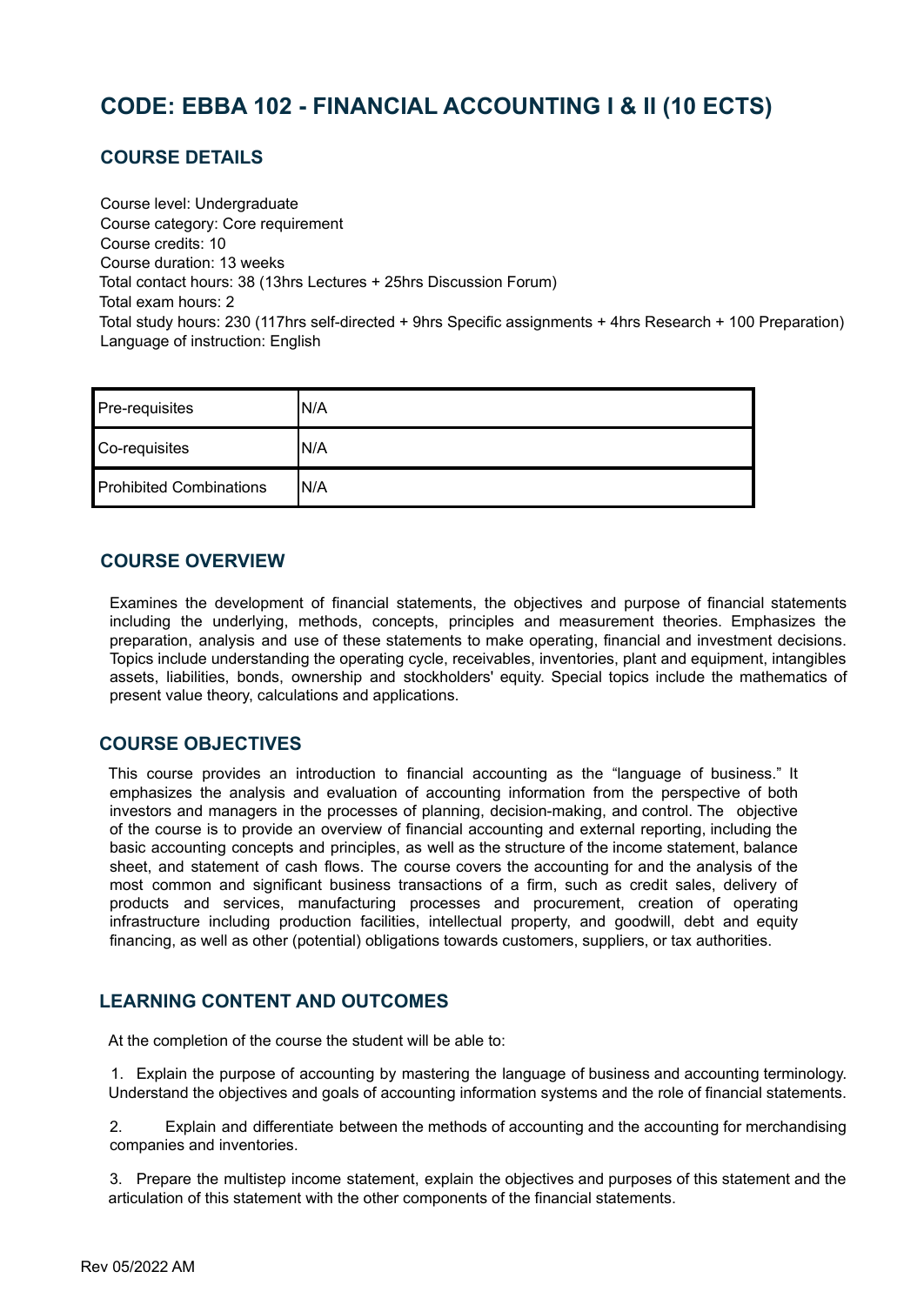4. Prepare the statement of financial position, (the balance sheet), explain the objectives and purposes of this statement and the articulation of this statement with the other components of the financial statements.

5. Identify and explain all of the fundamental accounts that comprise revenue, assets, liabilities and stockholders' equity.

6. Prepare the statement of cash flows, explain the objectives and purposes of this statement and the articulation of this statement with the other components of the financial statements.

| Learning Outcomes:<br>On successful completion of the course the candidate will be<br>able to: |                                                                                                                                                                                                                          | Assessed<br>in this<br>module? | A | B | $\cap$ | D |
|------------------------------------------------------------------------------------------------|--------------------------------------------------------------------------------------------------------------------------------------------------------------------------------------------------------------------------|--------------------------------|---|---|--------|---|
| L1                                                                                             | Explain the purpose of accounting by mastering the<br>language of business and accounting terminology.<br>Understand the objectives and goals of accounting<br>information systems and the role of financial statements. | NO.                            | X |   | X      |   |
| L2                                                                                             | Identify and explain all of the fundamental accounts that<br>comprise revenue, assets, liabilities and stockholders'<br>equity                                                                                           | <b>YES</b>                     | X |   | X      |   |
| L3                                                                                             | Explain and differentiate between the methods of<br>accounting and the accounting for merchandising<br>companies and inventories.                                                                                        | YES.                           | X |   | X      |   |
| L4                                                                                             | Prepare the multistep income statement, explain the<br>objectives and purposes of this statement and the<br>articulation of this statement with the other components of<br>the financial statements,                     | YES.                           | X |   |        | X |

A – Knowledge and Understanding B – Intellectual Skills C – Practical Skills D – Transferable Skills

#### **Assessments.**

55% - Classwork (review questions, homework, essay, and other related activities) 5% - Merits 40% - Final Exam

#### **BIBLIOGRAPHY**

- Jones, M. (2011) Creative accounting, fraud and international accounting scandals. Wiley .
- Mallin, C. (2010) Corporate Governance, 2nd edition. OUP.
- Gray, R., & Bebbington, J. (2001) Accounting for the Environment.
- Sage Griffiths, I. (1995) New Creative Accounting: how to make to profits what you want them to be. • Perks, R. (1995) Accounting and Society.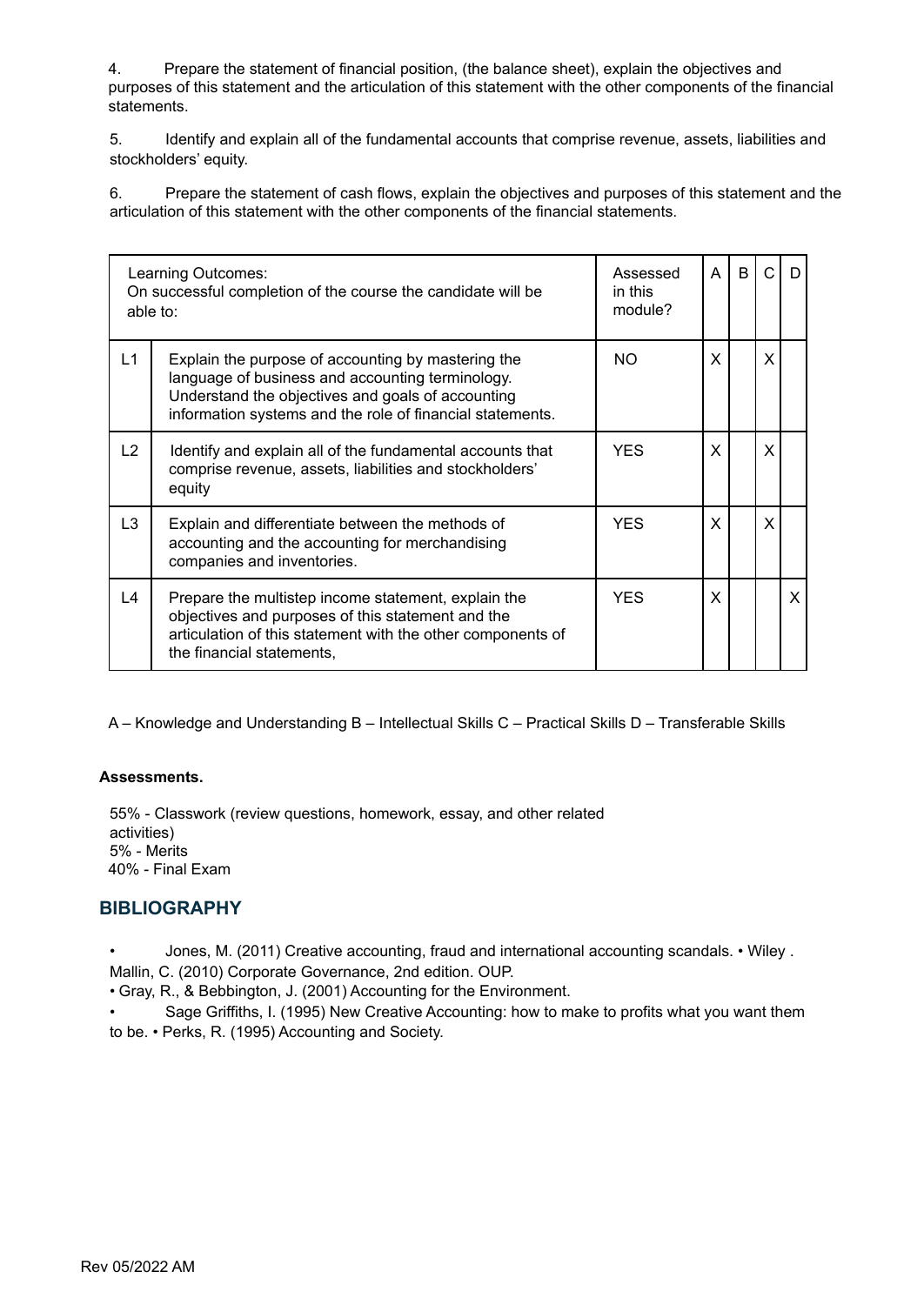# <span id="page-11-0"></span>**CODE: EBBA 103 - BUSINESS ETHICS I & II (10 ECTS)**

# **COURSE DETAILS**

Course level: Undergraduate Course category: Core requirement Course credits: 10 Course duration: 13 weeks Total contact hours: 38 (13hrs Lectures + 25hrs Discussion Forum) Total exam hours: 2 Total study hours: 230 (117hrs self-directed + 9hrs Specific assignments + 4hrs Research + 100 Preparation) Language of instruction: English

| Pre-requisites                 | N/A  |
|--------------------------------|------|
| Co-requisites                  | N/A  |
| <b>Prohibited Combinations</b> | 'N/A |

#### **COURSE OVERVIEW**

The course focuses on basic ethical viewpoints as a foundation and examines specific characteristics of business life through cases and examples. The fact that there is not one universal set of behaviors one considers ethical and no guidelines to follow to determine ethical behavior poses unique challenges to managers today. Yet, managers are faced daily with situations where individual values may conflict with those of teams or organizations. The course explores topics such as corporate responsibility and conflict of interest, employee rights, and advertising and information disclosure.

# **COURSE OBJECTIVES**

1. Understanding the basic concepts of ethics and its role in business, entrepreneurship and economy

2. Apply ethical principles in the process of leadership and decision-making

3. Become familiar with the benefits of corporate social responsibility in the context of globalized economic and social relations

4. Identify consequences of unethical business activities

5. Be able to recognize the essential characteristics of "good society"

# **LEARNING CONTENT AND OUTCOMES**

At the completion of the course the student will be able:

- 1. To understand main types of ethical violations and consequence of their influence on business practice, economy and society in general;
- 2. Prove criteria of employees' ethical behavior in decision making in conflict situations (cases of business ethics commissions);
- 3. To use decision-making models in ethical dilemmas and situations in the workplace;
- 4. To classify and define stakeholders interests in social, marketing problems of the company taking into account the ethical dilemmas of business;
- 5. To prove the need of practical realization of initiatives of CSR.

After taking the course of Business Ethics students should be able to:

- 1. Identify reasons of emergence of Business Ethics and CSR concepts and the main stages of their genesis;
- 2. Explore problems, opportunities and methods of formation of ethical and morality behavior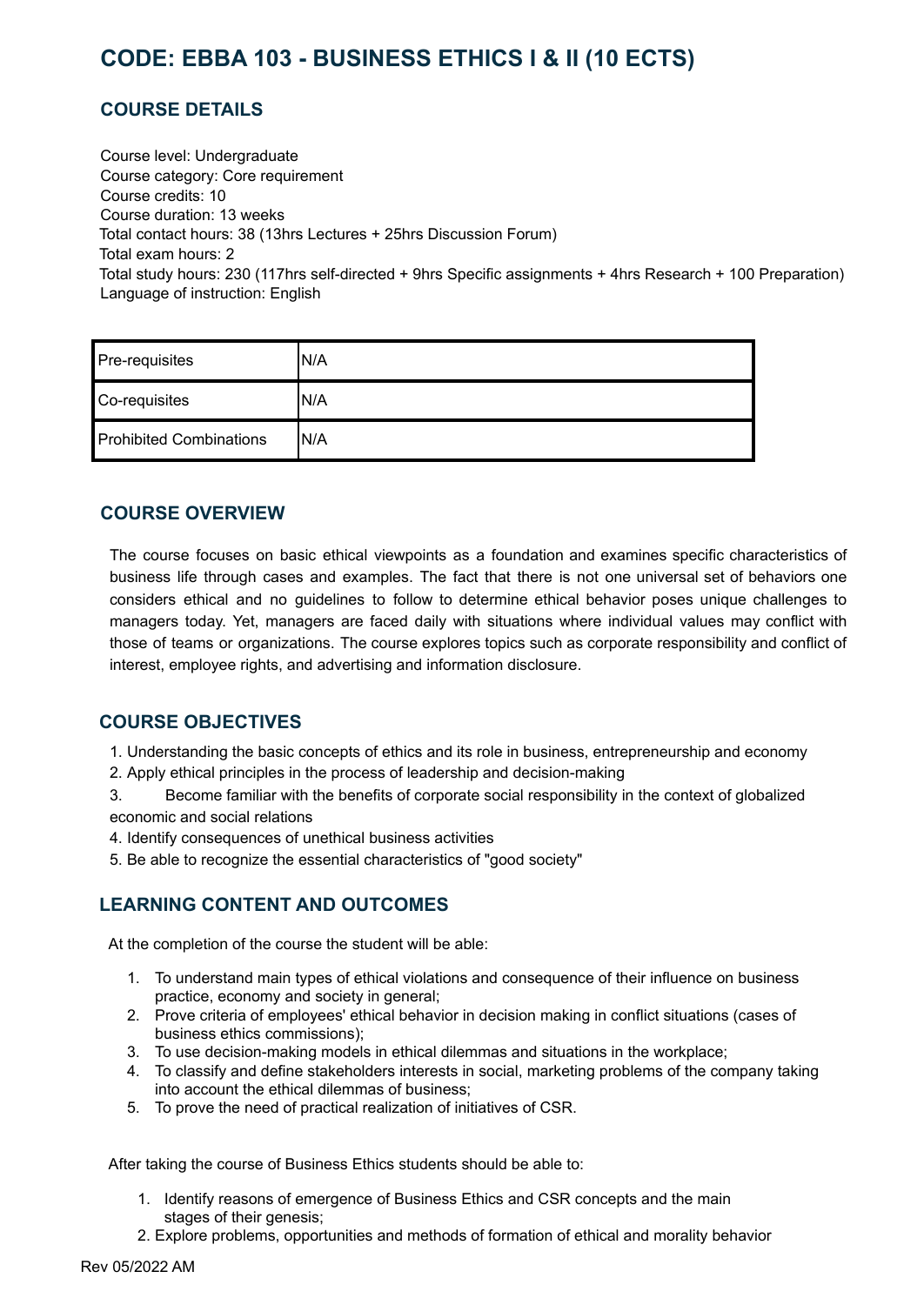of personnel;

- 3. Discuss possibilities of regulation of ethical violations and counteraction of corruption in the organization;
- 4. Recognise the effects and potential of CSR
- 5. Explain how to coordinate policy of CSR to abilities and the purposes of development of the organization, which competitive advantages of SCR are used by a company;
- 6. Demonstrate the ability to appraise the ideas and arguments of academics and practitioners to assess the validity of the conclusions reached within the context of CSR and Business Ethics.
- 7. Understand how the management of the company can stimulate successful interaction with shareholders and stakeholders;
- 8. Develop the ability to judge the morality of business practices and recognize the importance of ethics in the business environment
- 9. Develop an understanding of personal responsibility in decision making.

|   | <b>Learning Outcomes:</b><br>On successful completion of the course the candidate will be able to:                                                                                                | Assessed<br>in this<br>module? | A | B | נו |
|---|---------------------------------------------------------------------------------------------------------------------------------------------------------------------------------------------------|--------------------------------|---|---|----|
|   | Identify reasons of emergence of Business Ethics and CSR concepts and<br>the main stages of their genesis;                                                                                        | <b>YES</b>                     |   |   |    |
| 2 | Explain how to coordinate policy of CSR to abilities and the purposes of<br>development of the organization, which competitive advantages of SCR<br>are used by a company;                        | <b>YES</b>                     |   |   |    |
| 3 | Demonstrate the ability to appraise the ideas and arguments of academics<br>and practitioners to assess the validity of the conclusions reached within<br>the context of CSR and Business Ethics. | <b>YES</b>                     |   | X |    |
| 4 | Develop the ability to judge the morality of business practices and<br>recognize the importance of ethics in the business environment                                                             | YFS.                           |   |   |    |
| 5 | Develop an understanding of personal responsibility in decision making.                                                                                                                           | <b>YES</b>                     |   |   | X  |

A – Knowledge and Understanding B – Intellectual Skills C – Practical Skills D – Transferable Skills

#### **Assessments.**

55% - Classwork (review questions, homework, essay, and other related activities) 5% - Merits 40% - Final Exam

#### **BIBLIOGRAPHY**

● Hutchings, K. (2010) Global Ethics. An Introduction, Polity: Cambridge • Kevin Gibson, Ethics and Business: An Introduction. Cambridge University Press, 2007.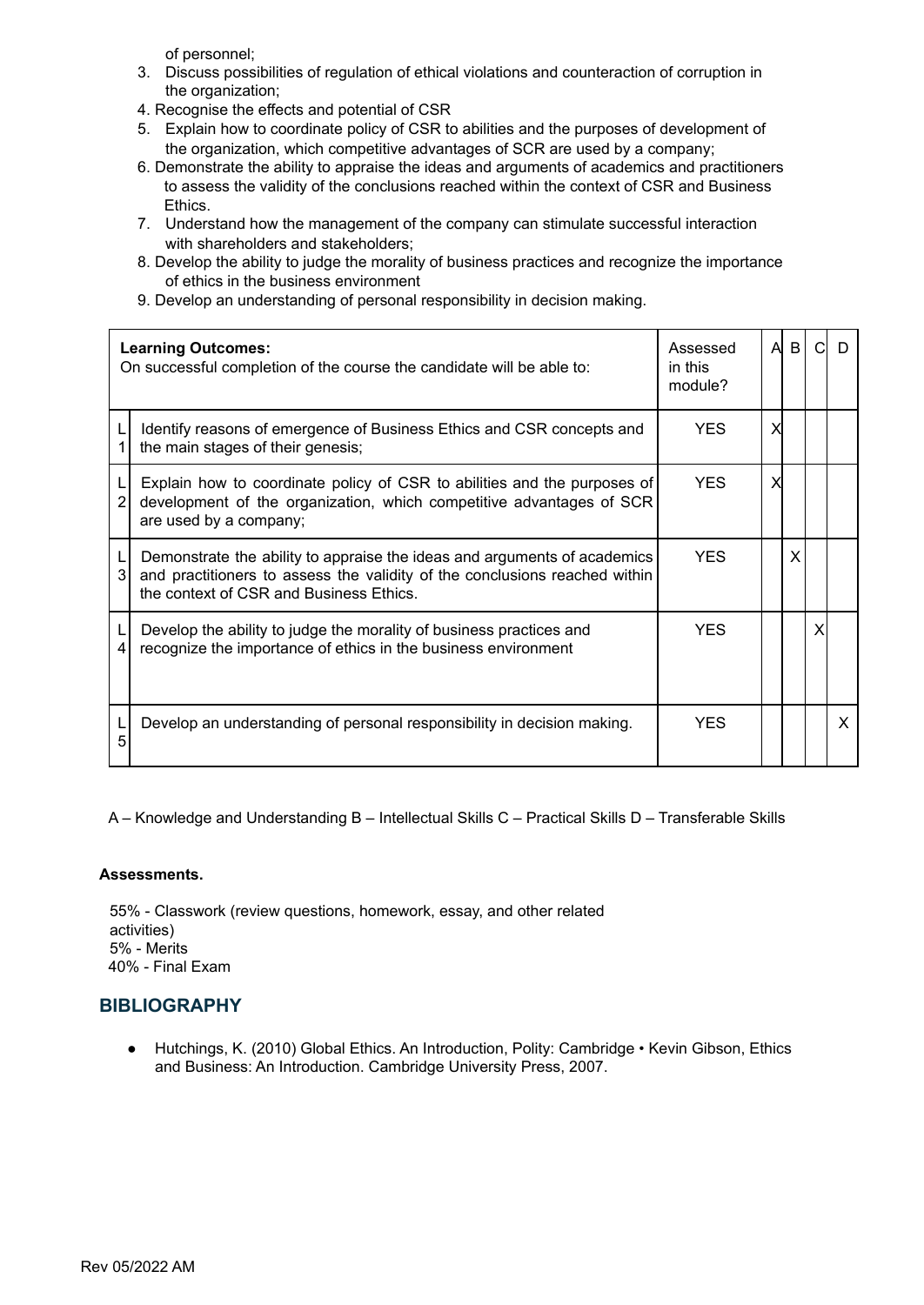# <span id="page-13-0"></span>**CODE: EBBA1/C - CASES IN GENDER EQUALITY(10 ECTS)**

# **COURSE DETAILS**

Course level: Undergraduate Course category: Core requirement Course credits: 10 Course duration: 13 weeks Total contact hours: 38 (13hrs Lectures + 25hrs Discussion Forum) Total exam hours: 2 Total study hours: 230 (117hrs self-directed + 9hrs Specific assignments + 4hrs Research + 100 Preparation) Language of instruction: English

| Pre-requisites                 | 'N/A |
|--------------------------------|------|
| Co-requisites                  | N/A  |
| <b>Prohibited Combinations</b> | 'N/A |

#### **COURSE OVERVIEW**

This course offers an introduction to Women's and Gender Studies, an interdisciplinary academic field that explores critical questions about the meaning of gender in society. The primary goal of this course is to familiarize students with key issues, questions and debates in Women's and Gender Studies scholarship, both historical and contemporary. Gender scholarship critically analyzes themes of gendered performance and power in a range of social spheres, such as law, culture, education, work, medicine, social policy and the family.

#### **COURSE OBJECTIVES**

Throughout the semester, we will "question gender" in multiple ways:

- Why has gender been a primary organizing principle of society?
- How do "gendered scripts" for dress, appearance and behavior emerge among different social groups and in different societies and historical periods?
- How do we explain the sexual division of labor and the unequal social status of women and girls and those activities and roles deemed "feminine" in society?
- In what ways does gender intersect with race, ethnicity and sexuality?
- How do gendered structures of power and authority operate?
- What factors contribute to the formation and success of movements for and against gender equality and fluidity?

# **LEARNING CONTENT AND OUTCOMES**

At the completion of the course the student will be able to:

- 1. Understand and engage with central debates in the field of Women's and Gender Studies.
- 2. Define and apply basic terms and concepts central to this field.
- 3. Apply a variety of methods of analyzing gender in society, drawing upon both primary and secondary sources.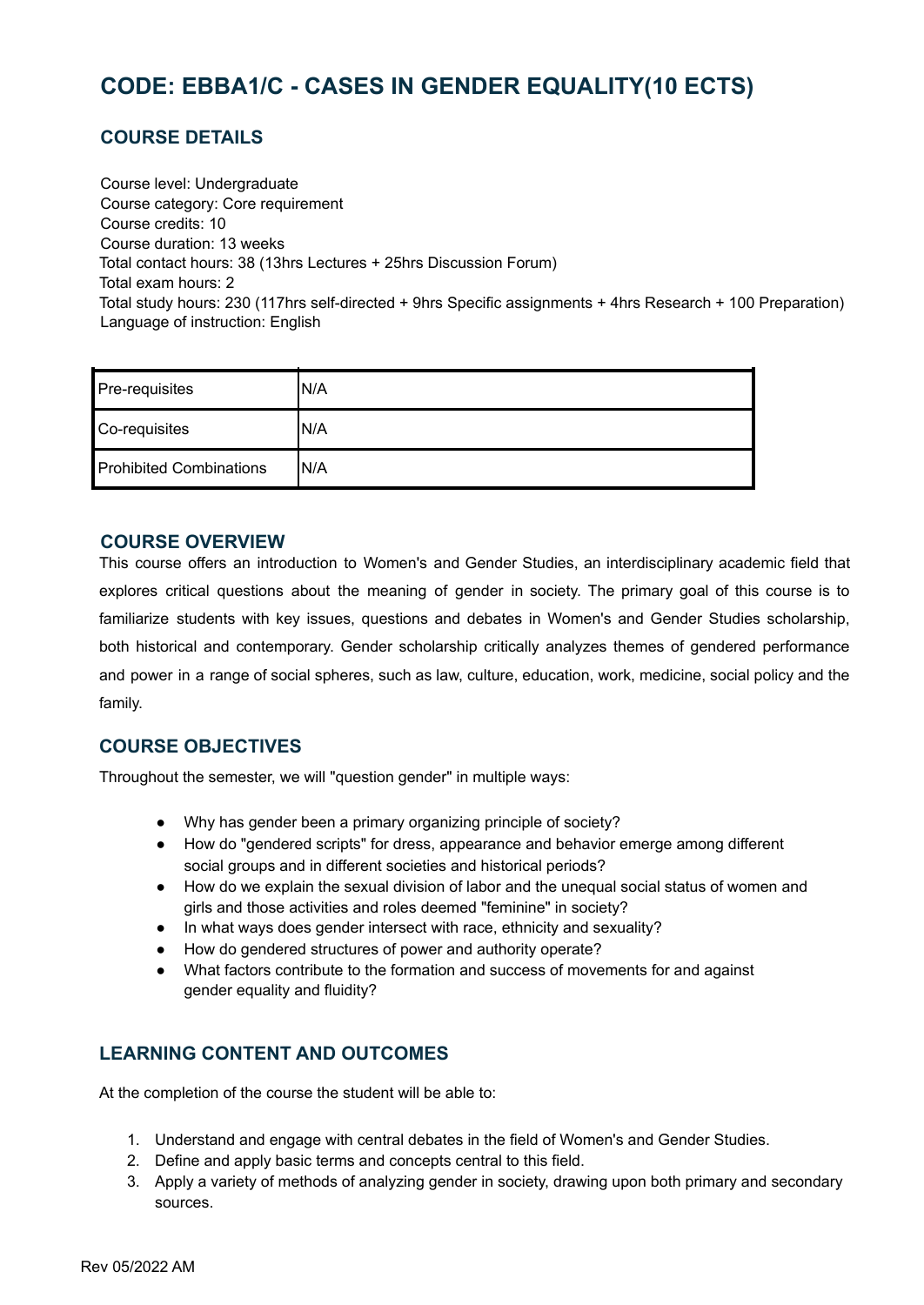- 4. Apply concepts and theories of Women's and Gender Studies to life experiences and historical events and processes.
- 5. Communicate effectively about gender issues in both writing and speech, drawing upon Women's and Gender Studies scholarship and addressing a public audience

|    | Assessed in<br><b>Learning Outcomes:</b><br>this<br>On successful completion of the course the candidate will be able to:<br>lmodule?                               |            | A            | B       |   |   |
|----|---------------------------------------------------------------------------------------------------------------------------------------------------------------------|------------|--------------|---------|---|---|
| L1 | Understand and engage with central debates in the field of Women's<br>land Gender Studies.                                                                          | NO.        | X.           | X       |   |   |
| L2 | Define and apply basic terms and concepts central to this field.                                                                                                    | YES.       | X            | X       | X | X |
| L3 | Apply a variety of methods of analyzing gender in society, drawing<br>upon both primary and secondary sources.                                                      | YES.       | X            | X       | X | X |
| L4 | Apply concepts and theories of Women's and Gender Studies to life<br>experiences and historical events and processes.                                               | <b>YES</b> | $\mathsf{X}$ | $\sf X$ | X | X |
| L5 | Communicate effectively about gender issues in both writing and<br>speech, drawing upon Women's and Gender Studies scholarship and<br>addressing a public audience. | NO.        | X            | X       |   | X |

#### **Assessments.**

55% - Classwork (review questions, homework, essay, and other related activities) 5% - Merits 40% - Final Exam

#### **BIBLIOGRAPHY**

- Crawford, M. (2018). Transformations- Women, Gender, and Psychology. New York: McGraw-Hill Education.
- Grewa, I., & Kaplan, C. (2006). An Introduction to Women's Studies Gender in a Transnational World. New York: The McGraw-Hill Companies, Inc.
- Lyons, Sofia. "Explaining the Implicit Quota on Women Executives." New York Magazine, May 2015.
- Smedley, Tim. "The Evidence is Growing—There Really is a Business Case for Diversity." Financial Times, May 15, 2014.
- Hunt, Vivian, Dennis Layton, et al. "Why Diversity Matters?" McKinsey & Company, January 2015.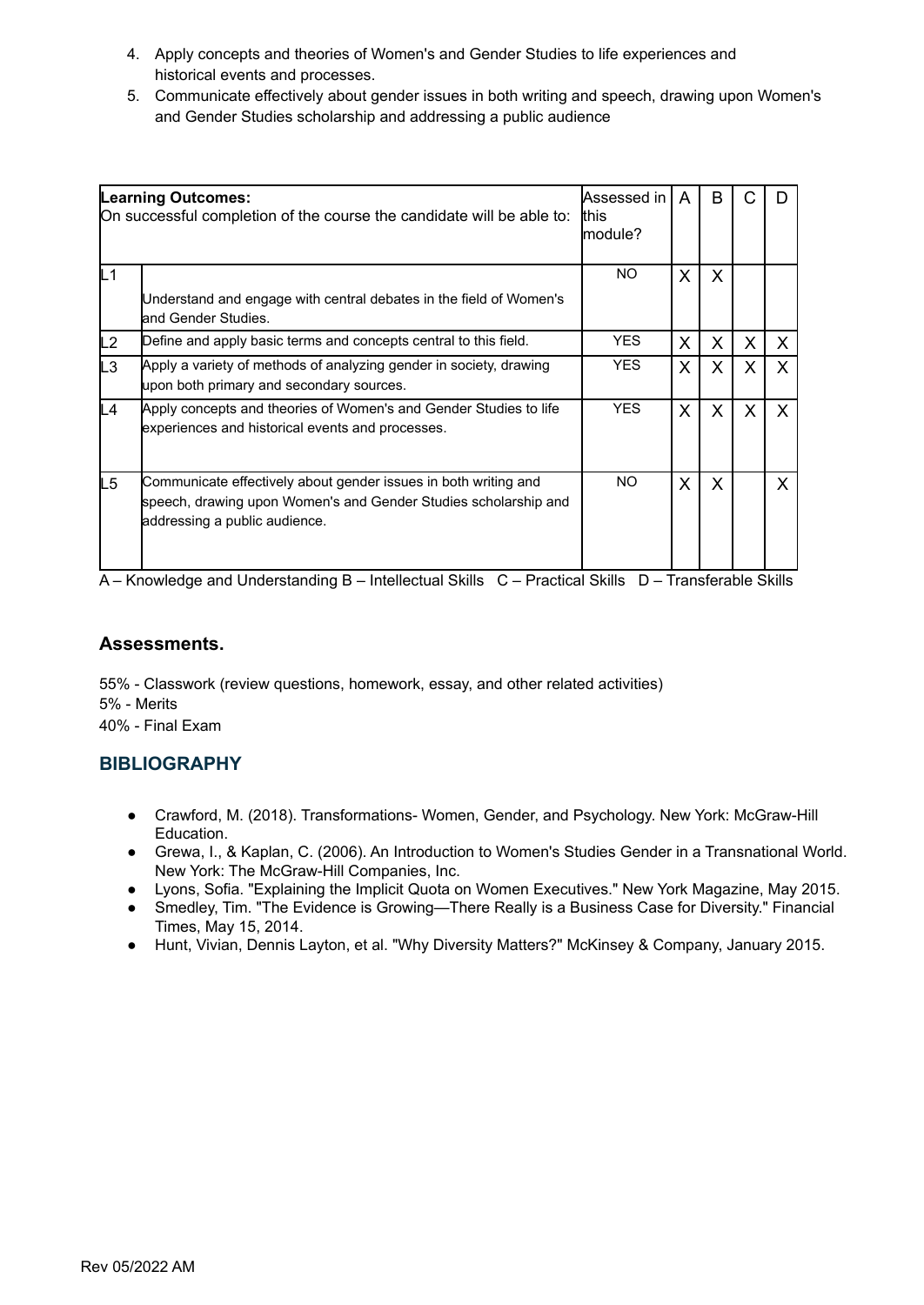# <span id="page-15-0"></span>**CODE: EBBA200 - CUSTOMER RELATIONS MANAGEMENT (5ECTS)**

### **COURSE DETAILS**

Course level: Undergraduate Course category: Core requirement Course credits: 5 Course duration: 13 weeks Total contact hours: 19 Total exam hours: 2 Total study hours: 115 Language of instruction: English

| Pre-requisites                 | 'N/A |
|--------------------------------|------|
| Co-requisites                  | 'N/A |
| <b>Prohibited Combinations</b> | IN/A |

# **COURSE OVERVIEW**

# **COURSE OBJECTIVES**

# **LEARNING CONTENT AND OUTCOMES**

At the completion of the course the student will be able to:

|                | <b>Learning Outcomes:</b><br>On successful completion of the course the candidate will be able to:                                                | Assessed in<br>this<br>lmodule? | A | B            | C            |              |
|----------------|---------------------------------------------------------------------------------------------------------------------------------------------------|---------------------------------|---|--------------|--------------|--------------|
| L <sub>1</sub> | Critically understand the different types of consumer buying behavior.                                                                            | Yes                             | X | $\mathsf{X}$ | X            |              |
| L2             | Recognize the stages of the consumer buying decision process<br>and understand how the process relates to different types of<br>buying decisions. | Yes                             | X |              | X            |              |
| L3             | Explore and evaluate how personal factors may affect the<br>consumer buying<br>decisión process.                                                  | <b>YES</b>                      | X | $\mathsf{X}$ | $\mathsf{X}$ | $\mathsf{x}$ |
| L4             | Learn and understand about the psychological factors that may<br>laffect the<br>consumer buying decision process.                                 | Yes                             | X |              | X            |              |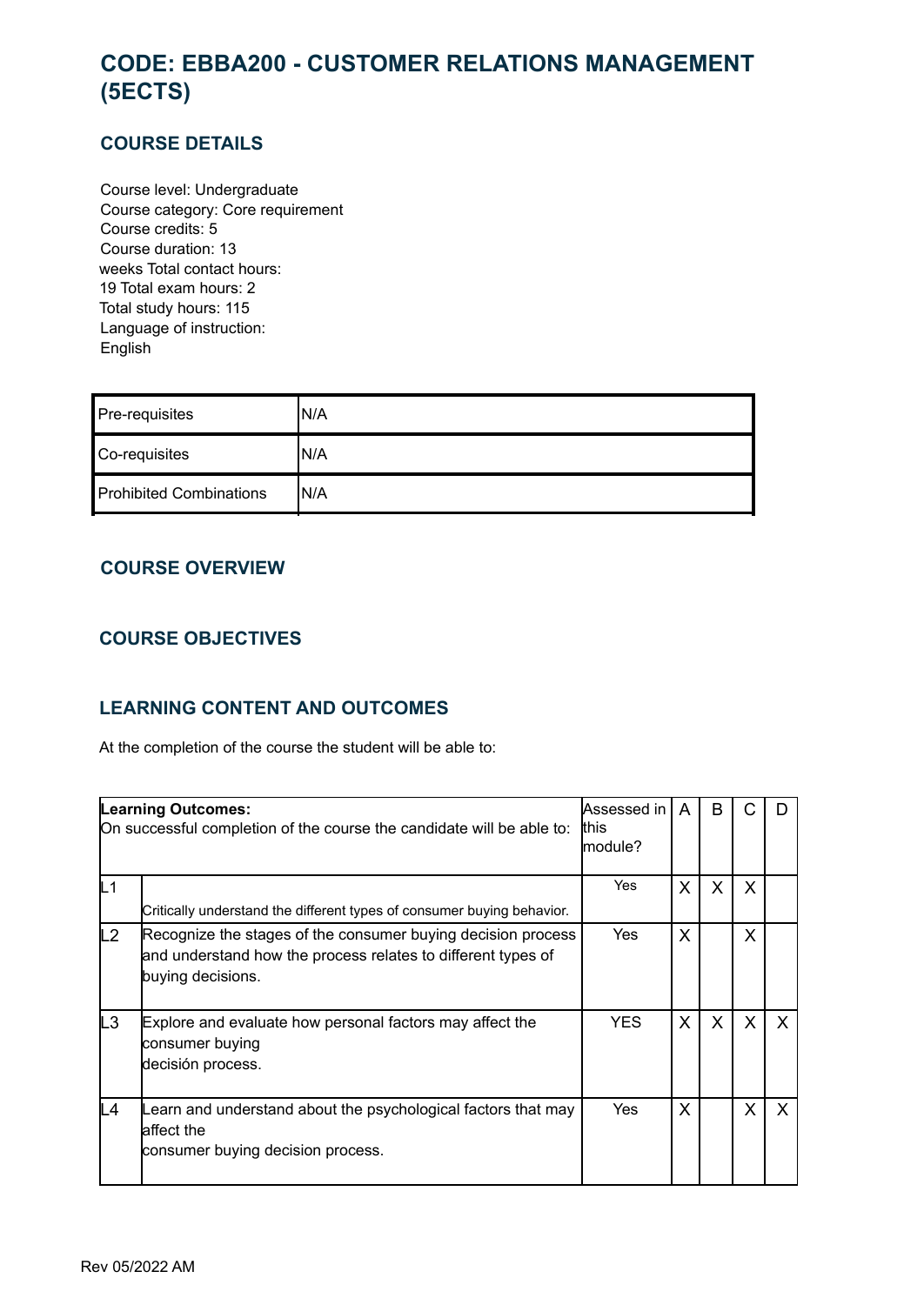| L <sub>5</sub> | Understand why it is important for marketers to attempt to<br>understand consumer buying behavior and the role of this<br>behavior in marketing strategies. | Yes |  |  |
|----------------|-------------------------------------------------------------------------------------------------------------------------------------------------------------|-----|--|--|
|                |                                                                                                                                                             |     |  |  |

#### **Assessments.**

55% - Classwork (review questions, homework, essay, and other related activities) 5% - Merits

40% - Final Exam

#### **BIBLIOGRAPHY**

- Principles of Customer Relationship Management by Baran, Galka, Strunk,
- SOUTHWESTERN [CENGAGE Learning], 2008
- Customer Relationship Management by Francis Buttle (2nd Edition), Elsevier Ltd., 2009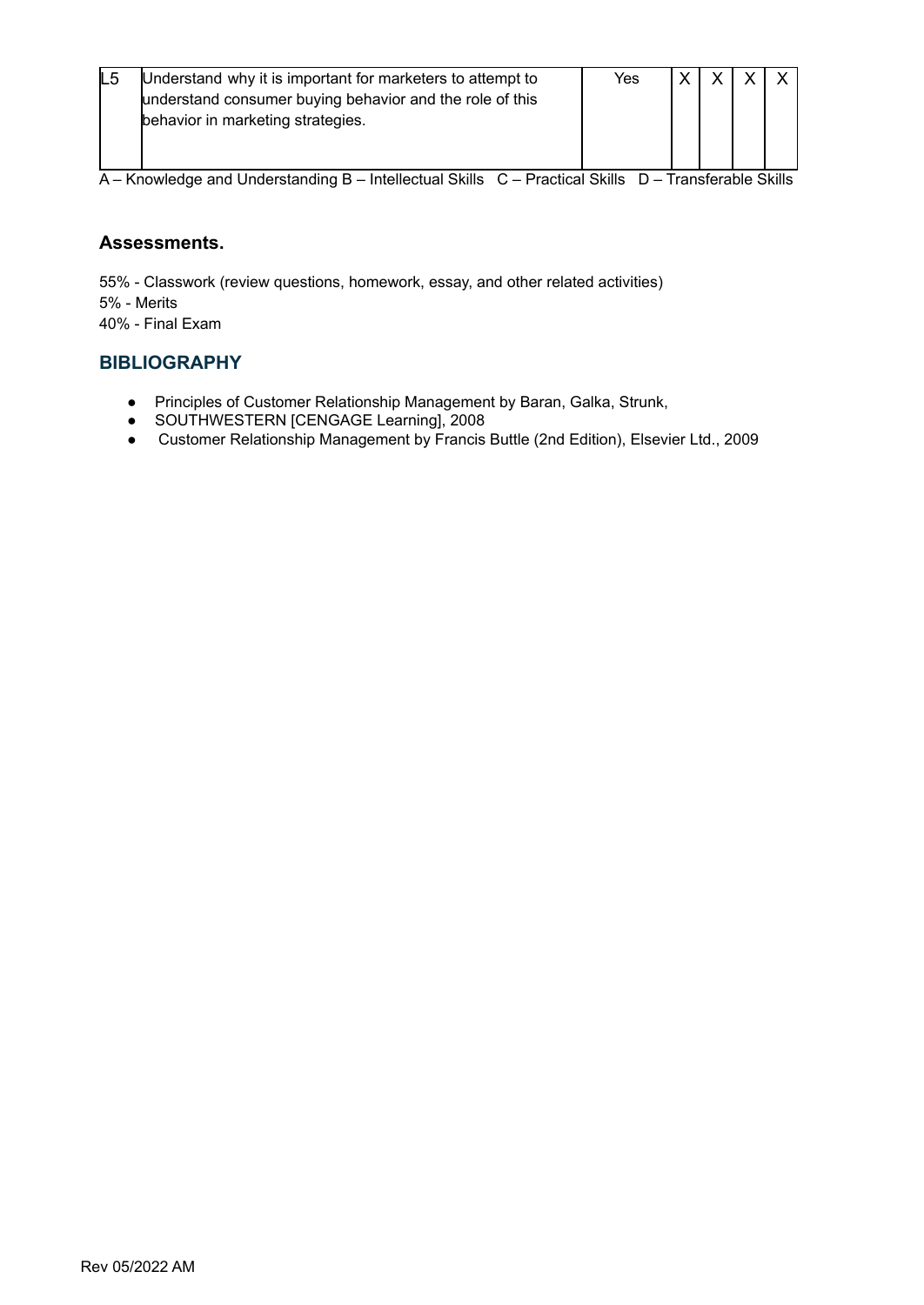# <span id="page-17-0"></span>**CODE: EBBA201 - BUSINESS FINANCE, I & II (10 ECTS)**

# **COURSE DETAILS**

Course level: Undergraduate Course category: Core requirement Course credits: 10 Course duration: 13 weeks Total contact hours: 38 (13hrs Lectures + 25hrs Discussion Forum) Total exam hours: 2 Total study hours: 230 (117hrs self-directed + 9hrs Specific assignments + 4hrs Research + 100 Preparation) Language of instruction: English

| Pre-requisites          | EBBA102 FINANCIAL ACCOUNTING, I & II |  |  |  |  |
|-------------------------|--------------------------------------|--|--|--|--|
| Co-requisites           | 'N/A                                 |  |  |  |  |
| Prohibited Combinations | N/A                                  |  |  |  |  |

#### **COURSE OVERVIEW**

This course presents the foundations of finance with an emphasis on applications vital for corporate managers. We discuss most of the major financial decisions made by corporate managers both within the firm and in their interactions with investors. Essential in most of these decisions is the process of valuation, which will be emphasized throughout the course.

# **COURSE OBJECTIVES**

This course focuses on providing theoretical and practical frameworks for understanding how investors, and more importantly, how company managers, can influence both the amount and risk of cash flows to enhance shareholder value. We will examine how managers should make investment, financing, and dividend decisions that enhance stockholders' investment value and why managements often don't make decisions that increase shareholder value.

# **LEARNING CONTENT AND OUTCOMES**

At the completion of the course the student will be able to:

- 1. Explain the role of the organisation's financial managers in realizing these strategic objectives.
- 2. Be able to describe and evaluate the different sources of corporate finance (e.g.equity, debt, retained earnings and so on ...), and be able to explain the relative advantages and disadvantages of each source.
- 3. Understand how risk and the cost of capital impact on investment appraisal, and explain how such factors affect the value of a capital project.
- 4. Explain how the corporation's capital structure, payout policy and risk policy impact upon investment decisions.
- 5. Have good understanding of, and be able to discuss current topical issues under debate in the world of corporate finance.

| Learning Outcomes:<br>On successful completion of the course the candidate will be able to: | lAssessed in l<br>this<br>module? |  | R |  |  |
|---------------------------------------------------------------------------------------------|-----------------------------------|--|---|--|--|
|---------------------------------------------------------------------------------------------|-----------------------------------|--|---|--|--|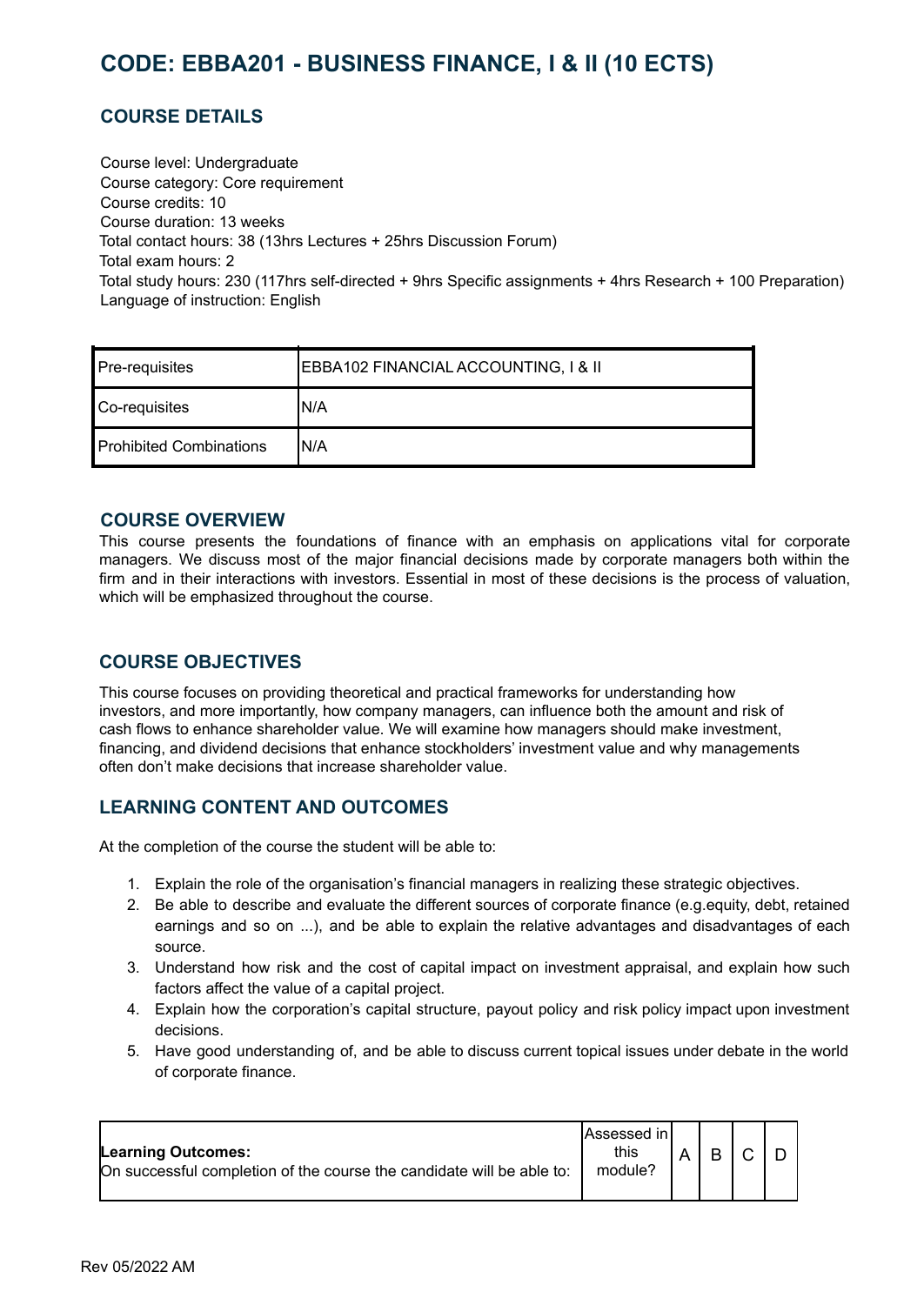| L1 | Explain the role of the organisation's financial managers in<br>realizing these strategic objectives.                                                                                                                      | <b>Yes</b> | X            | x | x |   |
|----|----------------------------------------------------------------------------------------------------------------------------------------------------------------------------------------------------------------------------|------------|--------------|---|---|---|
| L2 | IBe able to described and evaluate the different sources of<br>corporate finance (e.g. equity, debt, retained earnings and so on<br>), and be able to explain the relative advantages and<br>disadvantages of each source. | Yes        | $\mathbf{x}$ | X | X | X |
| LЗ | Understand how risk and the cost of capital impact on<br>investment appraisal,<br>and explain how such factors affect the value of a capital<br>project.                                                                   | Yes        |              | X | x |   |
| L4 | Explain how the corporation's capital structure, payout policy<br>and risk policy impact upon investment decisions.                                                                                                        | Yes        | X            | X | X |   |
| L5 | Have good understanding of, and be able to discuss current<br>topical issues under debate in the world of corporate finance.                                                                                               | Yes        | X            | X | X | X |

#### **Assessments.**

55% - Classwork (review questions, homework, essay, and other related activities) 5% - Merits

40% - Final Exam

#### **BIBLIOGRAPHY**

- Jean Tirole, "The Theory of Corporate Finance", Princeton university press, 2006.
- Brigham, Houston. Essentials of Financial Management, 2nd Edition.
- Cengage Learning Asia. 2010.
- Brealey, Myers, Marcus. Fundamentals of Corporate Finance, 5th Edition.
- McGraw-Hill. 2007. Solely distributed by C&E Publishing.
- Keown, Martin, Petty, Scott. Financial Management Principles and
- Applications, 10th Edition. Prentice-Hall. 2005.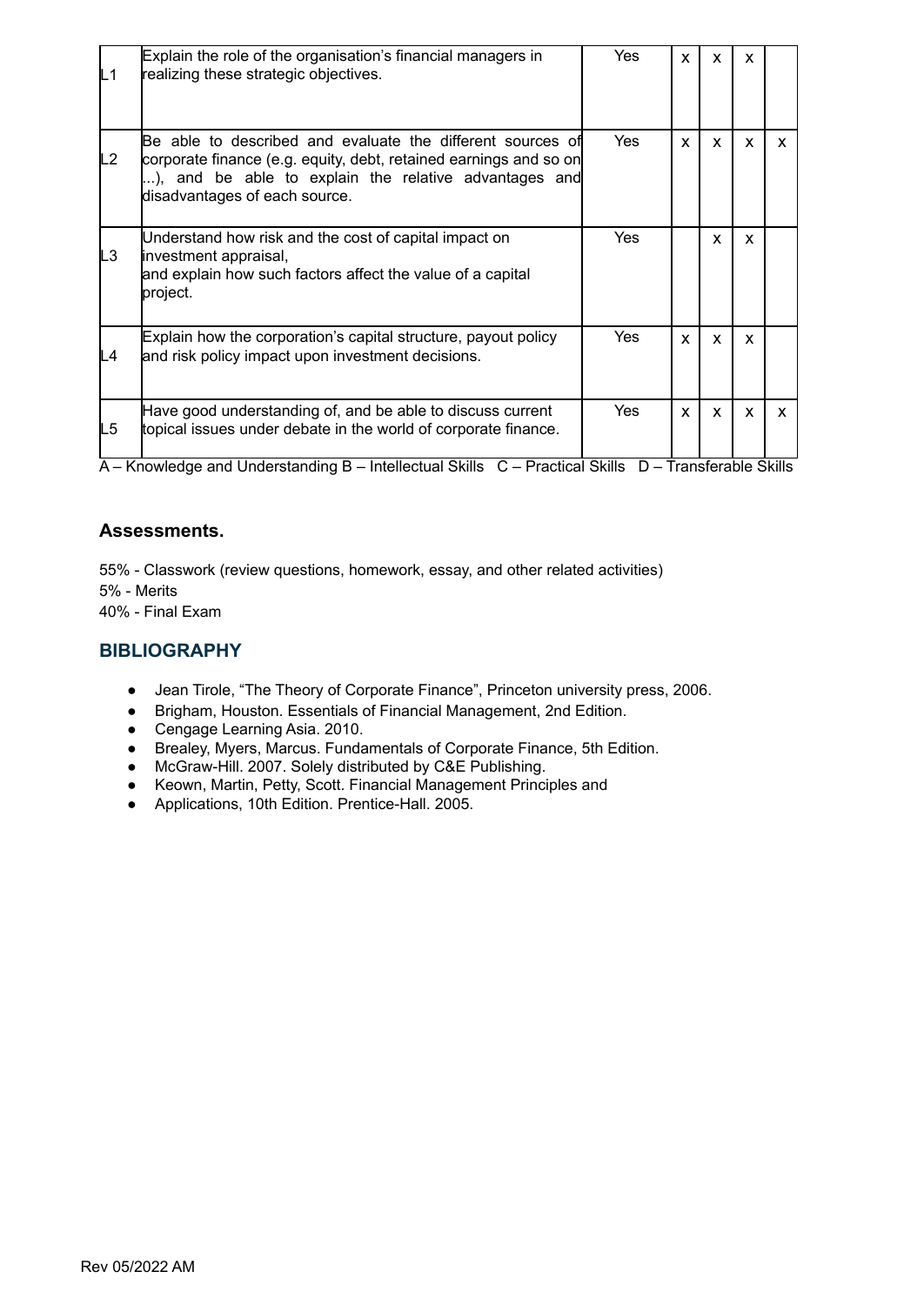# <span id="page-19-0"></span>**CODE: EBBA202 - MACROECONOMICS, I & II (10 ECTS)**

### **COURSE DETAILS**

Course level: Undergraduate Course category: Core requirement Course credits: 10 Course duration: 13 weeks Total contact hours: 38 (13hrs Lectures + 25hrs Discussion Forum) Total exam hours: 2 Total study hours: 230 (117hrs self-directed + 9hrs Specific assignments + 4hrs Research + 100 Preparation) Language of instruction: English

| Pre-requisites                 | N/A |
|--------------------------------|-----|
| Co-requisites                  | N/A |
| <b>Prohibited Combinations</b> | N/A |

#### **COURSE OVERVIEW**

This course introduces students to macroeconomics, the study of the economy as a whole. Macroeconomics applies the basic principles of economics to whole economic systems and the relationships among sectors of the economy. Topics include unemployment, inflation, national income and employment theory, government expenditures and taxation, the role of the banking system, and monetary and fiscal policies. The course emphasizes the development of conceptual tools to analyze the economic problems facing modern society.

# **COURSE OBJECTIVES**

The course will cover the determination of income, employment, the price level, interest rates and exchange rates in the economy. The economy will be analysed in the short run (e.g. business cycle and stabilization policy) and in the long run (e.g. economic growth). The insights of Keynesian and classical theories will be integrated. During the course a variety of simple models will be presented. As macroeconomics is an empirical discipline the course will cover case studies and statistical data interpretation. Special attention will be given to current European developments.

#### LEARNING CONTENT AND OUTCOMES

At the completion of the course the student will be able to:

- 1. Demonstrate knowledge of macroeconomic concepts by explaining them using appropriate terminology
- 2. Demonstrate knowledge of macroeconomic theories by analysing their assumptions and differences,
- 3. Demonstrate understanding of macroeconomic models by describing relationships among macroeconomic variables,
- 4. Demonstrate knowledge and understanding of current macroeconomic problems by applying theories to concrete cases,
- 5. Demonstrate and communicate an understanding of economic Policies,
- 6. Demonstrate and communicate an understanding of the European Union as an economic Bloc.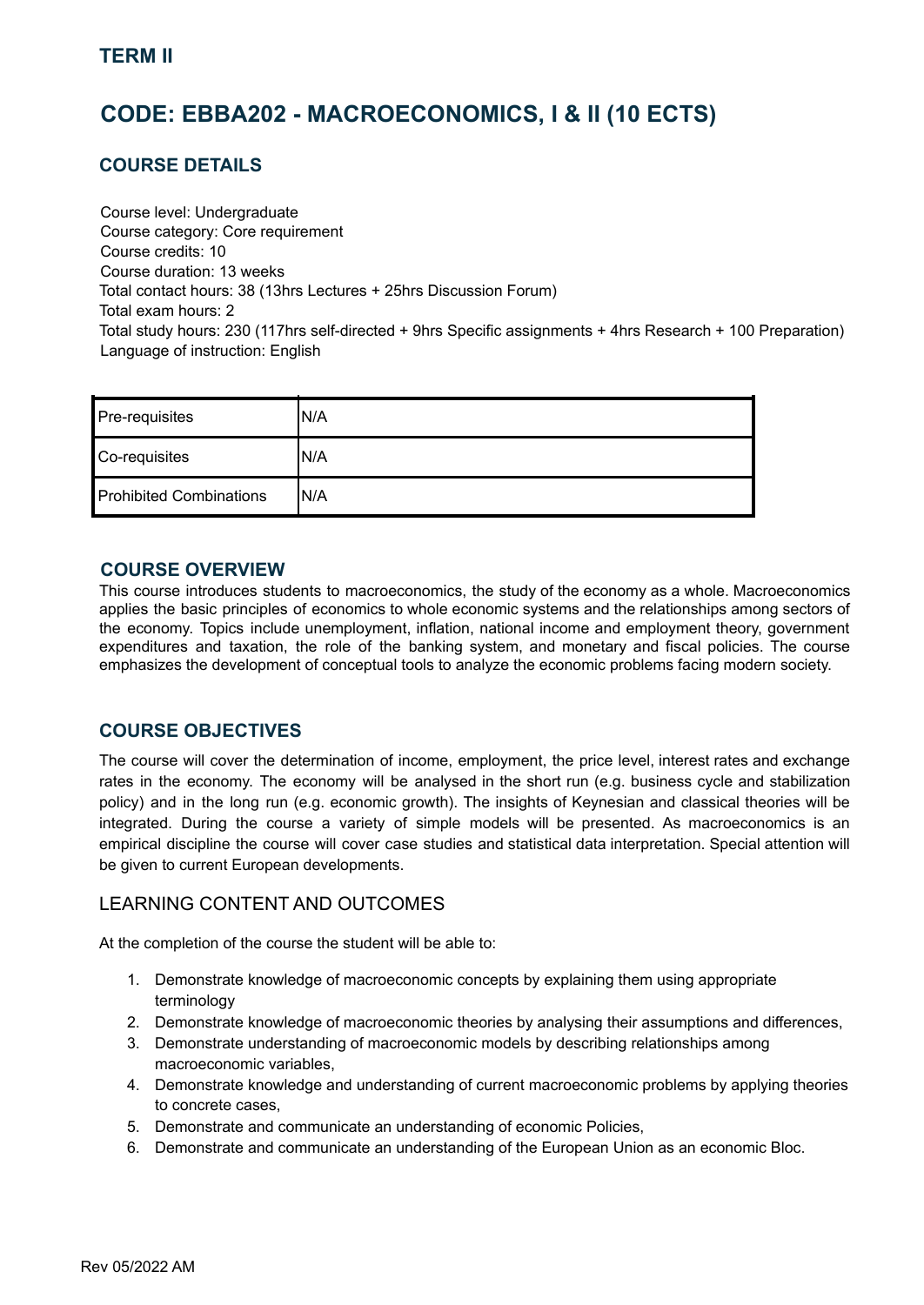|    | <b>Learning Outcomes:</b><br>On successful completion of the course the candidate will be able to:                                  | Assessed in<br>this<br>module? | A            | B            | C            |   |
|----|-------------------------------------------------------------------------------------------------------------------------------------|--------------------------------|--------------|--------------|--------------|---|
| L1 | Demonstrate knowledge of macroeconomic<br>concepts<br>byl<br>explaining them using appropriate terminology                          | Yes                            | X            | X            | $\mathsf{X}$ | X |
| L2 | theories<br>Demonstrate<br>knowledge<br>by<br>оf<br>macroeconomic analysing their assumptions<br>and differences,                   | Yes                            | $\mathsf{X}$ | $\mathsf{X}$ | $\mathsf{X}$ | X |
| L3 | Demonstrate understanding of macroeconomic models by<br>describing relationships among macroeconomic variables,                     | <b>Yes</b>                     | $\mathsf{X}$ | X.           | X.           | X |
| L4 | knowledge and<br>understanding<br>Demonstrate<br>οf<br>current<br>macroeconomic problems by applying theories to concrete<br>cases, | Yes                            | $\sf X$      | $\sf X$      | X            | X |
| L5 | Demonstrate and communicate an understanding of economic<br>Policies,                                                               | <b>Yes</b>                     | $\sf X$      | $\mathsf{X}$ | X.           | X |
| L6 | Demonstrate and communication an understanding of the<br>European Union as an economic Bloc                                         | Yes                            | $\mathsf{X}$ | X            | X            | X |

#### **Assessments.**

55% - Classwork (review questions, homework, essay, and other related activities) 5% - Merits 40% - Final Exam

#### **BIBLIOGRAPHY**

- Olivier Blanchard (2017). Macroeconomics, Seventh Edition, Pearson.
- Krugman and Wells, Eds., Macroeconomics 3 rd. ed, Worth Publishers, 2012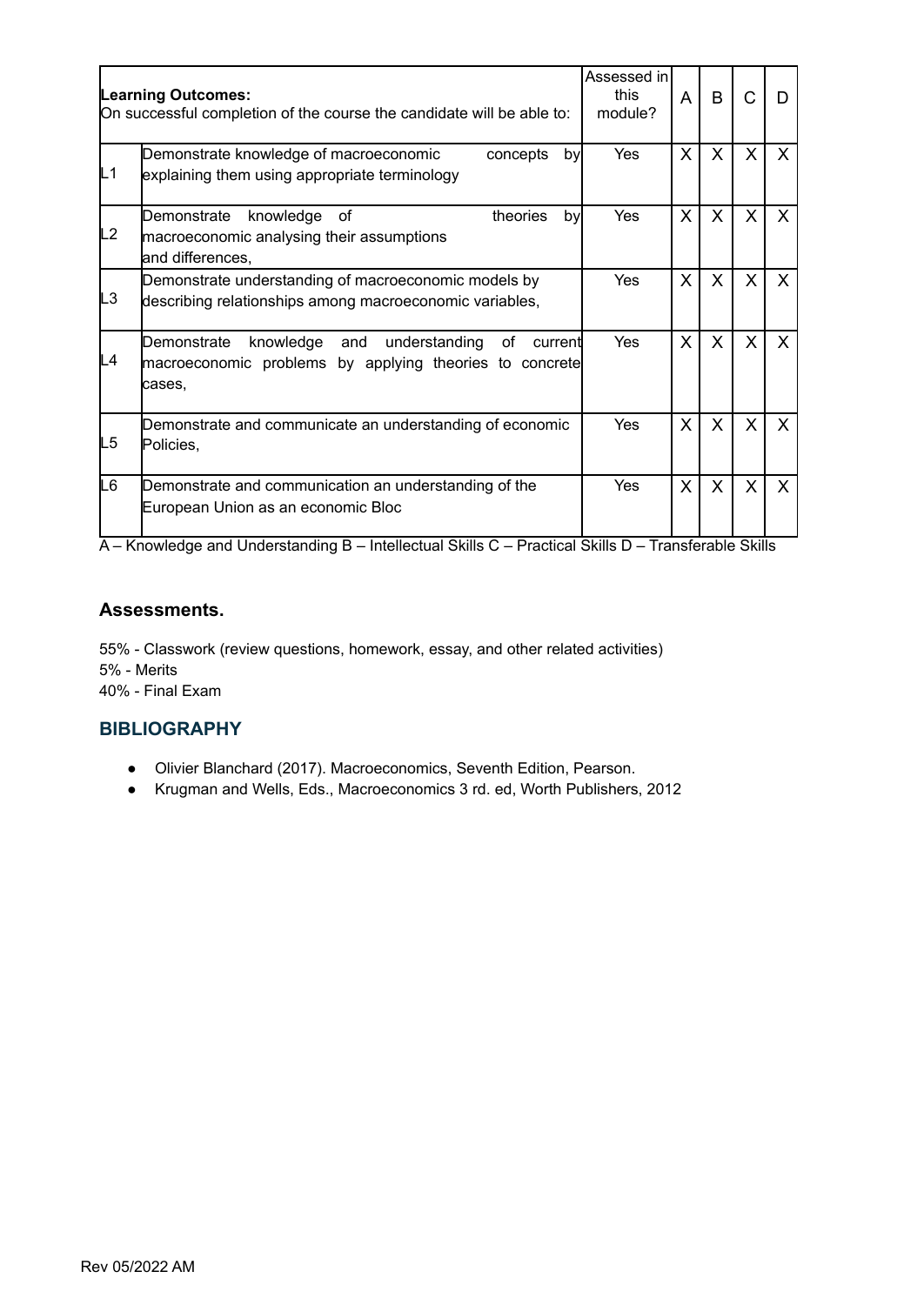# <span id="page-21-0"></span>**CODE: EBBA203 - THE GLOBAL ECONOMY (5 ECTS)**

# **COURSE DETAILS**

Course level: Undergraduate Course category: Core requirement Course credits: 5 Course duration: 13 weeks Total contact hours: 19 Total exam hours: 2 Total study hours: 115 Language of instruction: English

| Pre-requisites                 | 'N/A |
|--------------------------------|------|
| Co-requisites                  | N/A  |
| <b>Prohibited Combinations</b> | N/A  |

#### **COURSE OVERVIEW**

Exchange of goods, services and capitals across borders represent a significant share of most countries' gross domestic product. This course aims to teach BBA students the fundamentals of international trade in today's global business world, including the concepts and principles of international economics. Therefore, understanding the global business context and the current global challenges reveal to be the key to success in global commerce.

#### **COURSE OBJECTIVES**

The objectives of this course articulate around discovering the concepts and principles of International Trade, investigating the impacts of exchange rates and interest rates, and exploring the concept of the Balance of Trade.

#### **LEARNING CONTENT AND OUTCOMES**

At the completion of the course the student will be able to:

- 1. Demonstrate an understanding of the global trade environment
- 2. Demonstrate a critical understanding of the concepts and principles of international trade
- 3. Identify and evaluate the exchange rates and interest rates impacts on global trade
- 4. Critically analyse the concept of balance of trade

| <b>Learning Outcomes:</b><br>On successful completion of the course the candidate will be able to: |                                                              | Assessed in<br>this<br>module? |  |  |
|----------------------------------------------------------------------------------------------------|--------------------------------------------------------------|--------------------------------|--|--|
| L <sub>1</sub>                                                                                     | Demonstrate an understanding of the global trade environment | Yes                            |  |  |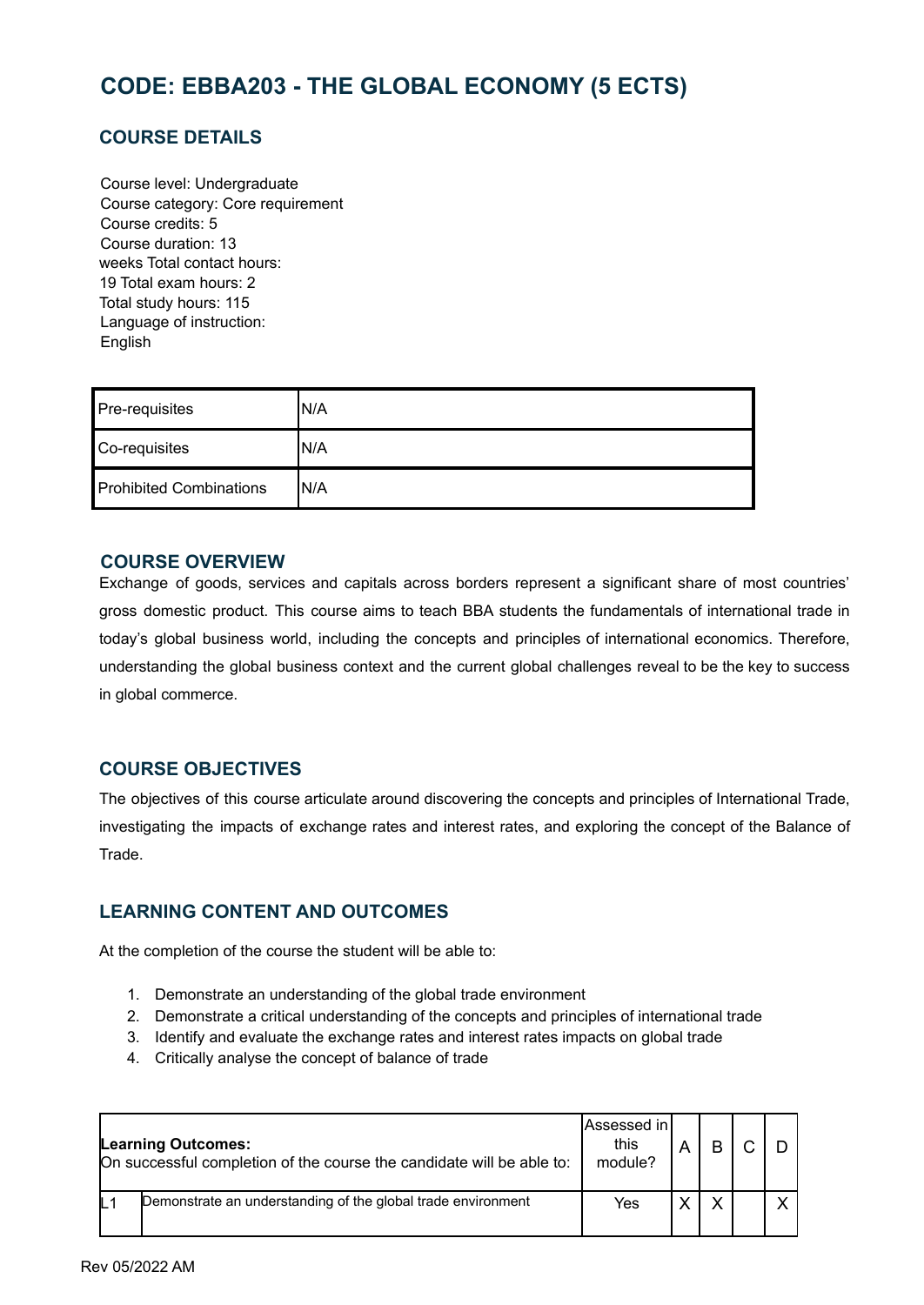| L <sub>2</sub> | Demonstrate a critical understanding of the concepts and principles of<br>linternational trade | Yes |   |  |
|----------------|------------------------------------------------------------------------------------------------|-----|---|--|
| L <sub>3</sub> | ldentify and evaluate the exchange rates and interest rates impacts on<br>global trade         | Yes | x |  |
| L4             | Critically analyse the concept of balance of trade                                             | Yes |   |  |

#### **Assessments.**

55% - Classwork (review questions, homework, essay, and other related activities) 5% - Merits 40% - Final Exam

#### **BIBLIOGRAPHY**

- Schiller, B. And Gebhardt, K. (2016). The Economy Today. 14th Edition. McGraw Hill.
- Recommended articles are available on Moodle, listed under each session.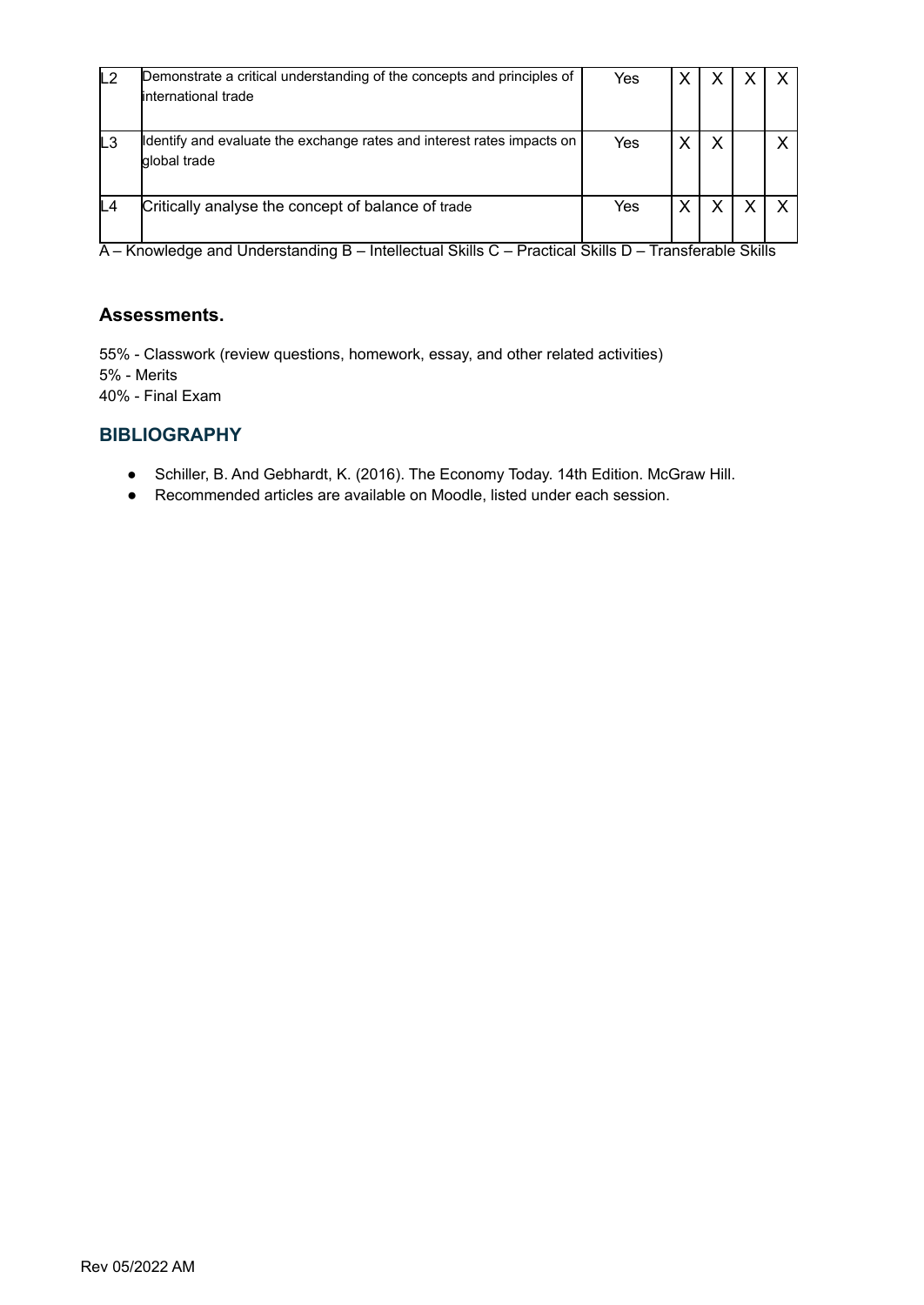# <span id="page-23-0"></span>**CODE: EBBA/2C - CASES IN FINANCE (10 ECTS)**

# **COURSE DETAILS**

Course level: Undergraduate Course category: Core requirement Course credits: 10 Course duration: 13 weeks Total contact hours: 38 (13hrs Lectures + 25hrs Discussion Forum) Total exam hours: 2 Total study hours: 230 (117hrs self-directed + 9hrs Specific assignments + 4hrs Research + 100 Preparation) Language of instruction: English

| Pre-requisites                 | 'N/A |
|--------------------------------|------|
| Co-requisites                  | 'N/A |
| <b>Prohibited Combinations</b> | 'N/A |

#### **COURSE OVERVIEW**

This course uses case studies to give practical illustrations of financial problems. Students learn to deal with a range of cases systematically: identifying issues, determining possible impacts, evaluating proposals and producing solutions.

#### **COURSE OBJECTIVES**

To bring financial decisions from the business world to the classroom, through the case method approach, by helping students develop decision-making skills in unstructured, uncertain, and complex (i.e., realistic) situations.

#### **LEARNING CONTENT AND OUTCOMES**

At the completion of the course the student will be able to:

- 1. To apply theory to practical situations/cases
- 2. To develop and analyze a business plan based on a business case
- 3. To improve analytical skills
- 4. To learn the analytical frameworks used to assess decisions that entrepreneurs and managers face

|                | <b>Learning Outcomes:</b><br>On successful completion of the course the candidate will be able to: | Assessed in<br>this<br>module? | A | R |   |  |
|----------------|----------------------------------------------------------------------------------------------------|--------------------------------|---|---|---|--|
| L <sub>1</sub> | To apply theory to practical situations/cases                                                      | Yes                            | X |   | X |  |
| L2             | To develop and analyze a business plan based on a business<br>lcase                                | Yes                            |   | X |   |  |
| L <sub>3</sub> | To improve analytical skills                                                                       | Yes                            |   | X |   |  |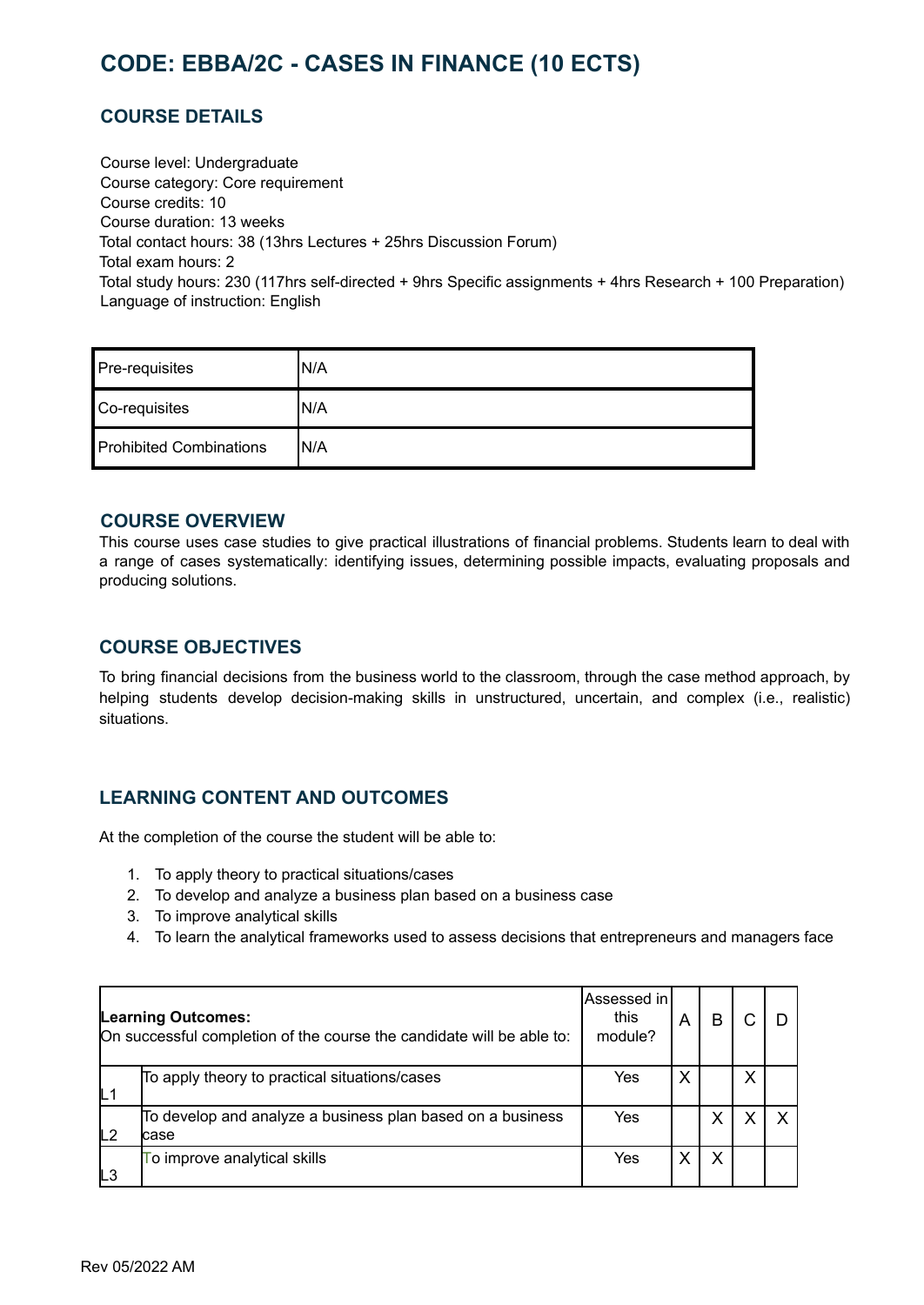|     | To learn the analytical frameworks used to assess decisions | Yes |  |  |
|-----|-------------------------------------------------------------|-----|--|--|
| IL4 | that entrepreneurs and managers face                        |     |  |  |
|     |                                                             |     |  |  |

#### **Assessments.**

55% - Classwork (review questions, homework, essay, and other related activities) 5% - Merits 40% - Final Exam

### **BIBLIOGRAPHY**

● Case Studies in Finance: Managing for Corporate Value Creation by Bruner, Eades, Schill, 7th edition, New York, NY, 2014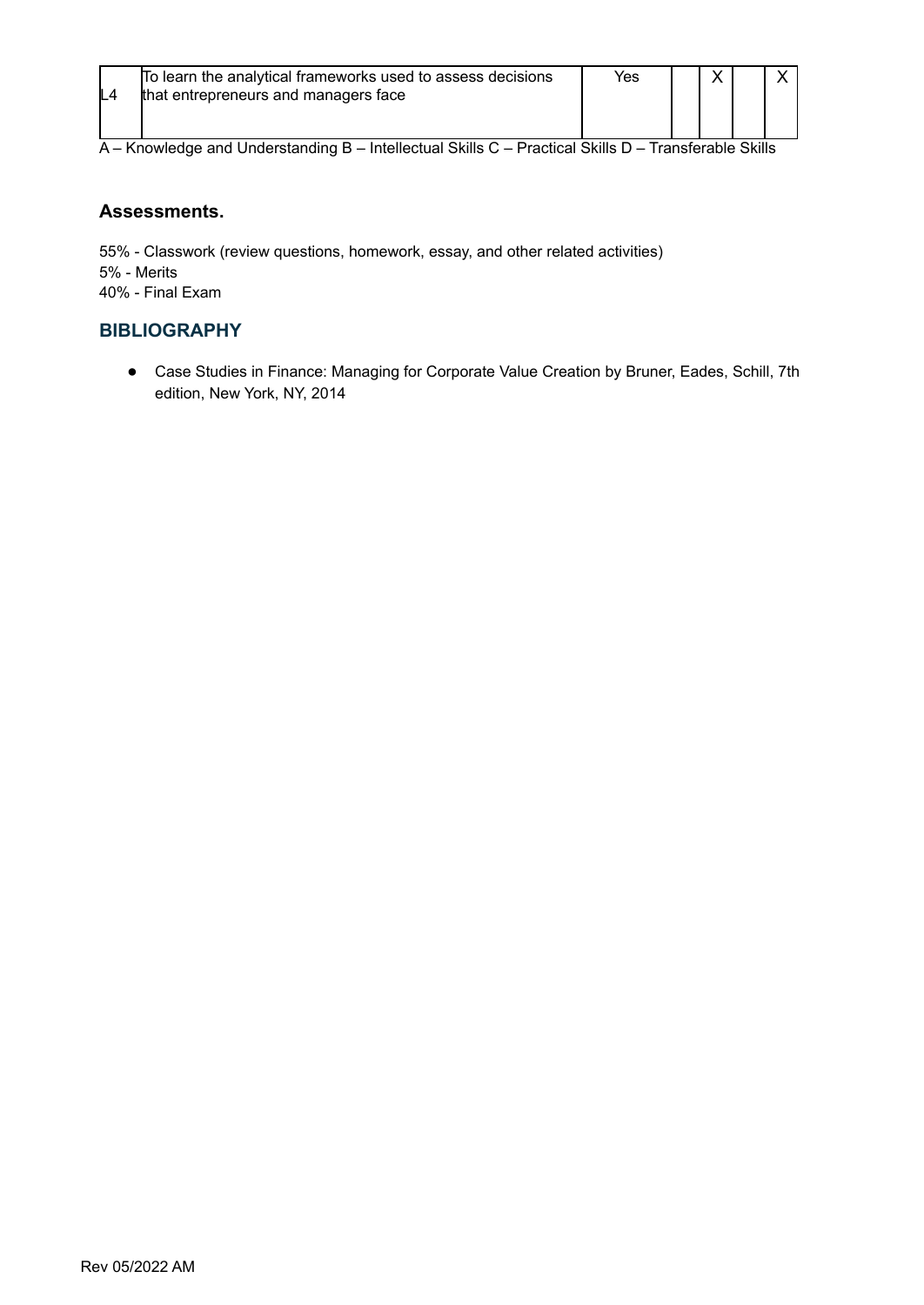# <span id="page-25-0"></span>**CODE: EBBA/3C - CASES IN MARKETING (10 ECTS)**

### **COURSE DETAILS**

Course level: Undergraduate Course category: Core requirement Course credits: 10 Course duration: 13 weeks Total contact hours: 38 (13hrs Lectures + 25hrs Discussion Forum) Total exam hours: 2 Total study hours: 230 (117hrs self-directed + 9hrs Specific assignments + 4hrs Research + 100 Preparation) Language of instruction: English

| Pre-requisites                 | 'N/A |
|--------------------------------|------|
| Co-requisites                  | 'N/A |
| <b>Prohibited Combinations</b> | IN/A |

#### **COURSE OVERVIEW**

Marketing is fundamental to the operations of any organisation whether it is a local family-run convenience store, a charity, a new online game or a product-diverse multinational enterprise. The course examines the fundamentals of marketing setting them within a contemporary context to which students can relate. This course provides students with marketing case study analysis, based on real-life examples of marketing approaches and strategies. .Marketing is explored from an academic, practitioner and student (as a consumer) perspective. All require to a greater of lesser extent marketing activities. Moreover, each and everyone one of us engages, both consciously and subconsciously, with marketing messages throughout our daily lives. As marketing plays a crucial role both in our personal lives and that of a diverse range of organisations it is considered a fundamental module. However, marketing does not operate in isolation and therefore must be considered in relation to other functional activities such as finance.

#### **COURSE OBJECTIVES**

Introduce students to the core of marketing functions in organizations: promoting, communicating, launching new products and services, and creating loyal customers. Also the course aims to deliver content that explores the frameworks, ideas and concepts that underpin marketing and considers their relationship to practice.

#### **LEARNING CONTENT AND OUTCOMES**

At the completion of the course the student will be able to:

- 1. Explain, using detailed examples, how the marketing mix operates within different organisational settings.
- 2. Critically evaluate, using detailed examples, how a range of external factors can influence/impact upon marketing operations.
- 3. Debate ethical issues relating to marketing operations.
- 4. Explain the relevance of branding to both products and services.
- 5. Evaluate evidence synthesised from a range of diverse sources.
- 6. Develop rational arguments supported by reliable and validated sources of information.
- 7. Engage in critical self-reflection to help identify both strengths and areas for further development.
- 8. Develop their communication skills.
- 9. Demonstrate their ability to be independent and take responsibility for their actions.
- 10. Develop their time management skills able to meet challenging deadlines.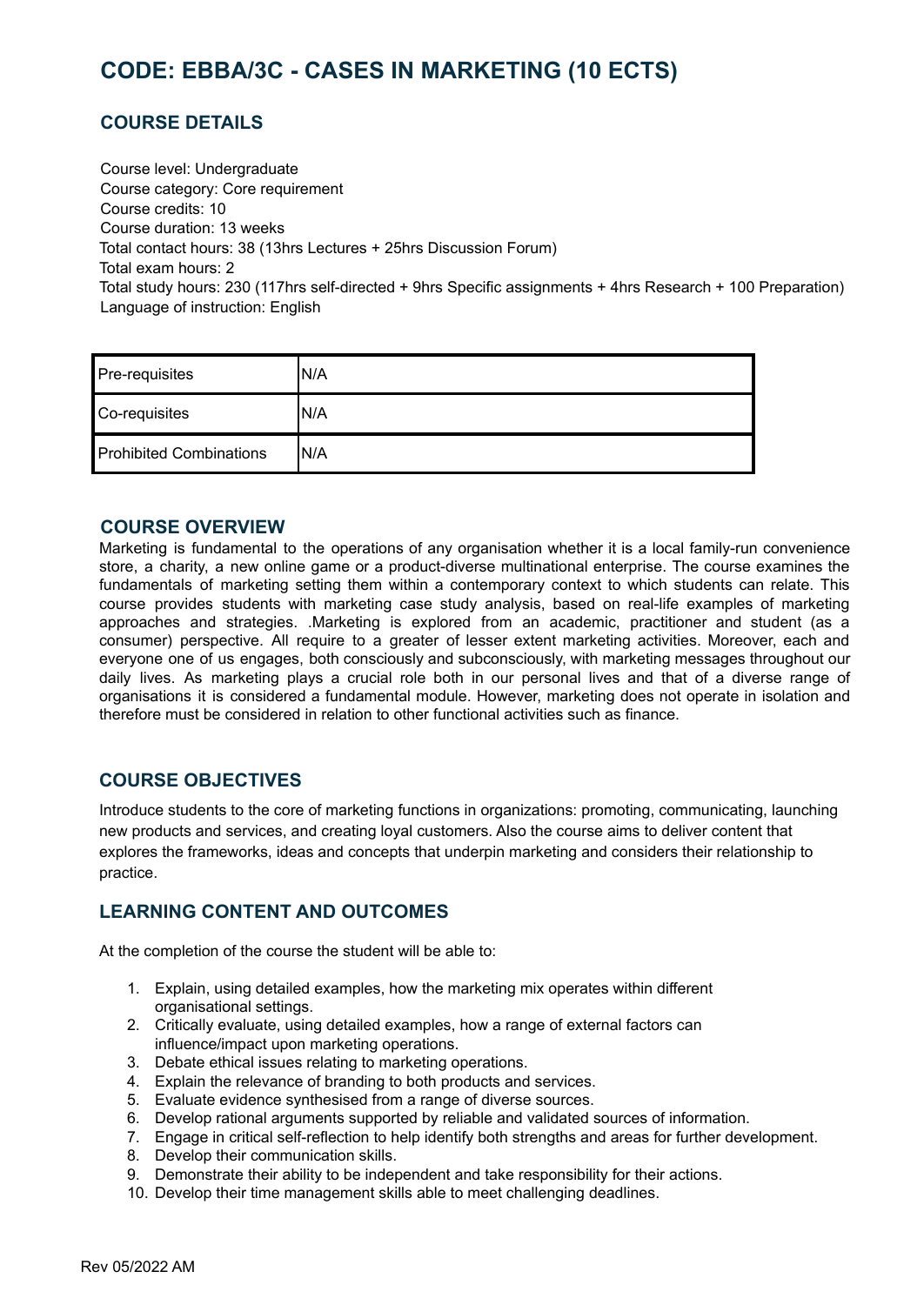|    | <b>Learning Outcomes:</b><br>On successful completion of the course the candidate will be able to:                                               |            | Assessed in<br>A | B       |   |   |
|----|--------------------------------------------------------------------------------------------------------------------------------------------------|------------|------------------|---------|---|---|
| L1 | Explain, using detailed examples, how the marketing mix<br>operates within different organisational settings.                                    | Yes        | X                |         |   |   |
| L2 | Critically evaluate, using detailed examples, how a range of<br>influence/impact upon<br>marketing<br>lexternal<br>factors<br>can<br>operations. | <b>Yes</b> |                  | $\sf X$ |   |   |
| L3 | evidence synthesised from a range of diverse<br>Evaluate<br>lsources.                                                                            | Yes        |                  | X       |   |   |
| L4 | Develop their communication skills.                                                                                                              | Yes        |                  |         | X |   |
| L5 | their ability to be<br>independent and take<br>Demonstrate<br>responsibility for their actions.                                                  | Yes        |                  |         |   | X |

#### **Assessments.**

55% - Classwork (review questions, homework, essay, and other related activities) 5% - Merits 40% - Final Exam

#### **BIBLIOGRAPHY**

● Calkins, Breakthrough Marketing Plans (Palgrave Macmillan, 2008)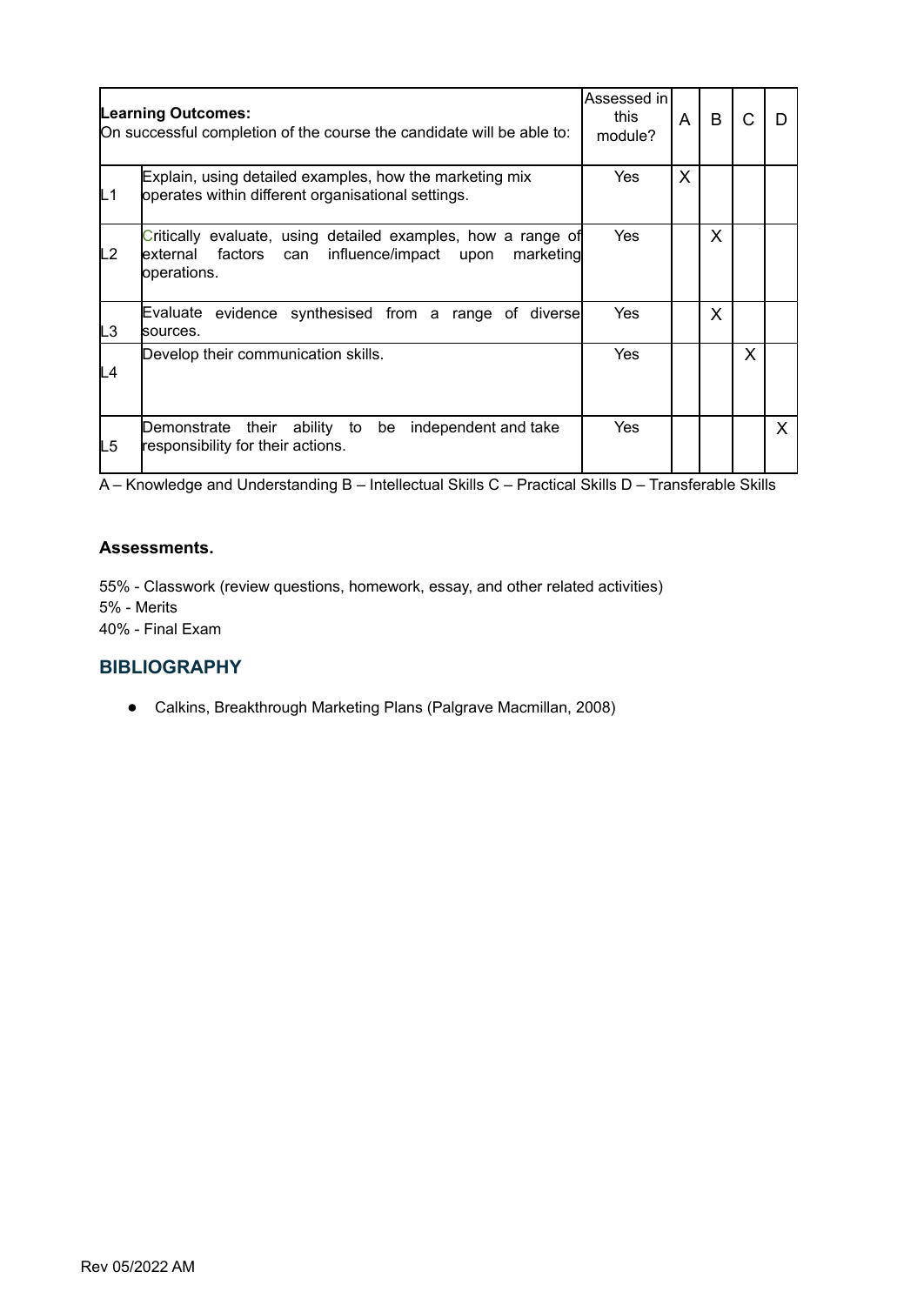# <span id="page-27-0"></span>**CODE: EBBA300- QUANTITATIVE BUSINESS METHODS, I & II (10 ECTS)**

# **COURSE DETAILS**

Course level: Undergraduate Course category: Core requirement Course credits: 10 Course duration: 13 weeks Total contact hours: 38 (13hrs Lectures + 25hrs Discussion Forum) Total exam hours: 2 Total study hours: 230 (117hrs self-directed + 9hrs Specific assignments + 4hrs Research + 100 Preparation) Language of instruction: English

| Pre-requisites          | Year I and Year II courses |
|-------------------------|----------------------------|
| Co-requisites           | IN/A                       |
| Prohibited Combinations | IN/A                       |

#### **COURSE OVERVIEW**

All Business Management students require the ability to deal with quantitative material, including the collection, collation and analysis of such data. This course introduces students to the quantitative techniques in business mainly centred on statistical aspects.

#### **COURSE OBJECTIVES**

This course aims to enhance your ability to analyse financial and economic data and thereby to assist in making business decisions. It is designed for those who have had little or no quantitative training in their undergraduate degree but who need mathematical and statistical skills for specialisations in the areas of Finance, Economics, Accounting and Business Strategy. That course has a lesser focus on mathematics and a greater focus on analysing textual data.

# **LEARNING CONTENT AND OUTCOMES**

At the completion of the course the student will be able to:

- 1. Describe basic statistical techniques for data collection, presentation and analysis.
- 2. Critically review the collection, presentation and analysis of data.
- 3. Understand and explain how to tackle business problems through the use of statistical techniques.
- 4. Apply statistical techniques to data.
- 5. Discuss the results of the application of statistical techniques to data in written reports and/or oral presentations.

| Learning Outcomes:<br>On successful completion of the course the candidate will be able to: | <b>IAssessed</b> in I<br>this<br>module? |  |  |  |  |  |
|---------------------------------------------------------------------------------------------|------------------------------------------|--|--|--|--|--|
|---------------------------------------------------------------------------------------------|------------------------------------------|--|--|--|--|--|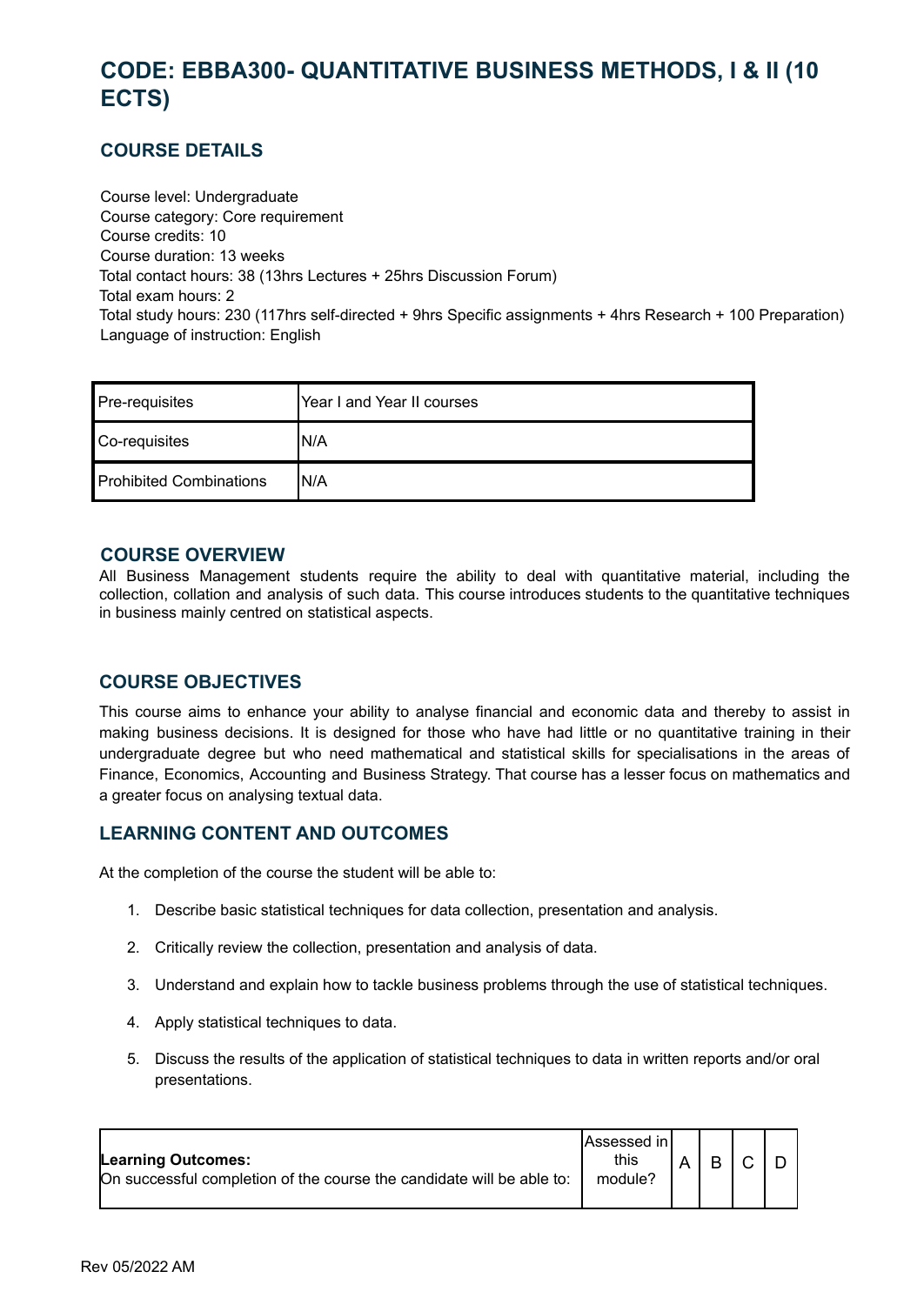| L1 | Describe basic statistical techniques for data collection,<br>presentation and analysis.                                  | No        | X |   | x |  |
|----|---------------------------------------------------------------------------------------------------------------------------|-----------|---|---|---|--|
| L2 | Understand and explain how to tackle business problems<br>through the use of statistical techniques.                      | Yes       | X | X |   |  |
| LЗ | Critically review the collection, presentation and analysis of<br>ldata.                                                  | Yes       | X | X |   |  |
| L4 | Apply statistical techniques to data.                                                                                     | <b>No</b> | X | X |   |  |
| L5 | Discuss the results of the application of statistical techniques to<br>data in written reports and/or oral presentations. | No.       | X |   | x |  |

#### **Assessments.**

55% - Classwork (review questions, homework, essay, and other related activities) 5% - Merits 40% - Final Exam

### **BIBLIOGRAPHY**

- QUANTITATIVE METHODS FOR BUSINESS / Anderson, David Ray ; Sweeney, Dennis J ; Williams, Thomas Arthur. -- Cincinnati, Ohio: South-Western College Pub.
- STATISTICS / Hays, William L. -- Fort Worth: Harcourt Brace College
- STATISTICAL THINKING (Improving Business Performance) / Roger Hoerl and Donald D. Snee, Duxbury (Thomson Learning)
- APPLIED SIMULATION MODELING / Seils, Ceric and Tadikamalla, Duxbury Applied Series (Thomson Learning)
- MAKING HARD DECISIONS / Robert T. Clemen and Terence Reilly, Duxbury (Thomson Learning).
- DATA ANALYSIS & DECISION MAKING WITH MICROSOFT EXCEL, Al-bright, Winston and Zappe, (Thomson-Duxbury).
- Haeussler, E.F. Paul, R.S and Wood, R.J. 2018, Introductory Mathematical Analysis for Business, Economics and the Life and Social Sciences 14th ed., Pearson New International edition
- Swift, L. and Piff, S. 2014 Quantitative Methods for Business, Management and Finance, 4th ed Basingstoke: Palgrave Macmillan.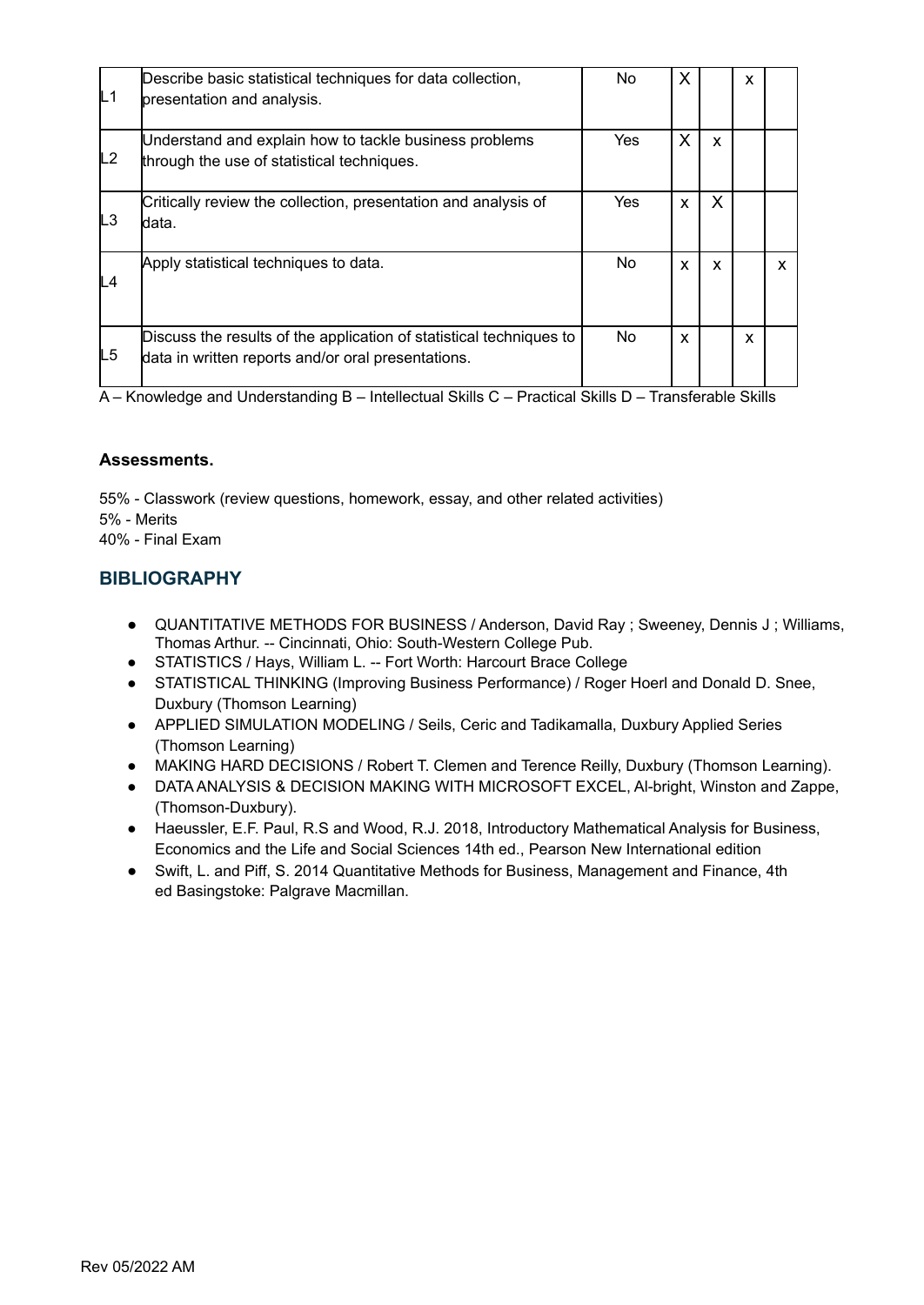# <span id="page-29-0"></span>**CODE: EBBA301 - MARKETING MANAGEMENT I & II (10 ECTS)**

# **COURSE DETAILS**

Course level: Undergraduate Course category: Core requirement Course credits: 10 Course duration: 13 weeks Total contact hours: 38 (13hrs Lectures + 25hrs Discussion Forum) Total exam hours: 2 Total study hours: 230 (117hrs self-directed + 9hrs Specific assignments + 4hrs Research + 100 Preparation) Language of instruction: English

| Pre-requisites                 | 'N/A |
|--------------------------------|------|
| Co-requisites                  | 'N/A |
| <b>Prohibited Combinations</b> | 'N/A |

#### **COURSE OVERVIEW**

The objective of this course is to introduce students to the concepts, analyses, and activities that comprise marketing management, and to provide practice in assessing and solving marketing problems. Topics include marketing strategy, segmentation- targeting and positioning, customer behavior, market research, competitive analysis and the marketing mix planning and development (product management, pricing, promotion, distribution and salesforce management).

#### **COURSE OBJECTIVES**

To enhance the student's knowledge about marketing theories, principles, strategies and concepts and how to apply them.

To provide the students with marketing analysis tools to identify the firm opportunities.

To allow the students to apply marketing concepts and theories to real marketing situations.

To identify the marketing mix strategies that companies are applying in real-world situation

#### **LEARNING CONTENT AND OUTCOMES**

At the completion of the course the student will be able to:

- 1. Define the term marketing and explain its role and importance in an individual firm and the overall economy.
- 2. Understand the importance of strategic marketing and know the basic outline for a marketing plan:
	- Analyze the external environment to identify opportunities or challenges to a business.
	- Identify and classify marketing segments and targets, demonstrating the use of marketing research techniques.
	- Create and use a mission statement, SWOT, Ansoff analysis and SMART goals.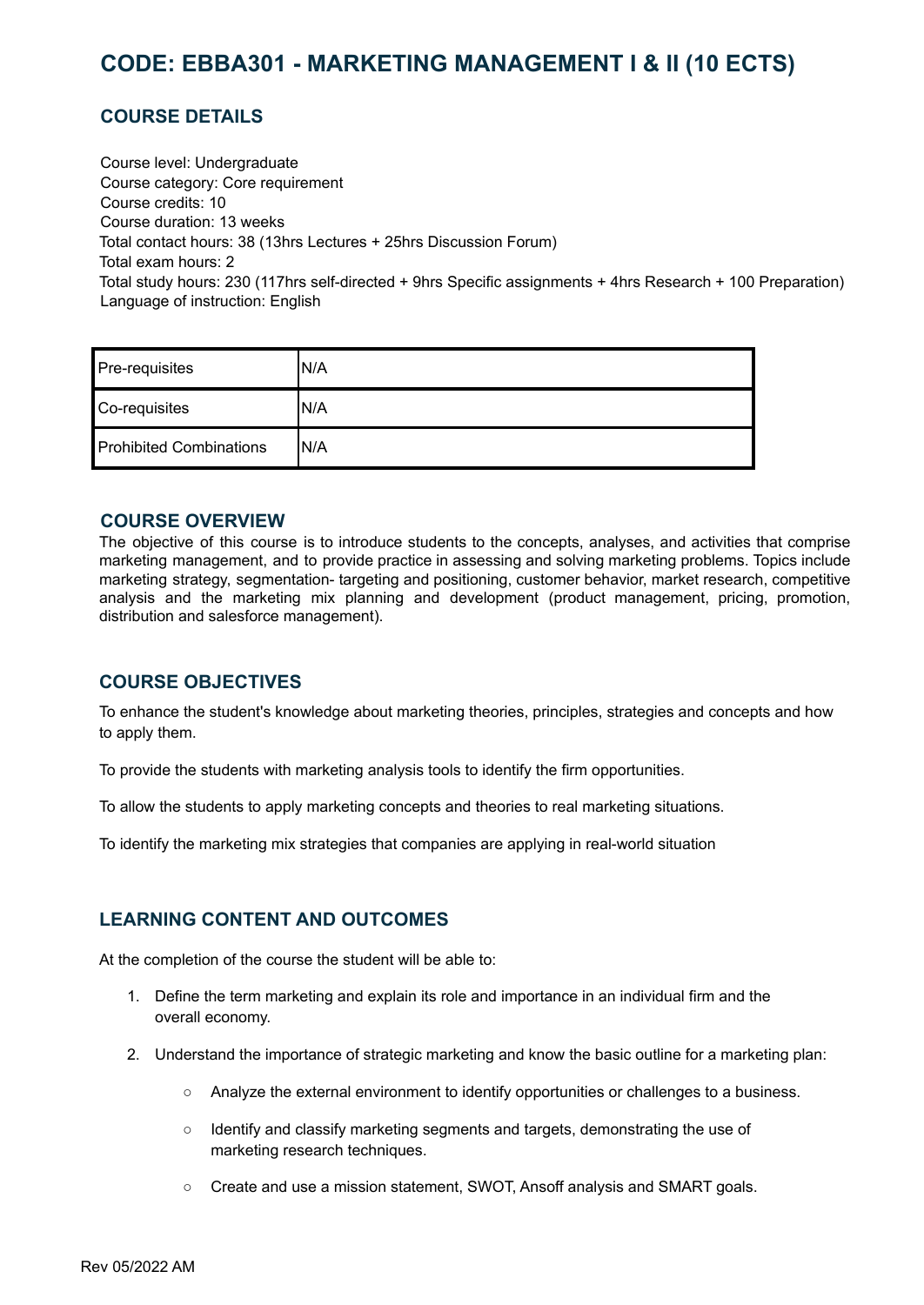- 3. Describe the elements of the marketing mix (4Ps & 7PS of marketing):
	- Product: Explain the use of product mix and life cycle in a marketing strategy
	- Place / Marketing Channels: Identify different marketing channels and develop distribution strategies.
	- Promotion / Communication: Describe the role of advertising and public relations in marketing a product or service and link it with the IMC (integrated Marketing Communication).
	- Pricing: List and explain a variety of pricing objectives.
- 4. Recognize the importance of marketing in an organization, how marketing relates to other business functions, and the role of marketing in society at large.
- 5. Select, analyze and define a target market for a selected product or service.
- 6. Develop a marketing plan or strategy for a product or service (e.g., company objectives, marketing objectives, target market(s), advertising/ communication, pricing, distribution, product/ service development, evaluation of competitors, contingency plans, budget, etc.)
- 7. Evaluate/analyze the marketing strategy for an existing product or services.
- 8. Know the basic marketing concepts and theories.

|                | Learning Outcomes:<br>On successful completion of the course the candidate will be able to:                                   | Assessed in<br>this<br>module? | A | B |   |   |
|----------------|-------------------------------------------------------------------------------------------------------------------------------|--------------------------------|---|---|---|---|
| L1             | Knowledge and understanding of the marketing role and<br>basic marketing terminology.                                         | Yes                            | X |   |   |   |
| L2             | Practice applied knowledge, use of techniques internal and<br>external analysis.                                              | Yes                            |   | X | X |   |
| L <sub>3</sub> | Generic cognitive skills: being able to apply the market<br>research methods – quantitative and qualitative                   | Yes                            | X |   | X |   |
| L4             | <b>Communication:</b> present and convey information related to<br>marketing concepts and apply them to real-world examples.  | Yes                            | x | X |   |   |
| L5             | Autonomy and teamwork: exercise autonomy and initiative in<br>some activities at a professional level and working with peers. | Yes                            |   |   | x | X |

#### **Assessments.**

55% - Classwork (review questions, homework, essay, and other related activities) 5% - Merits 40% - Final Exam

#### **BIBLIOGRAPHY**

● R. Kerin, S. Hartley & W. Rudelius, Marketing, 11th edition, Irwin/McGraw-Hill.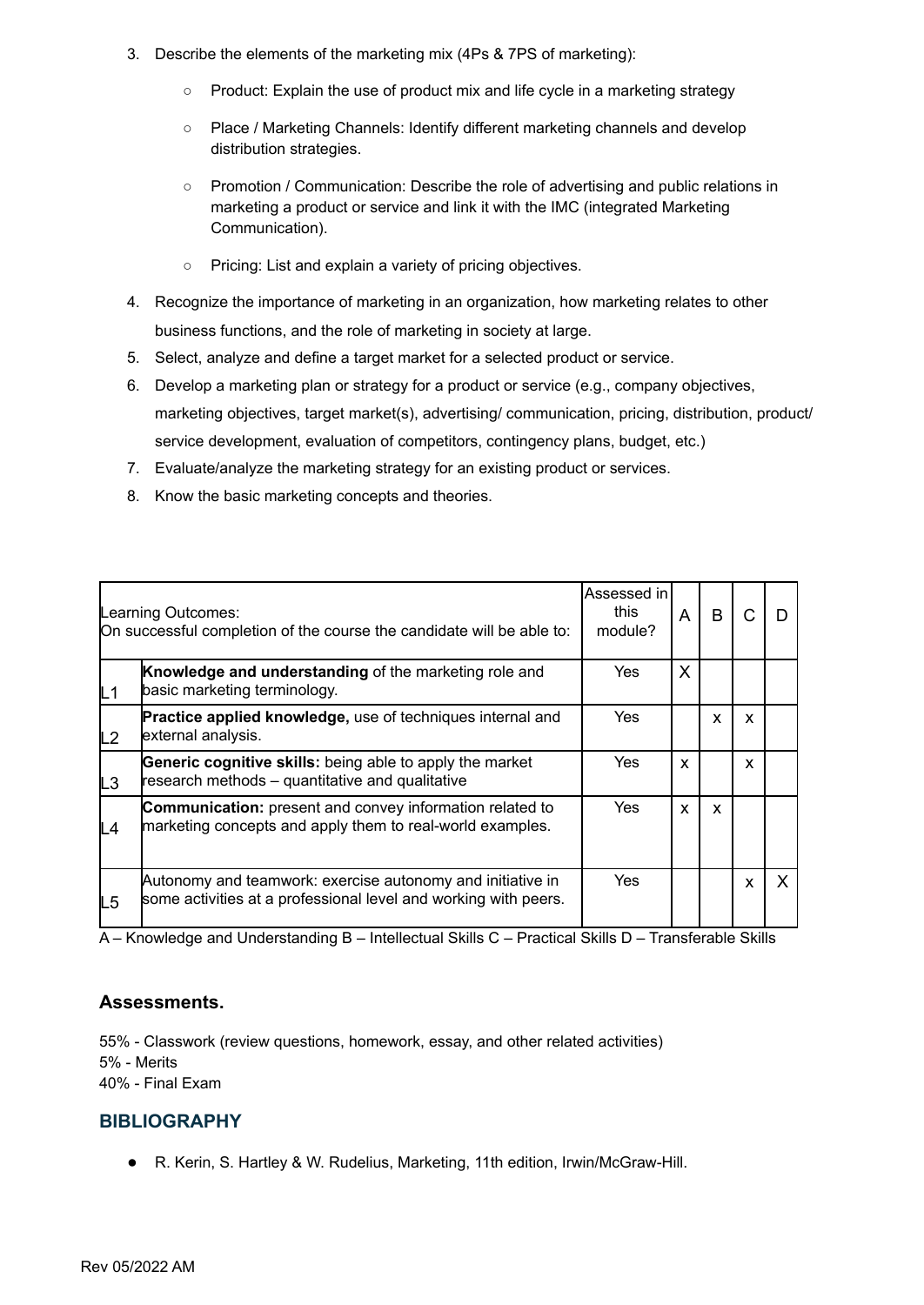# <span id="page-31-0"></span>**CODE: EBBA302 - COMMUNICATION SKILLS, (10 ECTS)**

### **COURSE DETAILS**

Course level: Undergraduate Course category: Core requirement Course credits: 10 Course duration: 13 weeks Total contact hours: 38 (13hrs Lectures + 25hrs Discussion Forum) Total exam hours: 2 Total study hours: 230 (117hrs self-directed + 9hrs Specific assignments + 4hrs Research + 100 Preparation) Language of instruction: English

| Pre-requisites                 | 'N/A |
|--------------------------------|------|
| Co-requisites                  | 'N/A |
| <b>Prohibited Combinations</b> | 'N/A |

#### **COURSE OVERVIEW**

Business Communication Skills gives you a clear insight into what constitutes effective oral and written business communication in a fast-paced global business environment, and provides you with the opportunity to develop your own workplace communication skills. The course is highly interactive and task-oriented. Case analyses, simulations, written assignments and individual and team presentations will allow you to practise the theories and key concepts introduced during the course. Peer and lecturer feedback will give you a clear picture of your present communication skills, and an indication of how you can enhance your performance

#### **COURSE OBJECTIVES**

The following objectives based on previous thoughts of the business communication faculty affect us:

- 1. Listen, read and comprehend
- 2. Paraphrase and summarize information
- 3. Distinguish between facts, assumptions, and opinions
- 4. Respond appropriately in a clear and concise fashion (oral and written)
- 5. Synthesize information from different sources
- 6. Organize information to support conclusions
- 7. Use an appropriate format and business writing style and apply conventions to Standard English
- 8. Document and cite sources to avoid plagiarism.

#### **LEARNING CONTENT AND OUTCOMES**

At the completion of the course the student will be able

to: By the end of the course you will be able to:

- 1. analyse audiences and define objectives to create targeted messages
- 2. write coherent and convincing, reader-friendly business documents
- 3. craft clear, focused and engaging business presentations
- 4. critically assess your own and others' business communications

| <b>Learning Outcomes:</b>                                             | lAssessed in l<br>this |   |  |
|-----------------------------------------------------------------------|------------------------|---|--|
| On successful completion of the course the candidate will be able to: | module?                | B |  |
|                                                                       |                        |   |  |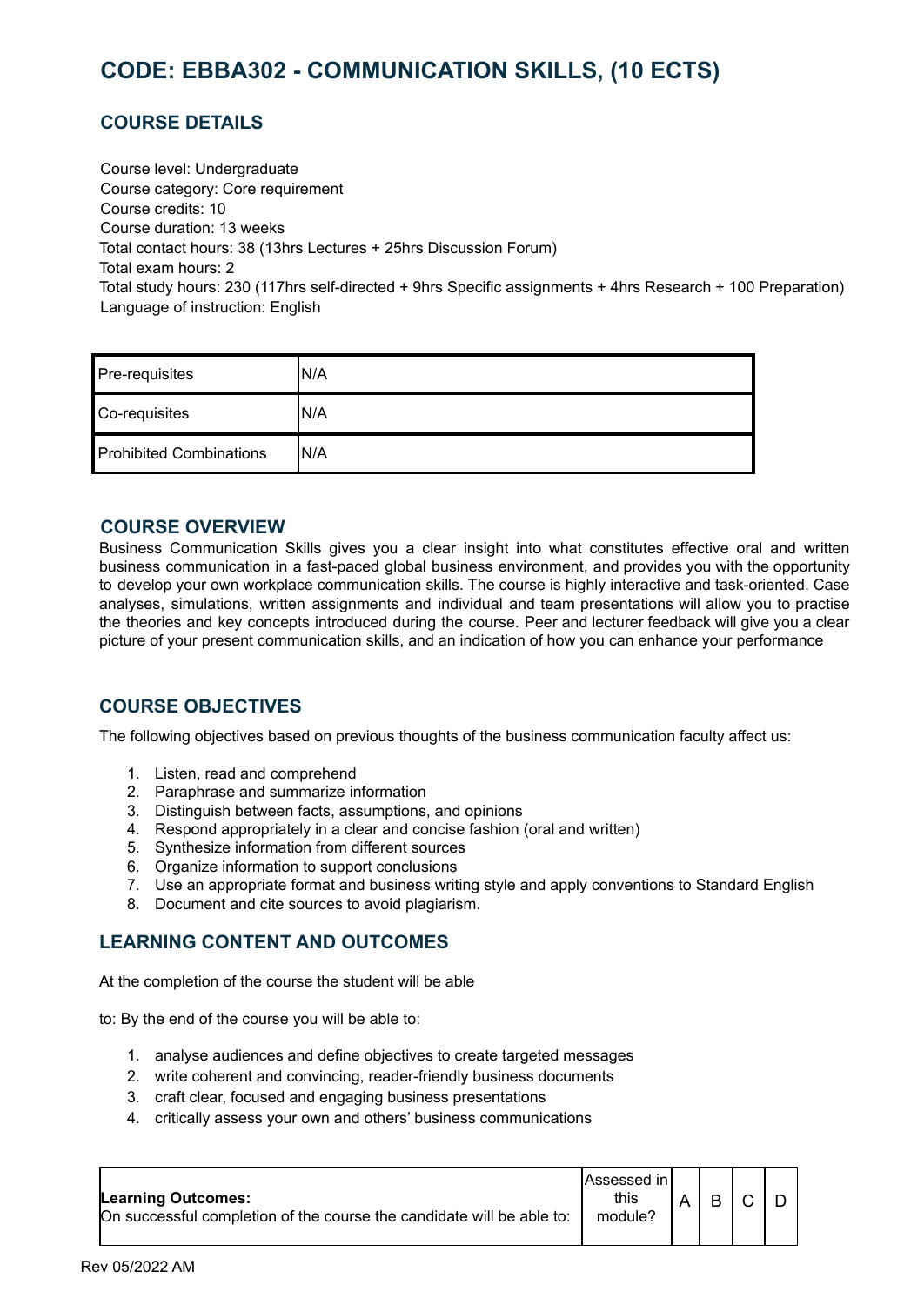|    | analyse audiences and define objectives to create targeted                                  | Yes | Х | X  | x |  |
|----|---------------------------------------------------------------------------------------------|-----|---|----|---|--|
| L1 | messages                                                                                    |     |   |    |   |  |
| L2 | reader-friendly<br>convincing,<br>business<br>coherent<br>and<br>lwrite<br><b>documents</b> | Yes | X | X  | x |  |
| LЗ | craft clear, focused and engaging business presentations                                    | Yes | X | lχ | x |  |
| L4 | critically assess your own and others' business communications                              | Yes | X | X  | x |  |

#### **Assessments.**

55% - Classwork (review questions, homework, essay, and other related activities) 5% - Merits 40% - Final Exam

#### **BIBLIOGRAPHY**

● Mary Ellen Guffey and Dana Loewy, Business Communication: Process & Product, 9th edition.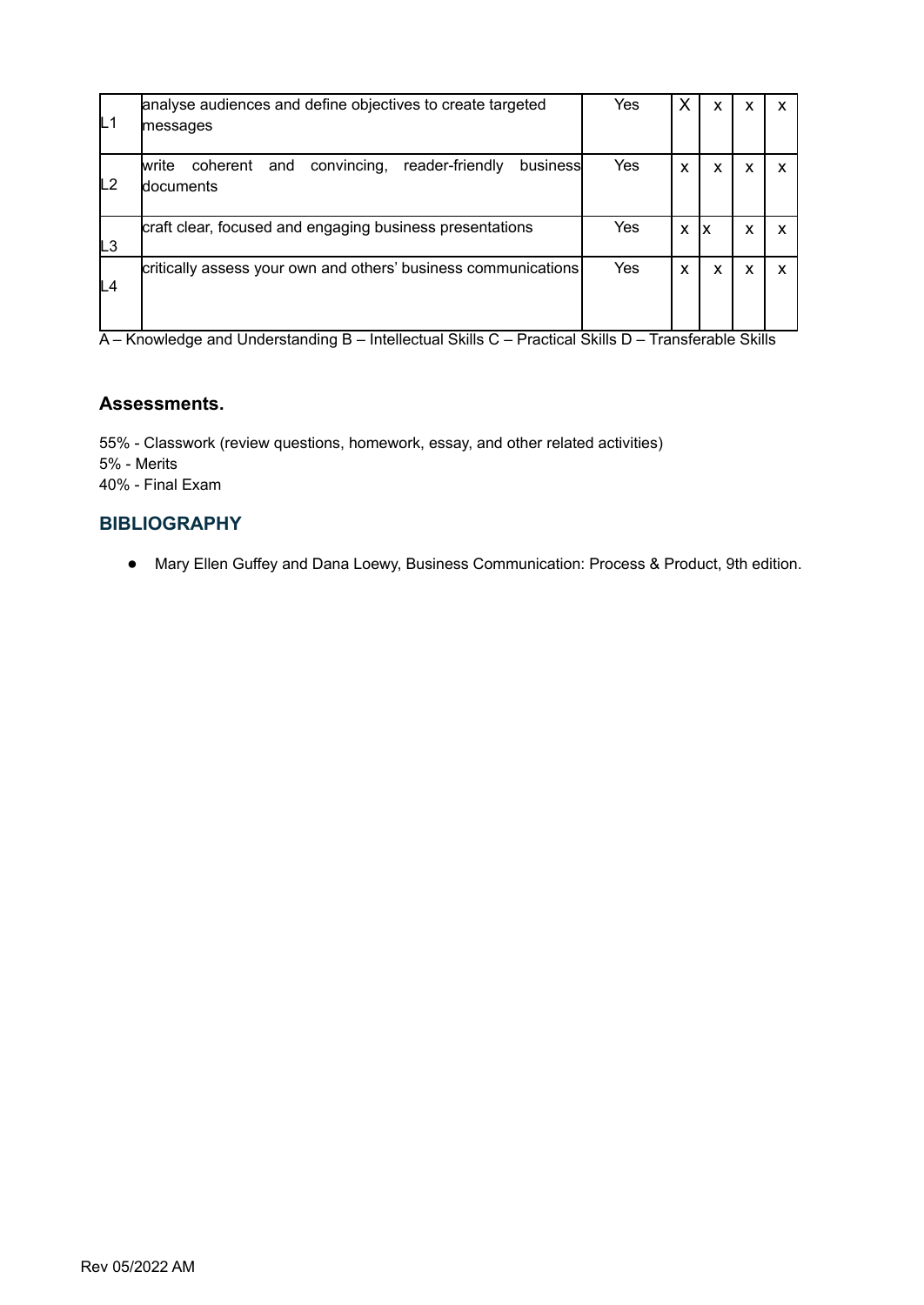# <span id="page-33-0"></span>**CODE: EBBA303-PRODUCTION AND OPERATIONS MANAGEMENT I & II (10 ECTS)**

# **COURSE DETAILS**

Course level: Undergraduate Course category: Core requirement Course credits: 10 Course duration: 13 weeks Total contact hours: 38 (13hrs Lectures + 25hrs Discussion Forum) Total exam hours: 2 Total study hours: 230 (117hrs self-directed + 9hrs Specific assignments + 4hrs Research + 100 Preparation) Language of instruction: English

| Pre-requisites                 | N/A |
|--------------------------------|-----|
| Co-requisites                  | N/A |
| <b>Prohibited Combinations</b> | N/A |

#### **COURSE OVERVIEW**

This course is an introduction to the concepts, principles, problems, and practices of operations management. Emphasis is on managerial processes for effective operations in both goods-producing and service-rendering organization. Topics include operations strategy, process design, capacity planning, facilities location and design, forecasting, production scheduling, inventory control, quality assurance, and project management. The topics are integrated using a systems model of the operations of an organization.

# **COURSE OBJECTIVES**

This course provides a general introduction to operations management. Operations management is the design and control of business processes, that is, the recurring activities of a firm. Along with finance and marketing, operations is one of the three primary functions of a firm. At the risk of being simplistic, one may say that marketing generates the demand, finance provides the capital, and operations produces the product or delivers the service. More generally, operations spans the entire organization: COOs are in charge of R&D, design/engineering, production operations, marketing, sales, support and service. This course aims to (1) familiarize you with the major operational problems and issues that confront managers, and (2) provide you with language, concepts, insights and tools to deal with these issues in order to gain competitive advantage through operations.

# **LEARNING CONTENT AND OUTCOMES**

At the completion of the course the student will be able to:

- 1. Develop an understanding of and an appreciation for the production and operations management function in any organization.
- 2. To understand the importance of productivity and competitiveness to both organizations and nations.
- 3. To understand the importance of an effective production and operations strategy to an organization.
- 4. To understand the various production and operations design decisions and how they relate to the overall strategies of organizations.
- 5. To understand the importance of product and service design decisions and its impact on other design decisions and operations.
- 6. Obtain an understanding of quality management practice in organizations and how total quality management and six-sigma facilitate organizational effectiveness.
- 7. To understand the relationship of the various planning practices of capacity planning, aggregate planning, project planning and scheduling.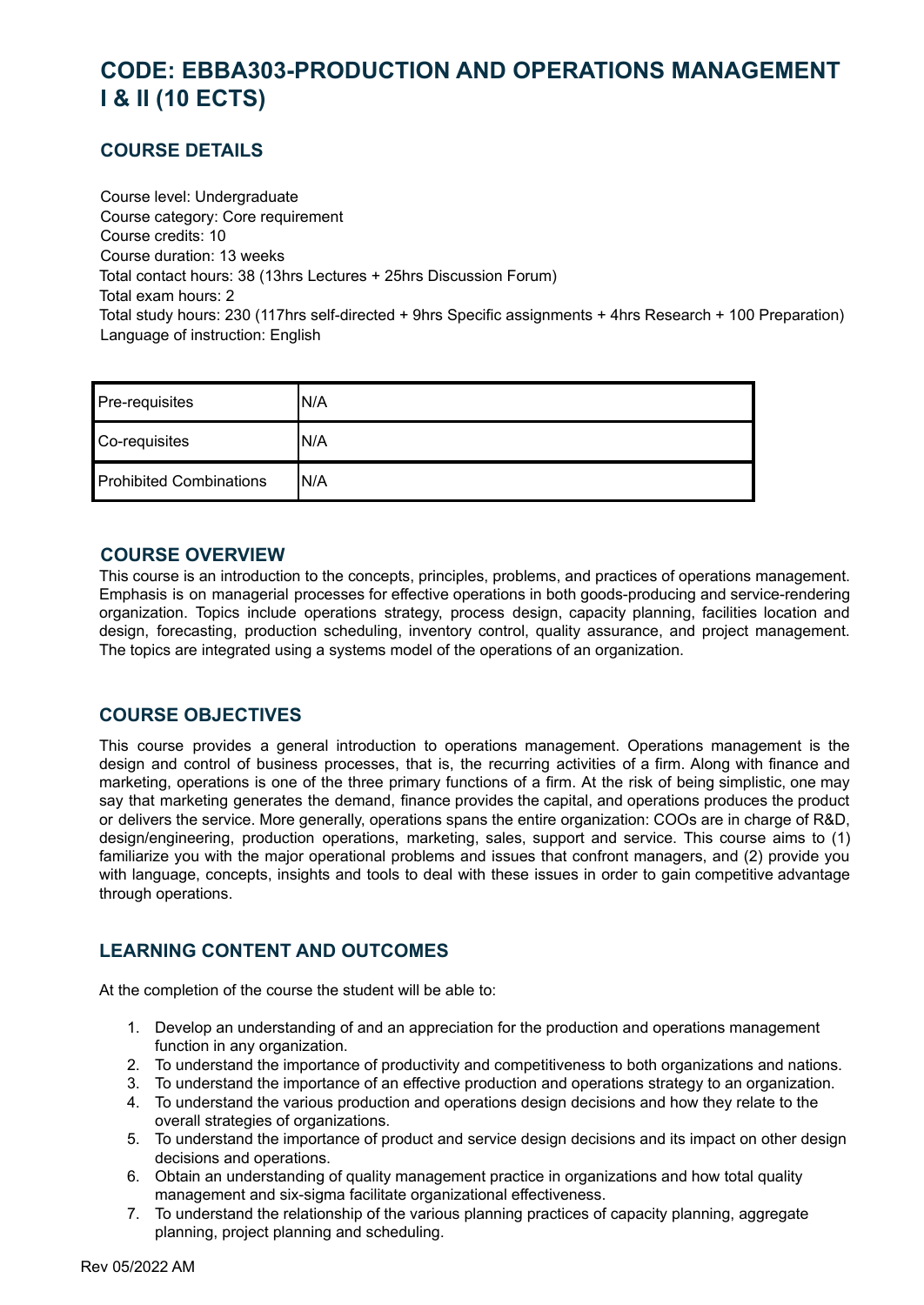- 8. To understand the roles of inventories and basics of managing inventories in various demand settings.
- 9. To understand contemporary operations and manufacturing organizational approaches and the supply-chain management activities and the renewed importance of this aspect of organizational strategy.

|    | <b>Learning Outcomes:</b><br>On successful completion of the course the candidate will be able to:                                                                     | Assessed in l<br>this<br>module? | A            | <sub>B</sub> |              | D |
|----|------------------------------------------------------------------------------------------------------------------------------------------------------------------------|----------------------------------|--------------|--------------|--------------|---|
| L1 | Gaining an appreciation of the strategic importance of<br>operations and supply chain management in a global business<br>lenvironment                                  | <b>Yes</b>                       | X            | $\mathsf{x}$ | $\mathbf{x}$ | X |
| L2 | Being able to describe the impact of operations and supply<br>chain management on other functions within a firm, as well as<br>on the competitive position of the firm | Yes                              | X            | X            |              |   |
| L3 | Developing a working knowledge of the concepts and methods<br>related to designing and managing operations and to create<br>value along the supply chain.              | <b>Yes</b>                       | X            | Ix.          |              |   |
| L4 | earning a skill set for continuous improvement                                                                                                                         | <b>Yes</b>                       | $\mathbf{x}$ | $\mathsf{x}$ |              | x |
| L5 | Enable learners to recognise the role of technology & strategy<br>in operations management                                                                             | Yes                              | $\mathbf{x}$ | $\mathsf{x}$ |              |   |

55% - Classwork (review questions, homework, essay, and other related activities) 5% - Merits 40% - Final Exam

# **BIBLIOGRAPHY**

- Operations Management by William J. Stevenson. Eighth Edition, Irwin / McGraw-Hill, 2005.
- Jacobs, F.R. & R.B. Chase. (2010). Operations and Supply Chain Management (13th edition). Boston: McGraw-Hill Irwin.
- G. Cachon and C. Terwiesch. Matching Supply with Demand: An Introduction to Operations Management (3rd Ed). McGraw-Hill. 2013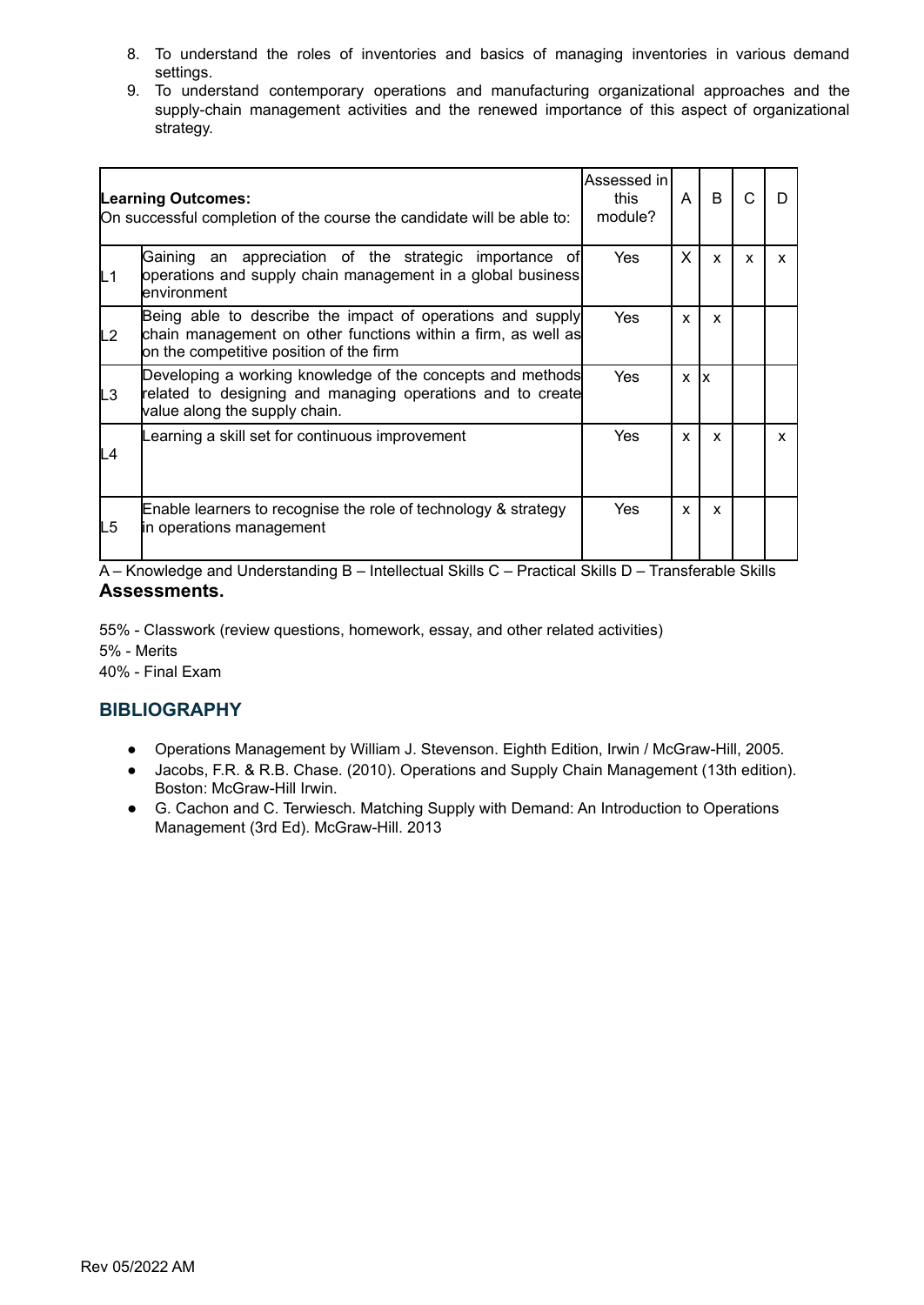# <span id="page-35-0"></span>**CODE: EBBA304 - STRATEGIC MANAGEMENT I & II (10 ECTS)**

# **COURSE DETAILS**

Course level: Undergraduate Course category: Core requirement Course credits: 10 Course duration: 13 weeks Total contact hours: 38 (13hrs Lectures + 25hrs Discussion Forum) Total exam hours: 2 Total study hours: 230 (117hrs self-directed + 9hrs Specific assignments + 4hrs Research + 100 Preparation) Language of instruction: English

| Pre-requisites                 | All courses in Year I and Year 2 / All Term I Courses in Year 3 |
|--------------------------------|-----------------------------------------------------------------|
| Co-requisites                  | IN/A                                                            |
| <b>Prohibited Combinations</b> | 'N/A                                                            |

#### **COURSE OVERVIEW**

This course introduces the key concepts, tools, and principles of strategy formulation and competitive analysis. It is concerned with managerial decisions and actions that affect the performance and survival of business enterprises. The course is focused on the information, analyses, organizational processes, and skills and business judgment managers must use to devise strategies, position their businesses, define firm boundaries and maximize long-term profits in the face of uncertainty and competition. Strategic Management I & II is an integrative and interdisciplinary course. It assumes a broad view of the environment that includes buyers, suppliers, competitors, technology, the economy, capital markets, government, and global forces and views the external environment as dynamic and characterized by uncertainty. In studying strategy, the course draws together and builds on all the ideas, concepts, and theories from your functional courses such as Accounting, Economics, Finance, Marketing, Organizational Behavior, and Statistics. The course takes a general management perspective, viewing the firm as a whole, and examining how policies in each functional area are integrated into an overall competitive strategy. The key strategic business decisions of concern in this course involve selecting competitive strategies, creating and defending competitive advantages, defining firm boundaries and allocating critical resources over long periods. Decisions such as these can only be made effectively by viewing a firm holistically, and over the long term

#### **COURSE OBJECTIVES**

To develop your capacity to think strategically about a company, its business position, how it can gain sustainable competitive advantage and formulate plans to ensure organizational viability.

To develop skills using strategic and functional level analytical tools in a variety of companies and industries to facilitate the development and implementation of effective business strategy.

To integrate and synthesize knowledge gained in business core courses into a comprehensive approach to managing a multifunctional business organization.

To organize and present strategic and operational information appropriate to professional standards and practices.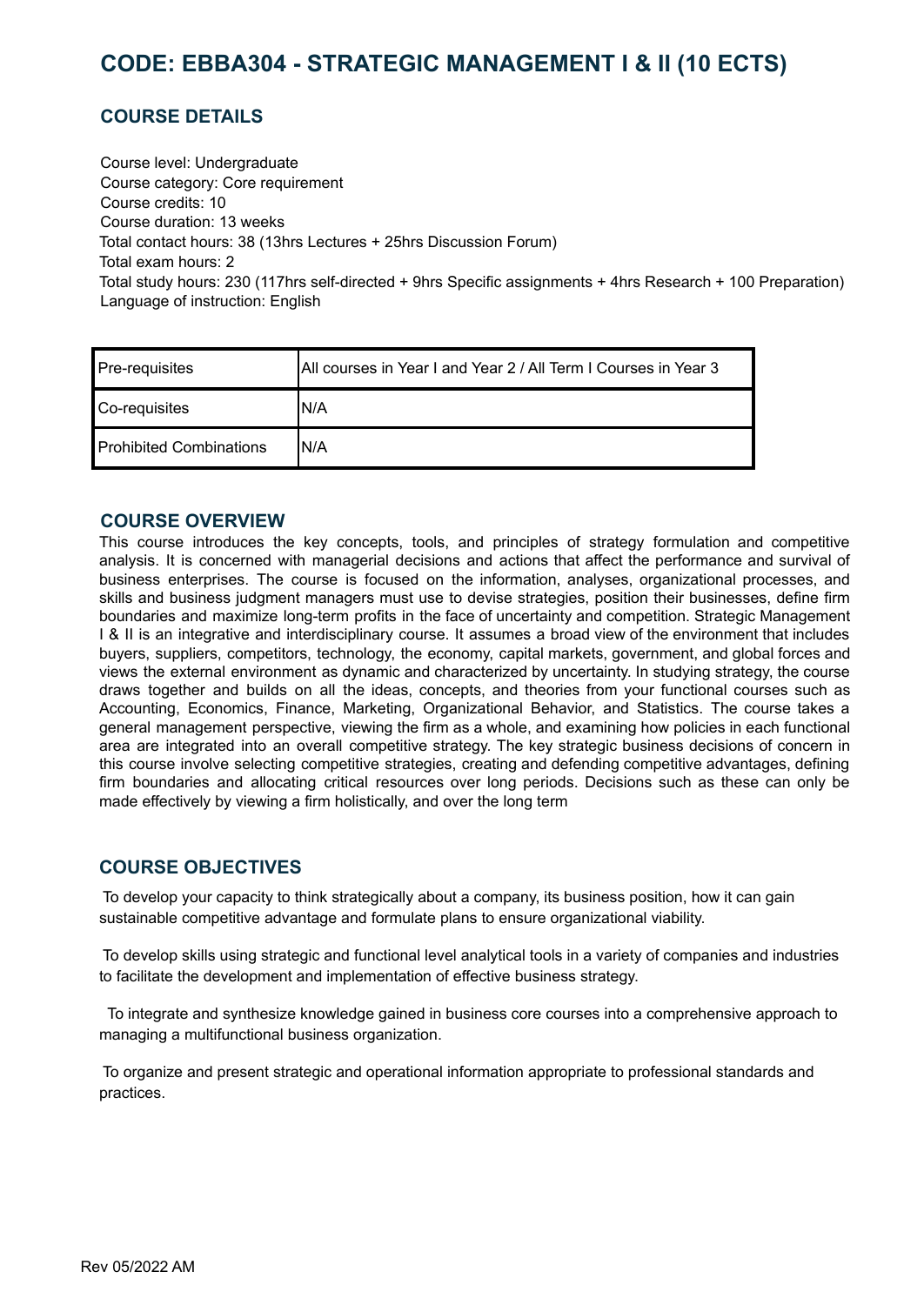### **LEARNING CONTENT AND OUTCOMES**

At the completion of the course the student will be able to:

1. Analyze the main structural features of an industry and develop strategies that position the firm most favorably in relation to competition and influence industry structure to enhance industry attractiveness.

2. Recognize the different stages of industry evolution and recommend strategies appropriate to each stage.

3. Appraise the resources and capabilities of the firm in terms of their ability to confer sustainable competitive advantage and formulate strategies that leverage a firm's core competencies.

4. Demonstrate understanding of the concept of competitive advantage and its sources and the ability to recognize it in real-world scenarios.

5. Distinguish the two primary types of competitive advantage: cost and differentiation and formulate strategies to create a cost and/or a differentiation advantage.

6. Analyze dynamics in competitive rivalry including competitive action and response, first-mover advantage, co-opetition and winner-take-all and make appropriate recommendations for acting both proactively and defensively.

7. Formulate strategies for exploiting international business opportunities including foreign entry strategies and international location of production.

8. Make recommendations for vertical changes in the boundary of the firm based on an understanding of the advantages of vertical integration and outsourcing and the factors that determine the relative efficiency of each.

9. Make recommendations for horizontal changes in the boundary of the firm based on an understanding of the conditions under which diversification creates value.

10. Demonstrate the ability to think critically in relation to a particular problem, situation or strategic decision through real-world scenarios.

11. Recognize strategic decisions that present ethical challenges and make appropriate recommendations for ethical decision-making.

|                | <b>Learning Outcomes:</b><br>On successful completion of the course the candidate will be able to:                                                                                                                         |     | A | B | C |  |
|----------------|----------------------------------------------------------------------------------------------------------------------------------------------------------------------------------------------------------------------------|-----|---|---|---|--|
| L1             | Analyze the main structural features of an industry and<br>develop strategies that position the firm most favourably<br>in relation to competition and influence industry structure<br>to enhance industry attractiveness. | Yes | X |   |   |  |
| L <sub>2</sub> | Recognize the different stages of industry evolution and<br>recommend strategies appropriate to each stage.                                                                                                                | Yes |   | x |   |  |
| L <sub>3</sub> | Appraise the resources and capabilities of the firm in<br>terms of their ability to confer sustainable competitive<br>advantage and formulate strategies that leverage a firm's<br>core competencies.                      | Yes |   | X |   |  |
| L4             | Demonstrate understanding of the concept of competitive<br>advantage and its sources and the ability to recognize it in<br>real-world scenarios.                                                                           | Yes | X |   |   |  |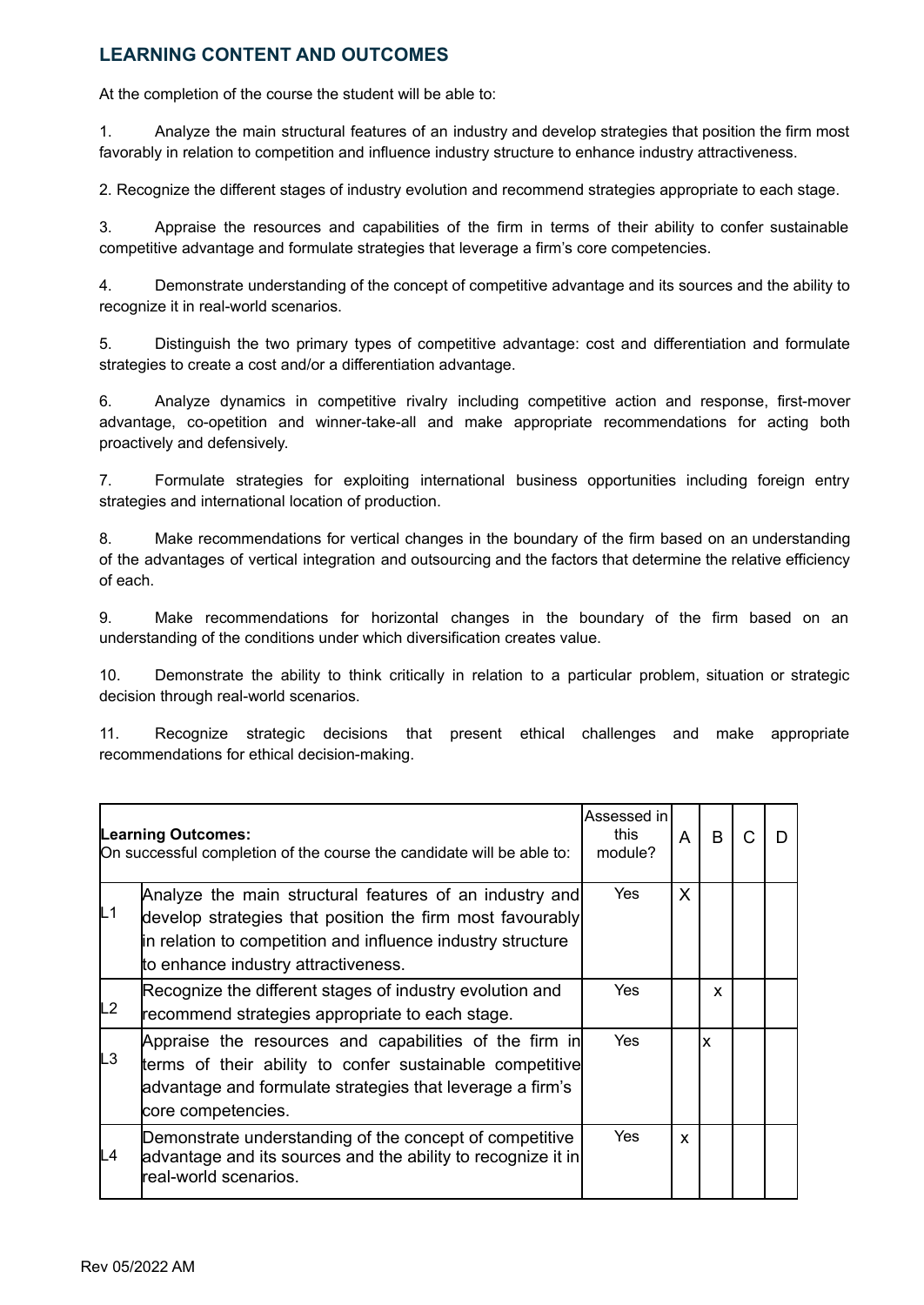| L5     | Distinguish<br>the two primary types of competitive<br>advantage: cost and differentiation and<br>formulatel<br>strategies to create a cost and/or a differentiation<br>advantage.                                                       | Yes |   | X |              |
|--------|------------------------------------------------------------------------------------------------------------------------------------------------------------------------------------------------------------------------------------------|-----|---|---|--------------|
| L6     | Analyze dynamics in competitive rivalry including<br>competitive action and response, first-mover advantage,<br>co-opetition and winner-take-all and make appropriate<br>recommendations for acting both proactively and<br>defensively. | Yes | X |   |              |
| L7     | Formulate strategies for exploiting international business<br>opportunities including foreign entry strategies and<br>international location of production.                                                                              | Yes |   | X |              |
| L8     | Make recommendations for vertical changes in the<br>boundary of the firm based on an understanding of the<br>advantages of vertical integration and outsourcing and the<br>factors that determine the relative efficiency of each.       | Yes |   |   | $\mathsf{X}$ |
| L9     | Make recommendations for horizontal changes in the<br>boundary of the firm based on an understanding of the<br>conditions under which diversification creates value.                                                                     | Yes |   |   | X            |
| L10    | Demonstrate the ability to think critically in relation to a<br>particular problem, situation or strategic decision through<br>lreal-world scenarios.                                                                                    | Yes |   | X |              |
| $L$ 11 | Recognize strategic decisions that present ethical<br>challenges and make appropriate recommendations for<br>ethical decision-making.                                                                                                    | Yes |   | X |              |

#### **Assessments.**

55% - Classwork (review questions, homework, essay, and other related activities) 5% - Merits 40% - Final Exam

#### **BIBLIOGRAPHY**

- Dess, G. G., Lumpkin, G. T., Eisner, A. B., McNamara, G. 2013. Strategic Management: Creating Competitive Advantages, 7th Edition, McGraw-Hill International Edition, McGraw-Hill/Irwin.
- Hill, C. W. L. & Jones, G. R. 2008. Strategic Management: An integrated approach, 8th Edition, Houghton Mifflin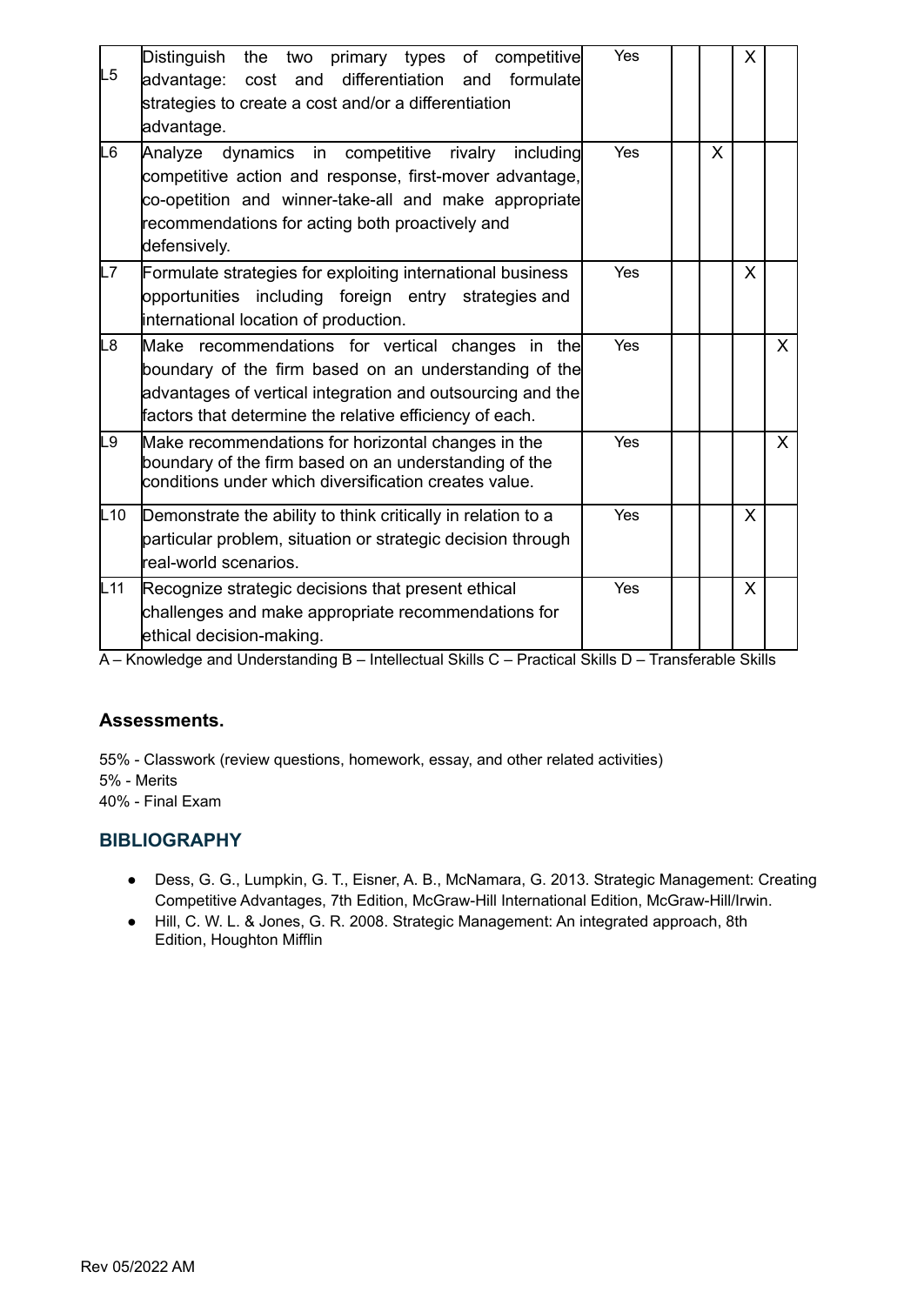# <span id="page-38-0"></span>**CODE: EBBA 305 - THESIS (30 ECTS)**

# **COURSE DETAILS**

Course level: Undergraduate Course category: Core requirement Course credits: 30 Course duration: n/a Total contact hours: 5(Supervision) Total exam hours: n/a Total study hours: 250 (Research, Self-directed Preparation) Language of instruction: English

| Pre-requisites                 | IN/A |
|--------------------------------|------|
| Co-requisites                  | IN/A |
| <b>Prohibited Combinations</b> | IN/A |

#### **COURSE OVERVIEW**

Theses in Business Administration should contribute both to academic knowledge and practical application related to the area of business administration such as business operations, performance, organizational functions and decision making. Theses in this area can be either problem- or opportunity-driven, can concern private companies of all sizes, public organizations and/or NGOs. A particular research interest is given to the business administration topics within new entrepreneurial ventures and SMEs (small and mid-size enterprises).

Each bachelor thesis student is asked to propose an intended audience of his/her thesis. This would typically be one in a management position, e.g. a top manager, a line manager, a project manager, a change leader, or a team leader. The theses must point to managerial implications of the findings. The starting point of each thesis, e.g. the background for the research question, can either be a problem or opportunity experienced in a specific organization; a trend or a phenomenon experienced in the concurrent time, or it can be theory-driven.

#### **COURSE OBJECTIVES**

The objective of this course is to develop the student's critical ability and the student's ability to independently undertake and solve a business problem using scientific methods. Thus, the main task of the course is comprised of a comprehensive independent work (thesis). A chosen research question of relevance for practical business problem solving is to be thoroughly analyzed and described. The thesis work must be based on empirical material.

#### **LEARNING OUTCOMES**

At the completion of the course the student will be able to:

- demonstrate an insight into the chosen topic, the area of research, and related methodical issues
- choose, define and argue for a business related research question
- identify relevant empirical material and choose relevant methods to gather empirical material in light of the research question
- collect empirical material in a systematic manner
- analyze and discuss empirical material utilizing a relevant theoretical framework based on scientific literature
- draw conclusions and make recommendations for a specific research question
- discuss societal and/or ethical issues of relevance for the thesis
- communicate the main arguments, contents and results of the study
- defend the thesis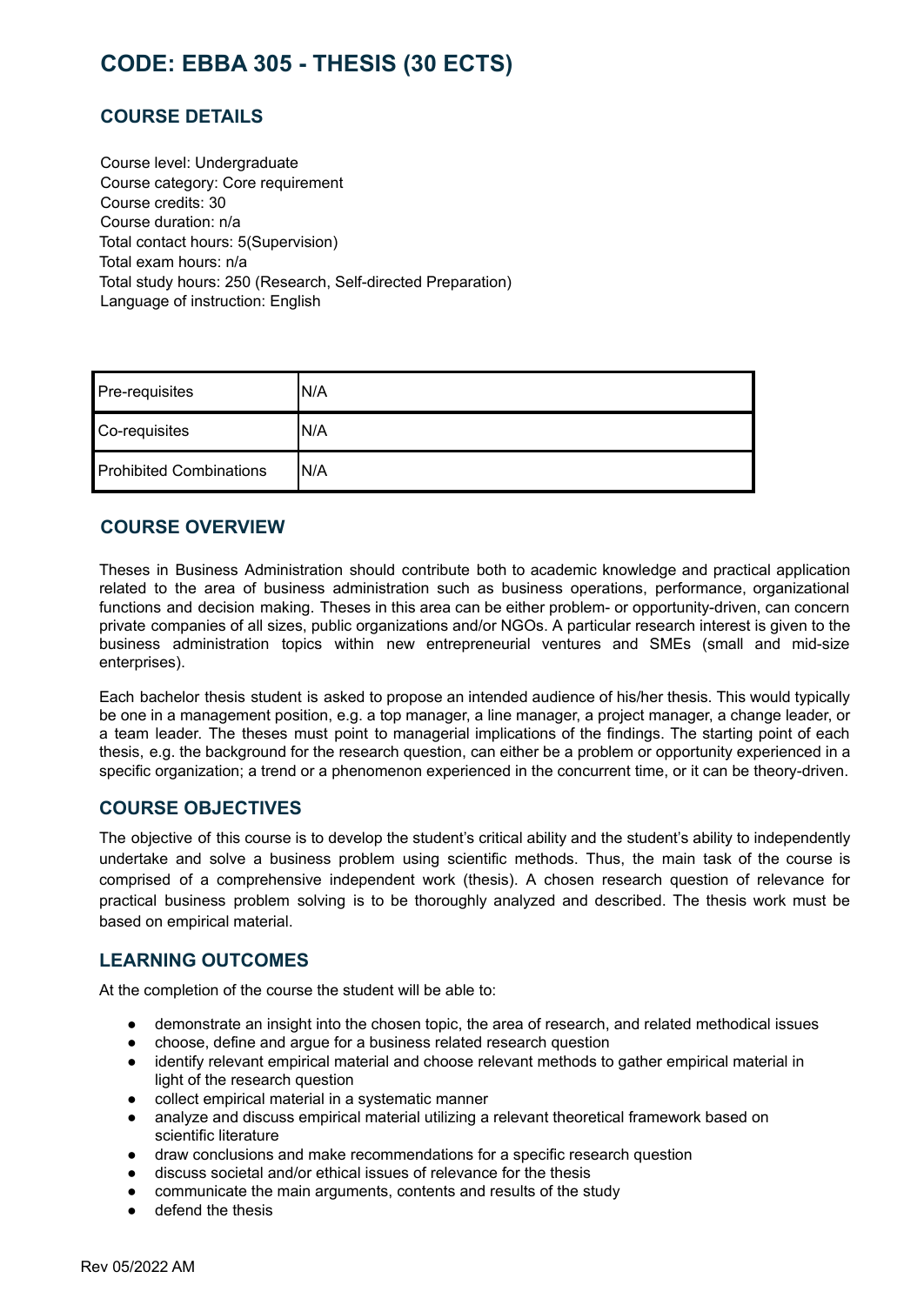● critically examine other scientific reports both orally and in writing.

| to:            | <b>Learning Outcomes:</b><br>On successful completion of the course the candidate will be able                                                                              | Assessed<br>in this<br>module? | A        | B            | C            | D            |
|----------------|-----------------------------------------------------------------------------------------------------------------------------------------------------------------------------|--------------------------------|----------|--------------|--------------|--------------|
| L1             | demonstrate an insight into the chosen topic, the area of<br>research, and related methodical issues, choose, define and<br>argue for a business related research question, | <b>YES</b>                     | X        | $\times$     |              |              |
| L2             | critically examine other scientific reports both orally and in<br>writing.                                                                                                  | <b>YES</b>                     | X        | $\mathsf{X}$ | $\mathsf{x}$ |              |
| L <sub>3</sub> | collect empirical material in a systematic manner, analyze<br>and discuss empirical material utilizing a relevant theoretical<br>framework based on scientific literature   | <b>YES</b>                     | <b>X</b> | $\mathsf{X}$ | $\mathsf{X}$ | $\mathsf{X}$ |
| L4             | communicate the main arguments, contents and results of the<br>study, defend the thesis, draw conclusions and make<br>recommendations for a specific research question      | <b>YES</b>                     | X.       | $\mathsf{X}$ | $\times$     | X            |
| L5             | discuss societal and/or ethical issues of relevance for the<br>thesis                                                                                                       | <b>YES</b>                     | X        | $\times$     |              | X            |

A – Knowledge and Understanding B – Intellectual Skills C – Practical Skills D – Transferable Skills

#### **Assessments.**

- PASS/FAIL

#### **BIBLIOGRAPHY**

- Bell, Emma; Bryman, Alan; Harley, BillBusiness research methods, Fifth edition: Oxford: Oxford University Press, [2019]
- Bryman, A & Bell, E. (2018). Business research methods. (5th ed.). Oxford: Oxford University Press.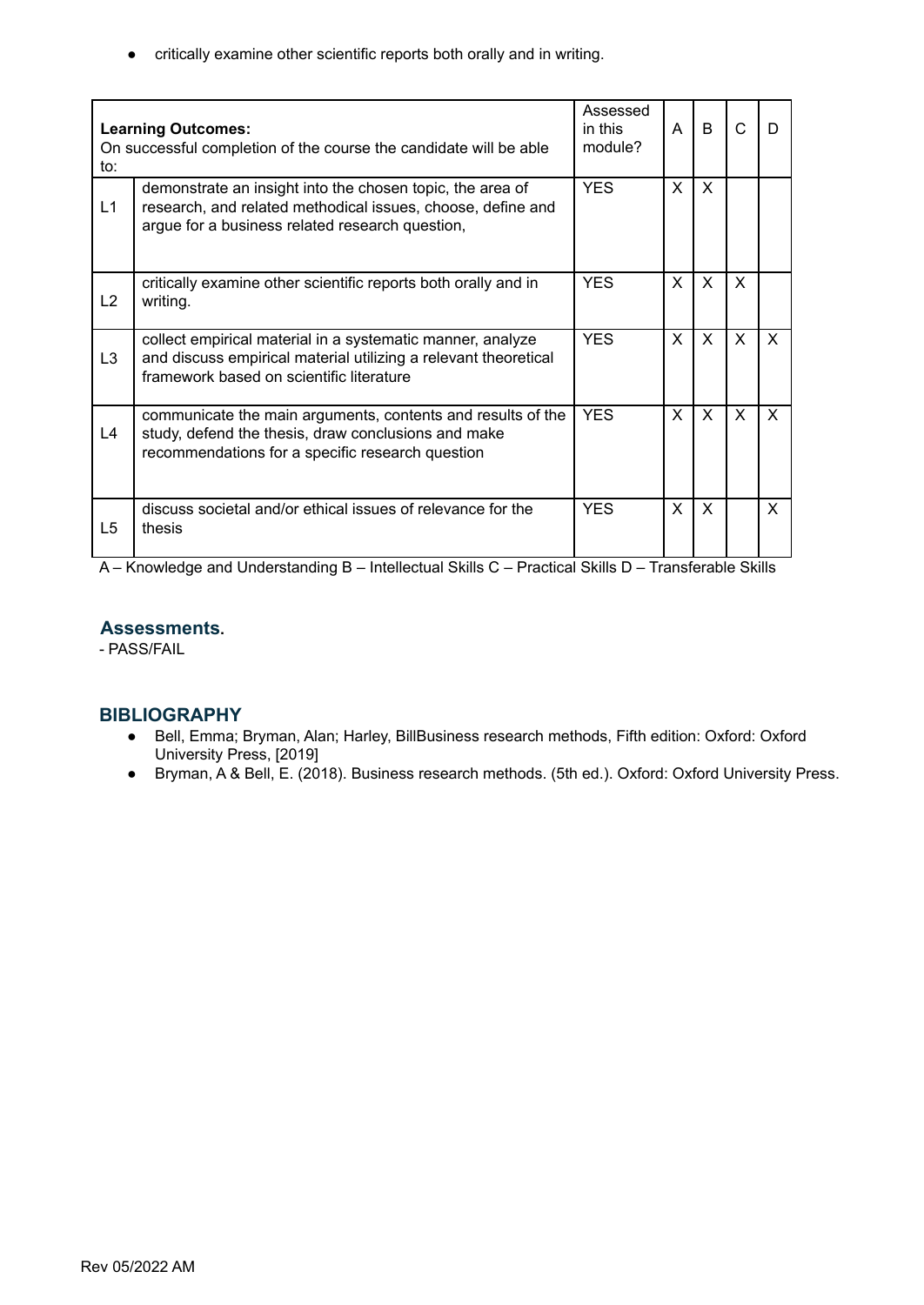# **SPECIALIZATION COURSES**

# <span id="page-40-1"></span><span id="page-40-0"></span>*DATA SCIENCE AND AI*

SPECIALIZATION COURSE

# **CODE: MSDA 100 - DATA SCIENCE IN REAL LIFE**

### **COURSE DETAILS**

Course level: Graduate Course category: Specialization course Course credits: 4 Course duration: 10 weeks Total contact hours: 30 (10hrs Lectures + 20hrs Discussion Forums) Total exam hours: 4 Total study hours: 76 (40hrs Self-directed + 36hrs Research) Language of instruction: English

| Pre-requisites                 | 'N/A |
|--------------------------------|------|
| Co-requisites                  | N/A  |
| <b>Prohibited Combinations</b> | 'N/A |

# **COURSE OVERVIEW**

Data Science is the highly sought field of the century. Explore the truth about what Data Science is and hear from real practitioners telling real stories about what it means to work in Data Science and use cases for the same.

#### **Learning Objectives:**

- Gain fundamental knowledge of what is Data Science and what do Data Science people
- do Learn about Data Science in a business context and what is the future of Data Science Understand Data Science applications and discover some use cases for Data Science

#### **CONTENT**

Lesson 1 - Defining Data Science Lesson 2 - What Does a Data Science Professional Do?

Lesson 3 - Data Science in Business

Lesson 4 - Use Cases for Data Science

Lesson 5 - Data Science People

|    | <b>Learning Outcomes:</b><br>On successful completion of the course the candidate will be able<br>to: |    | А | B |  |
|----|-------------------------------------------------------------------------------------------------------|----|---|---|--|
| L1 | Gain fundamental knowledge of what is Data Science and<br>what do Data Science people do              | No | x | x |  |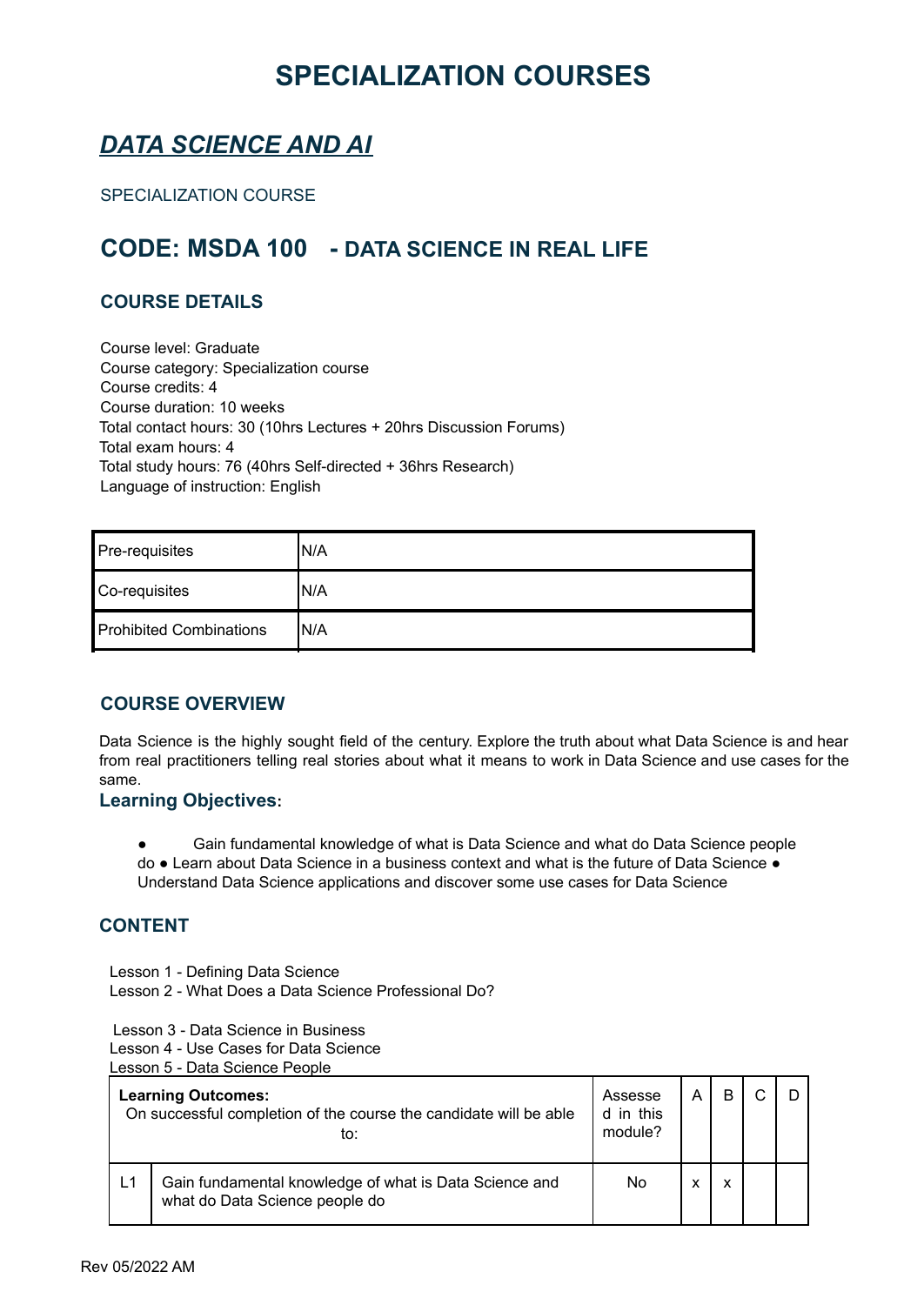| L <sub>2</sub> | Learn about Data Science in a business context and what is<br>the future of Data Science | YFS | x |  |
|----------------|------------------------------------------------------------------------------------------|-----|---|--|
| L <sub>3</sub> | Understand Data Science applications and discover some<br>use cases for Data Science     | YES | v |  |

#### **Assessments.**

55% - Classwork (review questions, homework, essay, and other related activities) 5% - Merits 40% - Final Exam

#### **BIBLIOGRAPHY**

Bibliography: TBD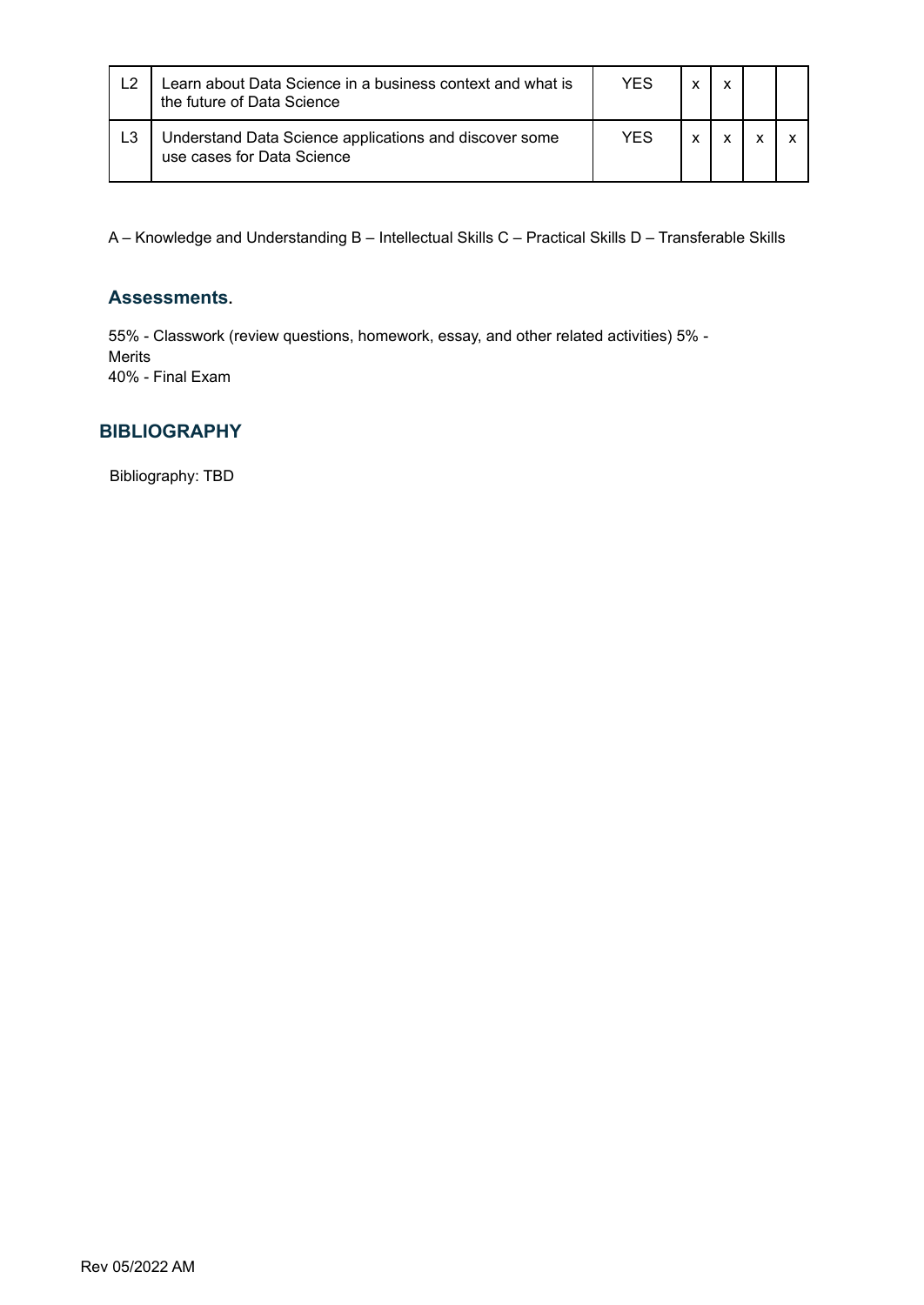# <span id="page-42-0"></span>**CODE: MSDA 104 - PYTHON FOR DATA SCIENCE**

# **COURSE DETAILS**

Course level: Graduate Course category: Specialization course Course credits: 4 Course duration: 10 weeks Total contact hours: 30 (10hrs Lectures + 20hrs Discussion Forums) Total exam hours: 4 Total study hours: 76 (40hrs Self-directed + 36hrs Research) Language of instruction: English

| Pre-requisites                 | N/A  |
|--------------------------------|------|
| Co-requisites                  | IN/A |
| <b>Prohibited Combinations</b> | IN/A |

#### **COURSE OVERVIEW**

Students will review Python for Data Science with this introductory course and familiarize themselves with programming. Carefully crafted by IBM, upon completion of this course students will be able to write Python scripts, perform fundamental hands-on data analysis using the Jupyter- based lab environment, and create their own Data Science projects.

#### **Learning Objectives:**

- Write a Python program by implementing concepts of variables, strings, functions, loops, conditions
- Understand the nuances of lists, sets, dictionaries, conditions and branching, objects and classes
- Work with data in Python such as reading and writing files, loading, working, and saving data with Pandas

#### **CONTENT**

- Lesson 1 Python Basics
- Lesson 2 Python Data Structures
- Lesson 3 Python Programming Fundamentals
- Lesson 4 Working with Data in Python Lesson
- 5 Working with NumPy arrays

| <b>Learning Outcomes:</b><br>On successful completion of the course the candidate will<br>be able to: |                                                                                                        | Assesse<br>in this<br>module | A |   |  |
|-------------------------------------------------------------------------------------------------------|--------------------------------------------------------------------------------------------------------|------------------------------|---|---|--|
|                                                                                                       | Write a Python program by implementing concepts<br>of variables, strings, functions, loops, conditions | <b>YES</b>                   | x | x |  |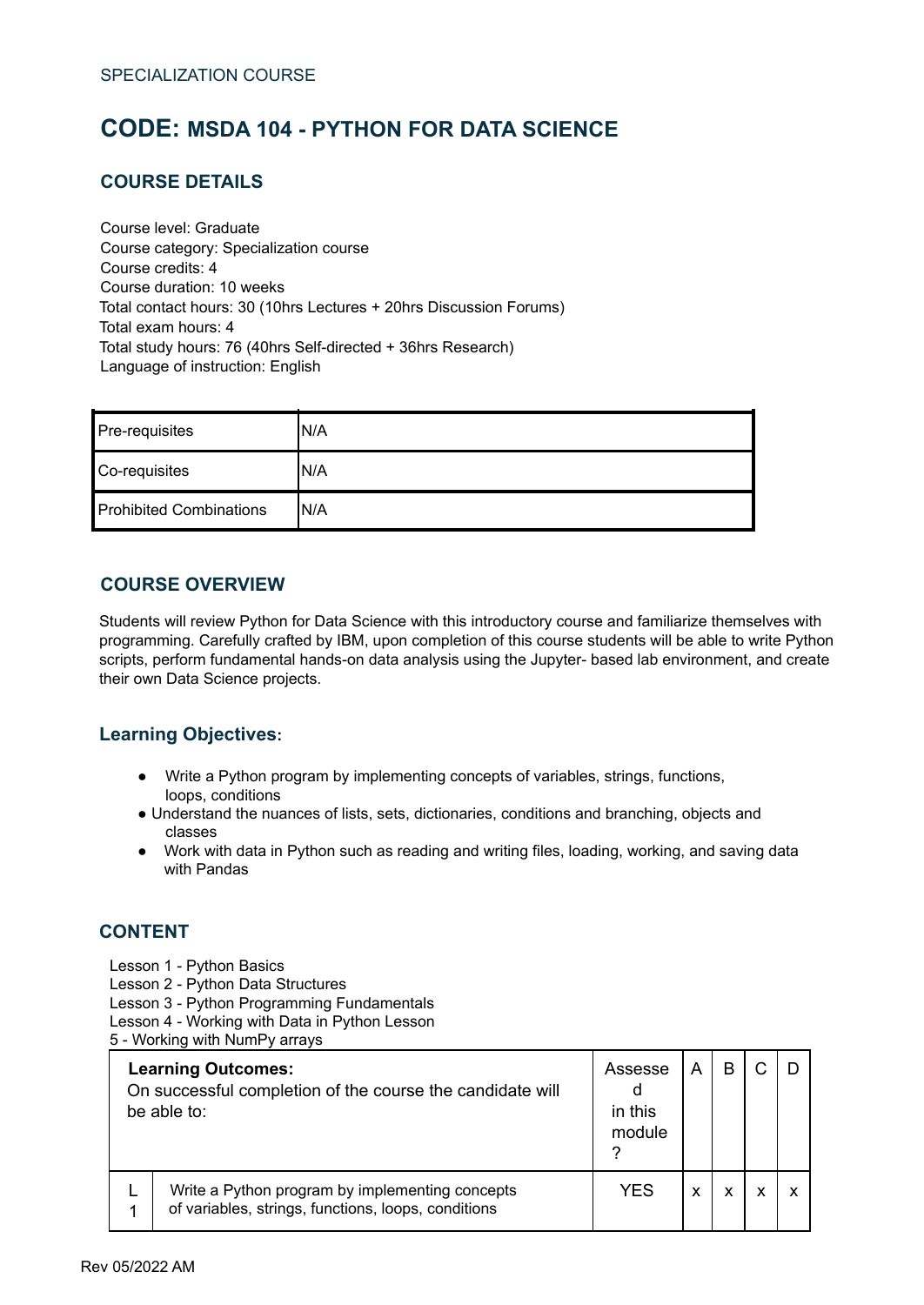| 2 | Understand the nuances of lists, sets, dictionaries,<br>conditions and branching, objects and classes        | YES | ν |  |  |
|---|--------------------------------------------------------------------------------------------------------------|-----|---|--|--|
| 3 | Work with data in Python such as reading and writing<br>files, loading, working, and saving data with Pandas | YES | v |  |  |

#### **Assessments.**

55% - Classwork (review questions, homework, essay, and other related activities) 5% - Merits 40% - Final Exam

#### **BIBLIOGRAPHY**

Bibliography: TBD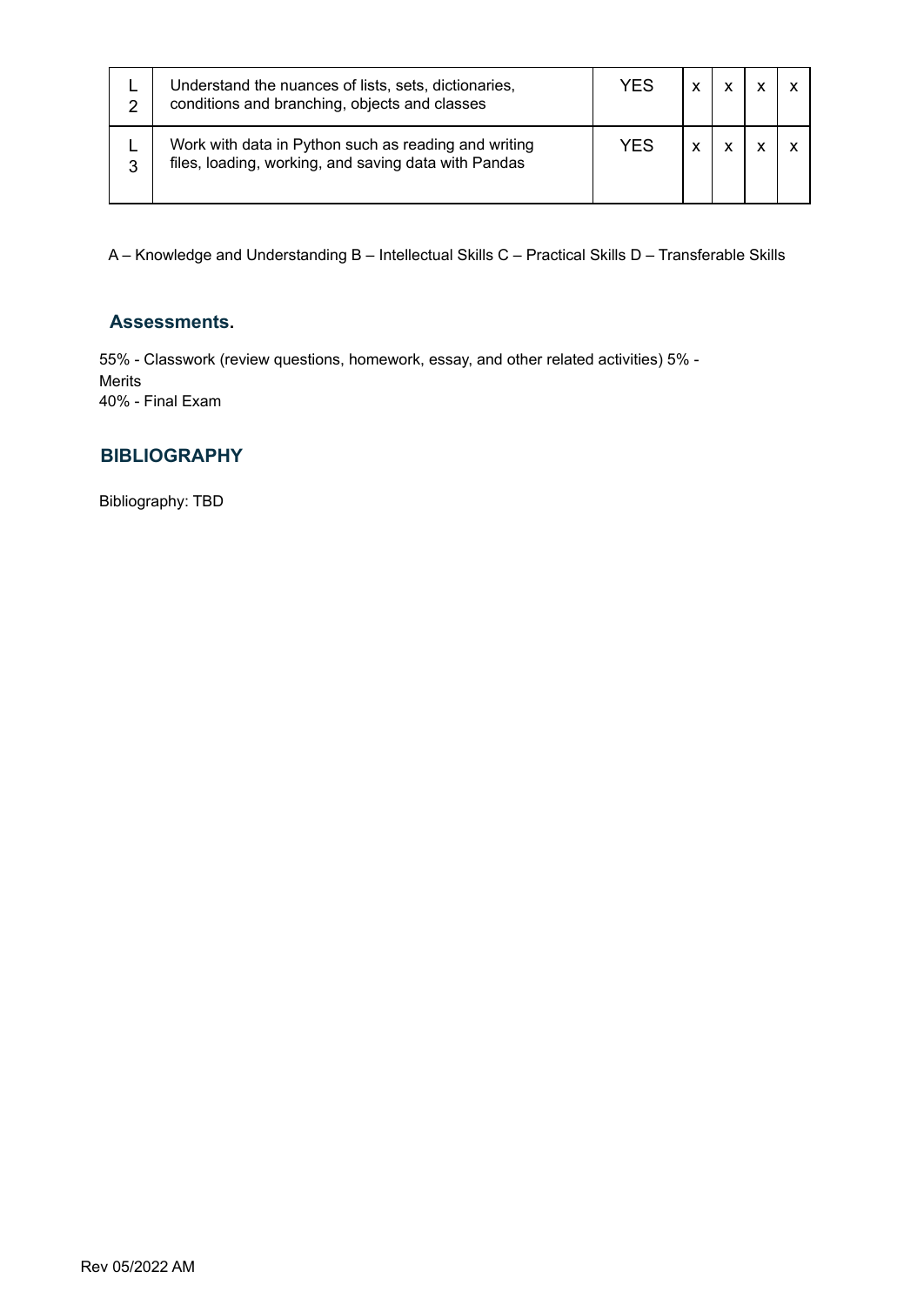# <span id="page-44-0"></span>**CODE: MSDA 201 - MACHINE LEARNING**

# **COURSE DETAILS**

Course level: Graduate Course category: Specialization course Course credits: 4 Course duration: 10 weeks Total contact hours: 30 (10hrs Lectures + 20hrs Discussion Forums) Total exam hours: 4 Total study hours: 76 (40hrs Self-directed + 36hrs Research) Language of instruction: English

| Pre-requisites                 | N/A  |
|--------------------------------|------|
| Co-requisites                  | IN/A |
| <b>Prohibited Combinations</b> | IN/A |

#### **COURSE OVERVIEW**

This Machine Learning course examines automation of data analysis to enable computers to learn and adapt through experience to do specific tasks without explicit programming. Students will master Machine Learning concepts and techniques,including supervised and unsupervised learning, mathematical and heuristic aspects, and hands-on modeling to develop algorithms and prepare students for their role with advanced Machine Learning knowledge.

# **Learning Objectives:**

- Master the concepts of supervised and unsupervised learning, recommendation engine, and time series modeling
- Gain practical mastery over principles, algorithms, and applications of Machine Learning through a hands-on approach that includes working on four major end-to-end projects and 25+ hands-on exercises

Acquire thorough knowledge of the statistical and heuristic aspects of Machine Learning Implement models such as support vector machines, kernel SVM, naive Bayes, decision tree classifier, random forest classifier, logistic regression, K-means clustering and more in Python ● Validate Machine Learning models and decode various accuracy metrics. Improve the final models using another set of optimization algorithms, which include Boosting and Bagging techniques

● Comprehend the theoretical concepts and how they relate to the practical aspects of Machine Learning

# **CONTENT**

- Lesson 1: Introduction to Artificial Intelligence and Machine Learning
- Lesson 2: Data Preprocessing
- Lesson 3: Supervised Learning
- Lesson 4: Feature Engineering
- Lesson 5: Supervised Learning-Classification
- Lesson 6: Unsupervised Learning
- Lesson 7: Time Series Modelling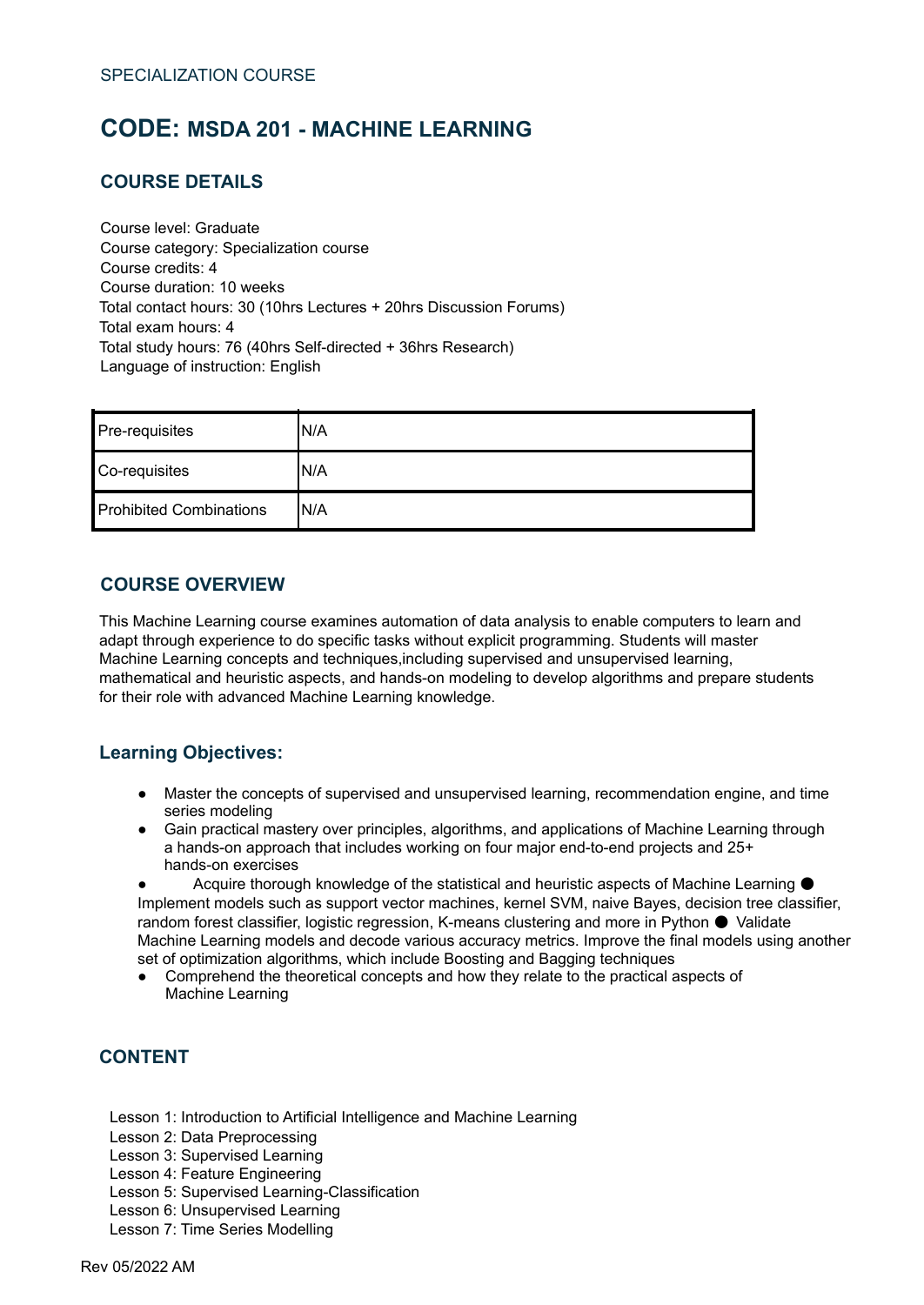| <b>Learning Outcomes:</b><br>On successful completion of the course the candidate will be<br>able to: |                                                                                                                                                                                                                  | Assessed<br>in this<br>module? | A            | <sub>B</sub> | C | D            |
|-------------------------------------------------------------------------------------------------------|------------------------------------------------------------------------------------------------------------------------------------------------------------------------------------------------------------------|--------------------------------|--------------|--------------|---|--------------|
| L1                                                                                                    | Master the concepts of supervised and unsupervised<br>learning, recommendation engine, and time series<br>modeling                                                                                               | <b>YFS</b>                     | x            | X            | x | x            |
| L2                                                                                                    | Gain practical mastery over principles, algorithms, and<br>applications of Machine Learning through a hands-on<br>approach that includes working on four major<br>end-to-end projects and 25+ hands-on exercises | <b>YES</b>                     | $\mathsf{x}$ | x            | x | x            |
| L <sub>3</sub>                                                                                        | Acquire thorough knowledge of the statistical and<br>heuristic aspects of Machine Learning                                                                                                                       | <b>YFS</b>                     | x            | x            | x | x            |
| $\lfloor 4 \rfloor$                                                                                   | Implement models such as support vector machines,<br>kernel SVM, naive Bayes, decision tree classifier, random<br>forest classifier, logistic regression, K-means clustering<br>and more in Python               |                                |              |              |   |              |
| L5                                                                                                    | Validate Machine Learning models and decode various<br>accuracy metrics. Improve the final models using another<br>set of optimization algorithms, which include Boosting<br>and Bagging techniques              | <b>YES</b>                     | x            | x            | x | x            |
| L <sub>6</sub>                                                                                        | Comprehend the theoretical concepts and how they relate<br>to the practical aspects of Machine Learning                                                                                                          | <b>YES</b>                     | x            | X            | x | $\mathsf{x}$ |

#### **Assessments.**

55% - Classwork (review questions, homework, essay, and other related activities) 5% - **Merits** 40% - Final Exam

#### **BIBLIOGRAPHY**

Bibliography: TBD

SPECIALIZATION COURSE

# <span id="page-45-0"></span>**CODE: MSDA 300 - INTRODUCTION TO ARTIFICIAL INTELLIGENCE**

### **COURSE DETAILS**

Course level: Graduate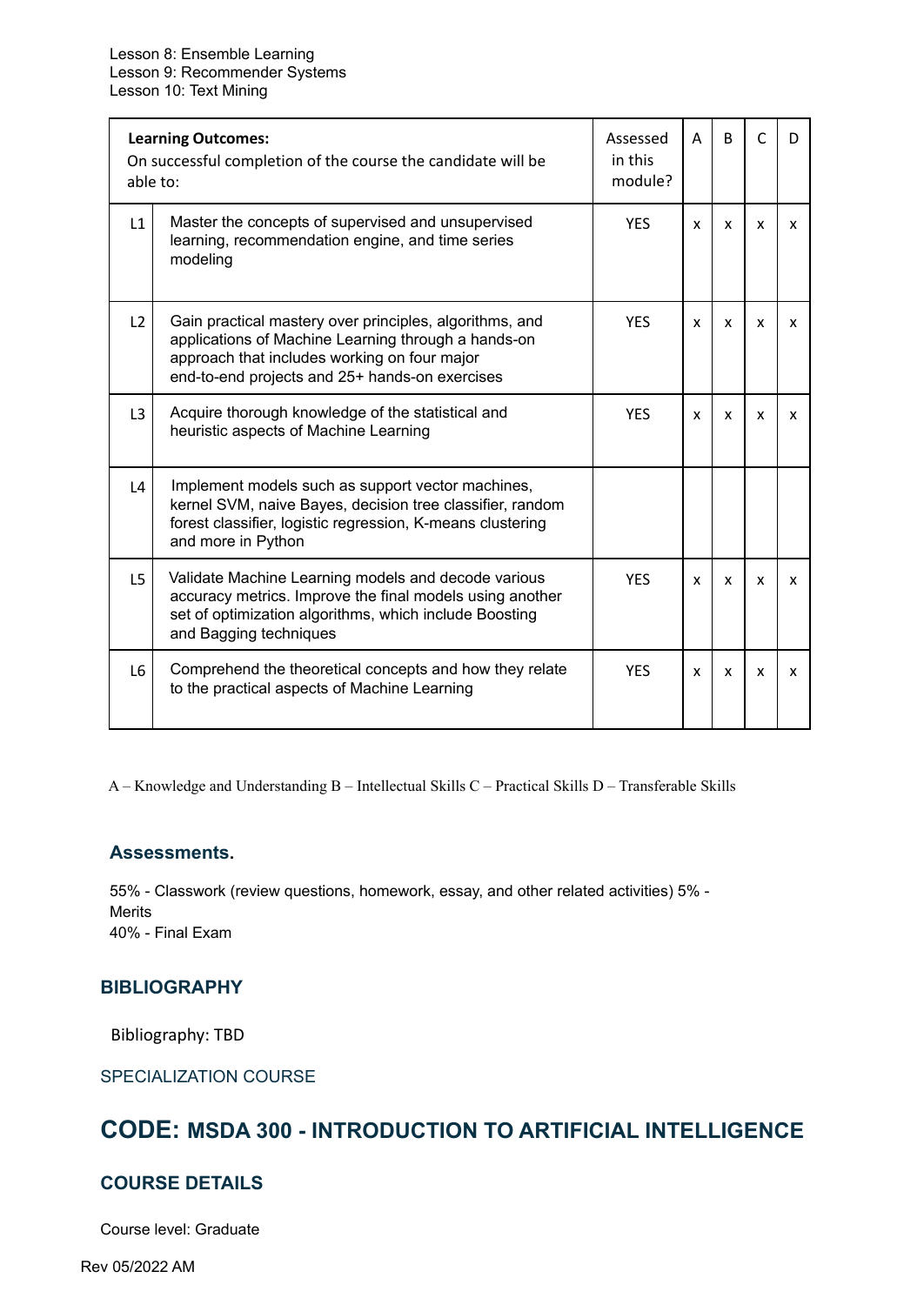Course category: Specialization course Course credits: 4 Course duration: 10 weeks Total contact hours: 30 (10hrs Lectures + 20hrs Discussion Forums) Total exam hours: 4 Total study hours: 76 (40hrs Self-directed + 36hrs Research) Language of instruction: English

| Pre-requisites                 | IN/A |
|--------------------------------|------|
| Co-requisites                  | N/A  |
| <b>Prohibited Combinations</b> | IN/A |

### **COURSE OVERVIEW**

Introduction to Artificial Intelligence course is designed to help learners decode the mystery of Artificial Intelligence and understand its business applications. The course provides an overview of Artificial Intelligence concepts and workflows, Machine Learning, Deep Learning, and performance metrics. Students learn the difference between supervised, unsupervised, and reinforcement learning-be exposed to use cases, and see how clustering and classification algorithms help identify Artificial Intelligence business applications.

#### **Learning Objectives:**

Meaning, purpose, scope, stages, applications, and effects of Artificial

Intelligence ● Fundamental concepts of Machine Learning and Deep Learning ● Difference between supervised, semi-supervised and unsupervised learning ● Machine Learning workflow and how to implement the steps

effectively

• The role of performance metrics and how to identify their essential methods

# **CONTENT**

Lesson 1 - Decoding Artificial Intelligence

Lesson 2 - Fundamentals of Machine Learning and Deep Learning

Lesson 3 - Machine Learning Workflow

Lesson 4 - Performance Metrics

| <b>Learning Outcomes:</b><br>On successful completion of the course the candidate will be<br>able to: |                                                                                          | Assessed<br>in this<br>module? | A | в |   |   |
|-------------------------------------------------------------------------------------------------------|------------------------------------------------------------------------------------------|--------------------------------|---|---|---|---|
|                                                                                                       | Meaning, purpose, scope, stages, applications, and effects<br>of Artificial Intelligence | <b>YES</b>                     | X | X | X | x |
| $\overline{2}$                                                                                        | Fundamental concepts of Machine Learning and Deep<br>Learning                            | <b>YES</b>                     | x | X | X | X |
| 3                                                                                                     | Difference between supervised, semi-supervised and<br>unsupervised learning              | <b>YES</b>                     | X | x | x | x |

| 4 | Machine Learning workflow and how to implement the<br>steps effectively        | <b>YES</b> | x |  |  |
|---|--------------------------------------------------------------------------------|------------|---|--|--|
| 5 | The role of performance metrics and how to identify their<br>essential methods | <b>YES</b> | x |  |  |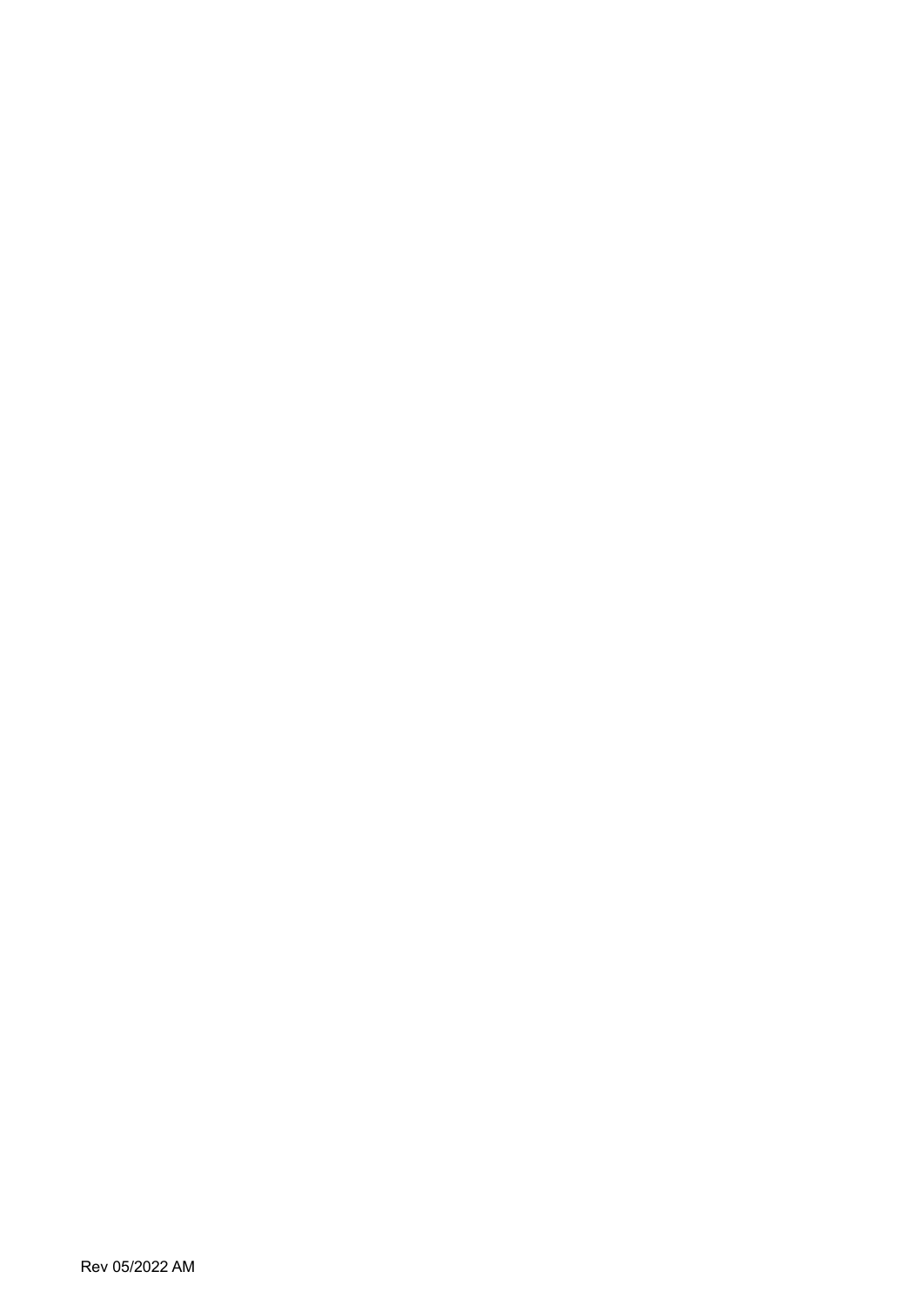#### **Assessments.**

55% - Classwork (review questions, homework, essay, and other related activities) 5% - Merits 40% - Final Exam

# **BIBLIOGRAPHY**

Bibliography: TBD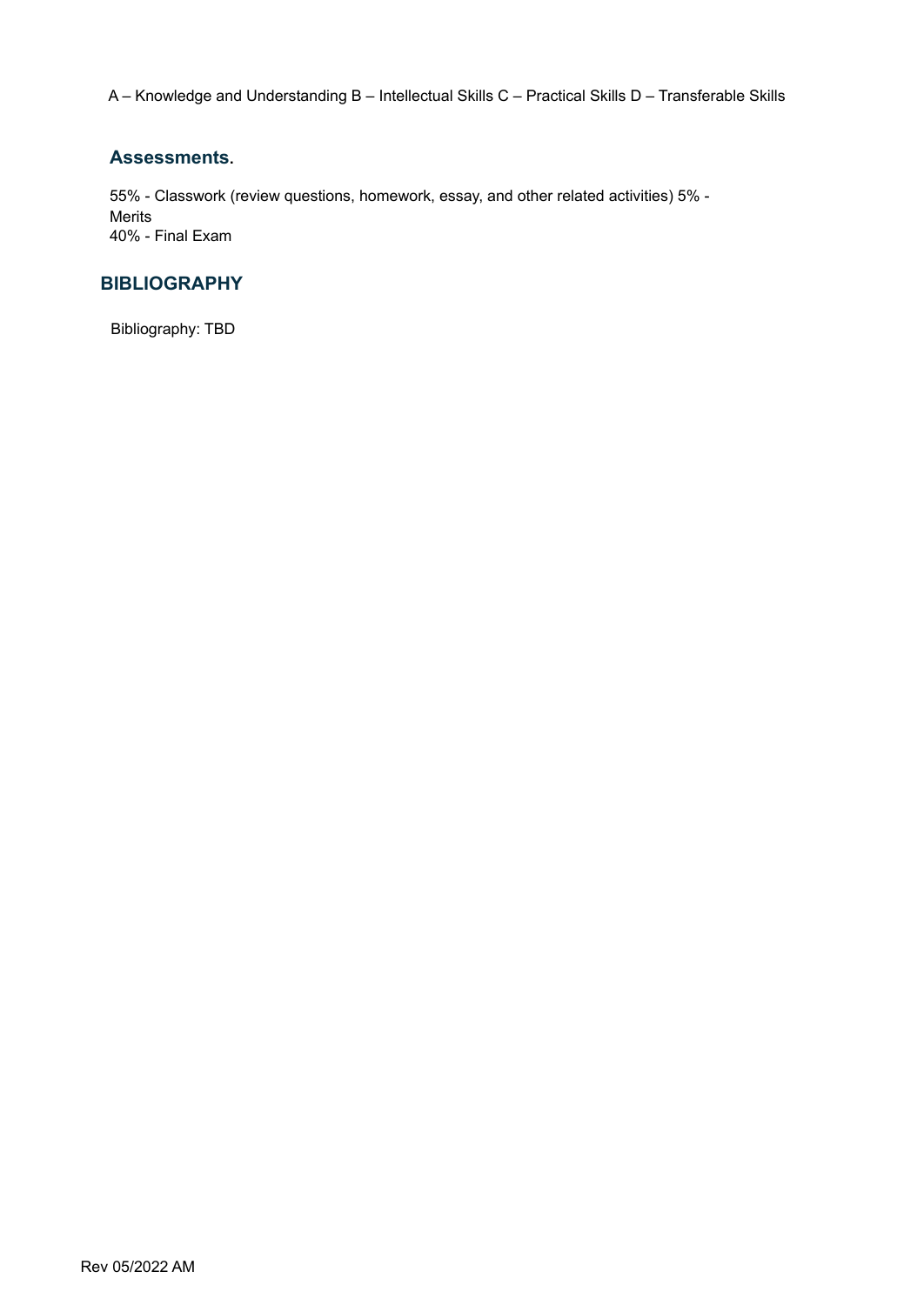# <span id="page-49-0"></span>**FINANCIAL MARKETS**

SPECIALIZATION COURSE

# <span id="page-49-1"></span>**CODE: MSF103 - FIXED INCOME SECURITIES AND CREDIT MARKETS**

# **COURSE DETAILS**

Course level: Graduate Course category: Specialization course Course credits: 4 Course duration: 10 weeks Total contact hours: 30 (10hrs Lectures + 20hrs Discussion Forums) Total exam hours: 4 Total study hours: 76 (40hrs Self-directed + 36hrs Research) Language of instruction: English

| Pre-requisites                 | 'N/A |
|--------------------------------|------|
| Co-requisites                  | N/A  |
| <b>Prohibited Combinations</b> | 'N/A |

### **COURSE OVERVIEW**

The goals of this course are to describe important fixed income securities and markets and develop tools for valuing fixed income securities and managing interest rate risk. The course covers traditional bonds and term structure concepts as well as fixed-income derivatives and interest rate modelling.

#### **Course description**:

- Introduce important fixed income securities such as bonds, forward rate agreements, futures, swaps, interest rate options (Caps, Floors, and Swap options)
- Develop tools for pricing and hedging the fixed income securities
- Discuss tools for managing interest rate risk
- Introduce term structure models

# **COURSE OUTCOMES**

Course outcomes: On completion of the course, students will be able to:

- Identify and distinguish between the different types of fixed income securities; Demonstrate how
- to apply derivative instruments to hedge the risks and enhance the returns of fixed income securities;
- Make use of analytic tools in bond portfolio management and interest rate risk management;
- Identify various sources of credit risk and apply structural models to estimate the risk Rev 6/2020

#### **COURSE CONTENT**

**Unit 1: Introduction and Valuation of Fixed Cash Flows**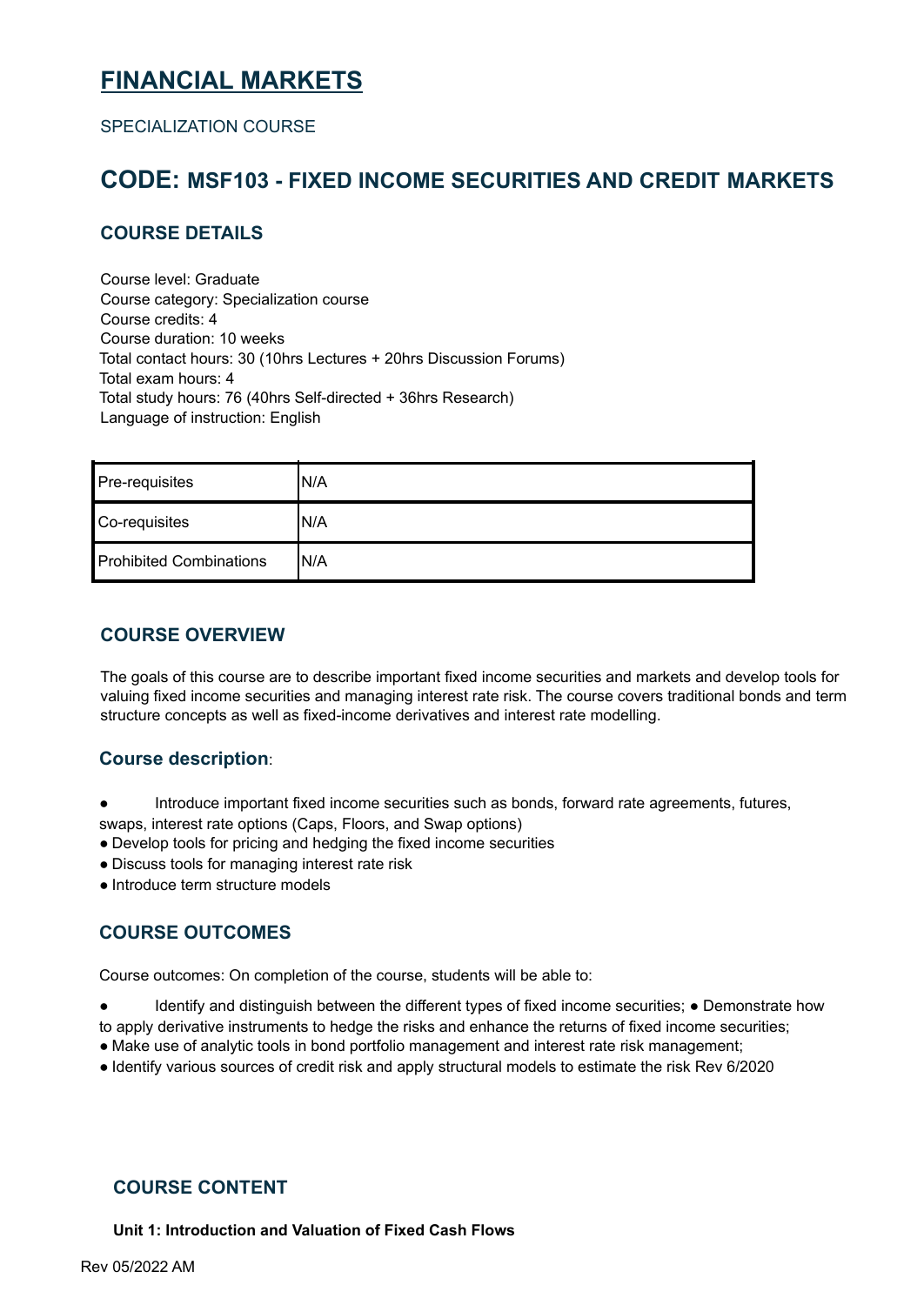- Valuation
- Yield to maturity
- No arbitrage valuation

#### **Unit 2: The Interest Rate Sensitivity of Instruments with Fixed Cash Flows**

- Duration and convexity

#### **Unit 3: Introduction to Variable Cash Flows**

- Floating rate notes
- Inverse floaters
- Interest rate Swap

#### **Unit 4: Valuation and Interest Rate Sensitivity of Interest-Rate Dependent Cash Flows**

- Valuing cash flows
- Characteristics of Interest rates

#### **Unit 5: Fixed-Income Options**

- Callable bonds
- Caps, floors
- Swap options

#### **Unit 6: The Credit Market**

- Credit risk
- Credit default swaps

| <b>Learning Outcomes:</b><br>On successful completion of the course the candidate will be<br>able to: |                                                                                                                              | Assesse<br>a<br>in this<br>module? | A | B |   |   |
|-------------------------------------------------------------------------------------------------------|------------------------------------------------------------------------------------------------------------------------------|------------------------------------|---|---|---|---|
|                                                                                                       | Identify and distinguish between the different types of fixed<br>income securities;                                          | NO                                 |   | X | x | x |
| 2                                                                                                     | Demonstrate how to apply derivative instruments to hedge<br>the risks and enhance the returns of fixed income<br>securities; | <b>YES</b>                         |   | X | X | x |

| 3 | Make use of analytic tools in bond portfolio management<br>and interest rate risk management; | <b>YES</b> |  | $\mathbf{Y}$ |
|---|-----------------------------------------------------------------------------------------------|------------|--|--------------|
| 4 | Identify various sources of credit risk and apply structural<br>models to estimate the risk   | YES        |  |              |

A – Knowledge and Understanding B – Intellectual Skills C – Practical Skills D – Transferable Skills

#### **Assessments.**

55% - Classwork (review questions, homework, essay, and other related activities) 5% - Merits 40% - Final Exam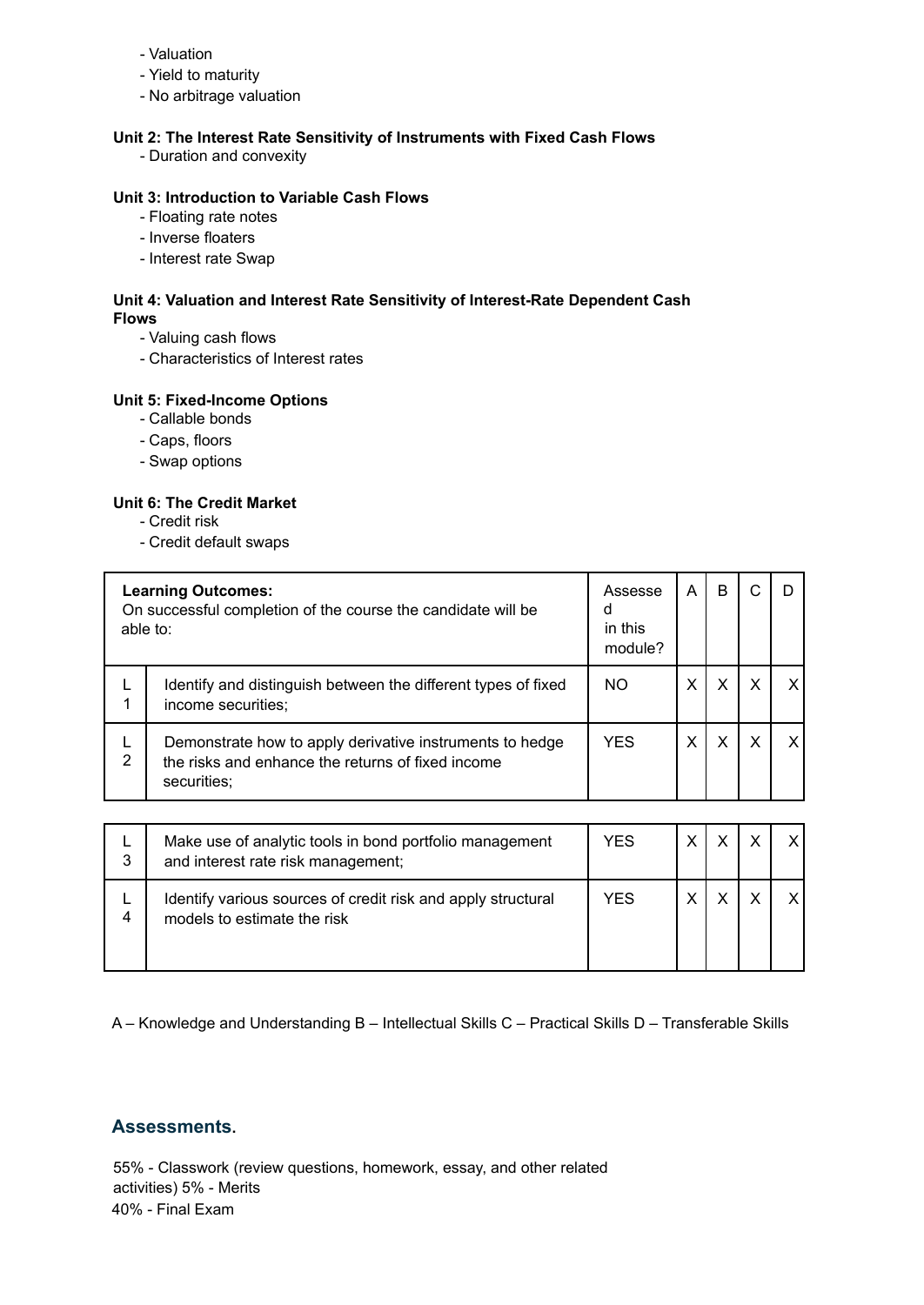# **BIBLIOGRAPHY**

Bibliography: Colquitt, J., Credit Risk Management: How to Avoid Lending Disasters and Maximise Earnings, McGraw-Hill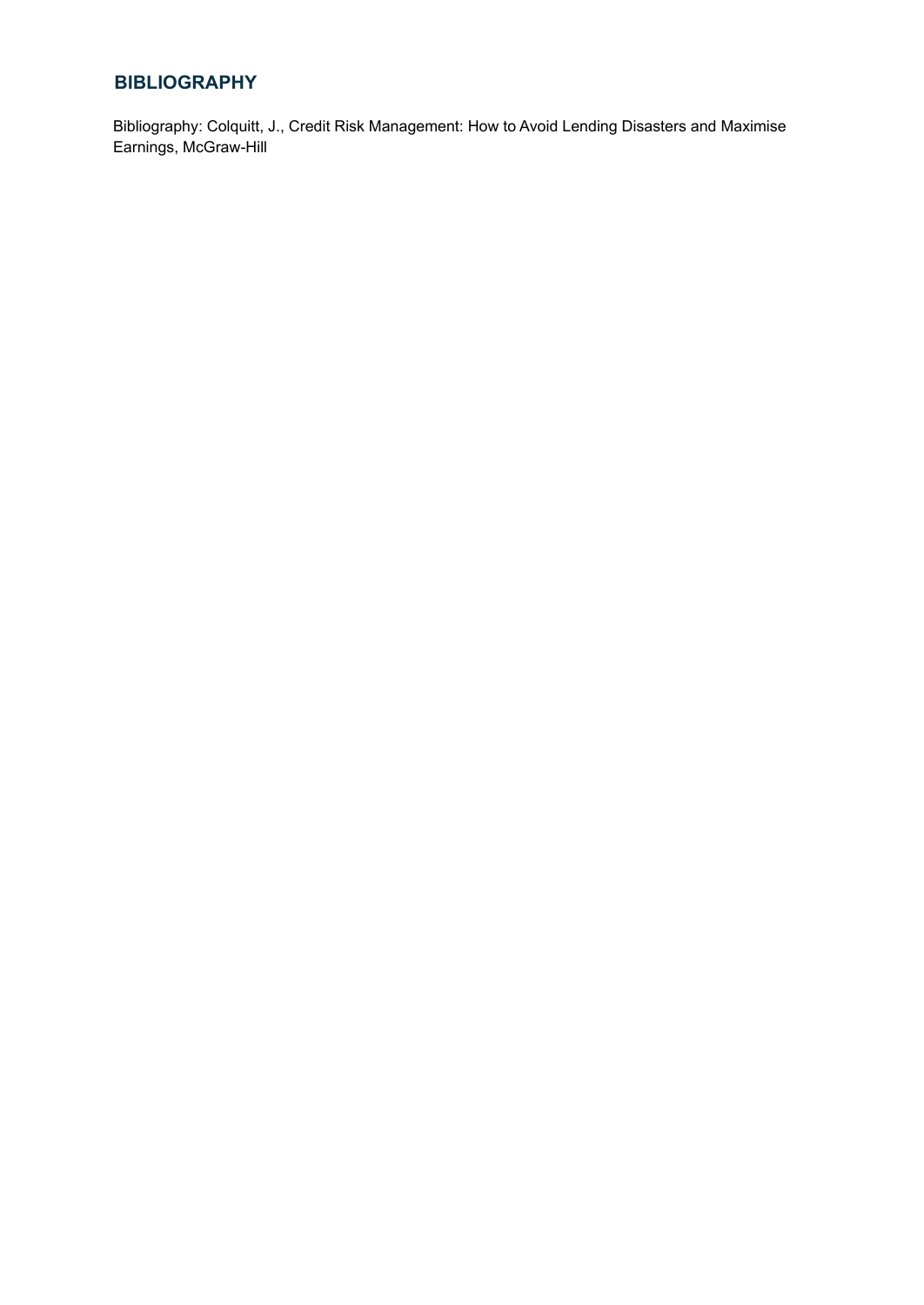# <span id="page-52-0"></span>**CODE: MSF 200 - RISK MANAGEMENT IN FINANCIAL MARKETS**

### **COURSE DETAILS**

Course level: Graduate Course category: Specialization course Course credits: 4 Course duration: 10 weeks Total contact hours: 30 (10hrs Lectures + 20hrs Discussion Forums) Total exam hours: 4 Total study hours: 76 (40hrs Self-directed + 36hrs Research) Language of instruction: English

| Pre-requisites                 | 'N/A |
|--------------------------------|------|
| Co-requisites                  | N/A  |
| <b>Prohibited Combinations</b> | 'N/A |

#### **COURSE OVERVIEW**

The course explains different types of financial crises, why financial intermediaries exist, how to identify, measure and manage risks in financial institutions. The focus is on interest rate risk, market risk, credit risk, and foreign exchange and liquidity risks. The course gives a good understanding of how to run financial institutions, sovereign debt crises and how to regulate markets to avoid crises. This process, known as the risk management process, is becoming an increasingly important tool in the management of a business and personal financial health. An effective and efficient corporate risk management program leads to knowledge and control of costs and an improved bottom line. The risk management process involves identification of risks and associated potential costs, analysis of the causes of risk of financial loss, determination of various strategies to treat risk, selection of strategies appropriate to the goals and objectives of the business, implementation of the selected strategies, management and monitoring of results. Making adjustments, adapting to external and internal forces, and crisis or disaster management are incorporated in the corporate risk management process.

#### **COURSE OBJECTIVES**

This course will examine the way in which business and society make an assessment of, control and transfer risk. The goal of this course is to engage students in active discovery of risk management principles. Students will be prepared to function in a business environment, developing an awareness of the challenges, the tools, and the process of designing and implementing a risk management program. This course focuses on the ways in which businesses and society assess, control, and transfer risk.

### **COURSE OUTCOMES**

Upon completion of the course, students will know the main concepts to quantify and manage all kind of risks of financial institutions.

They will:

● Understand the meaning of risk and the ethical considerations ● Know the role and purpose of risk management.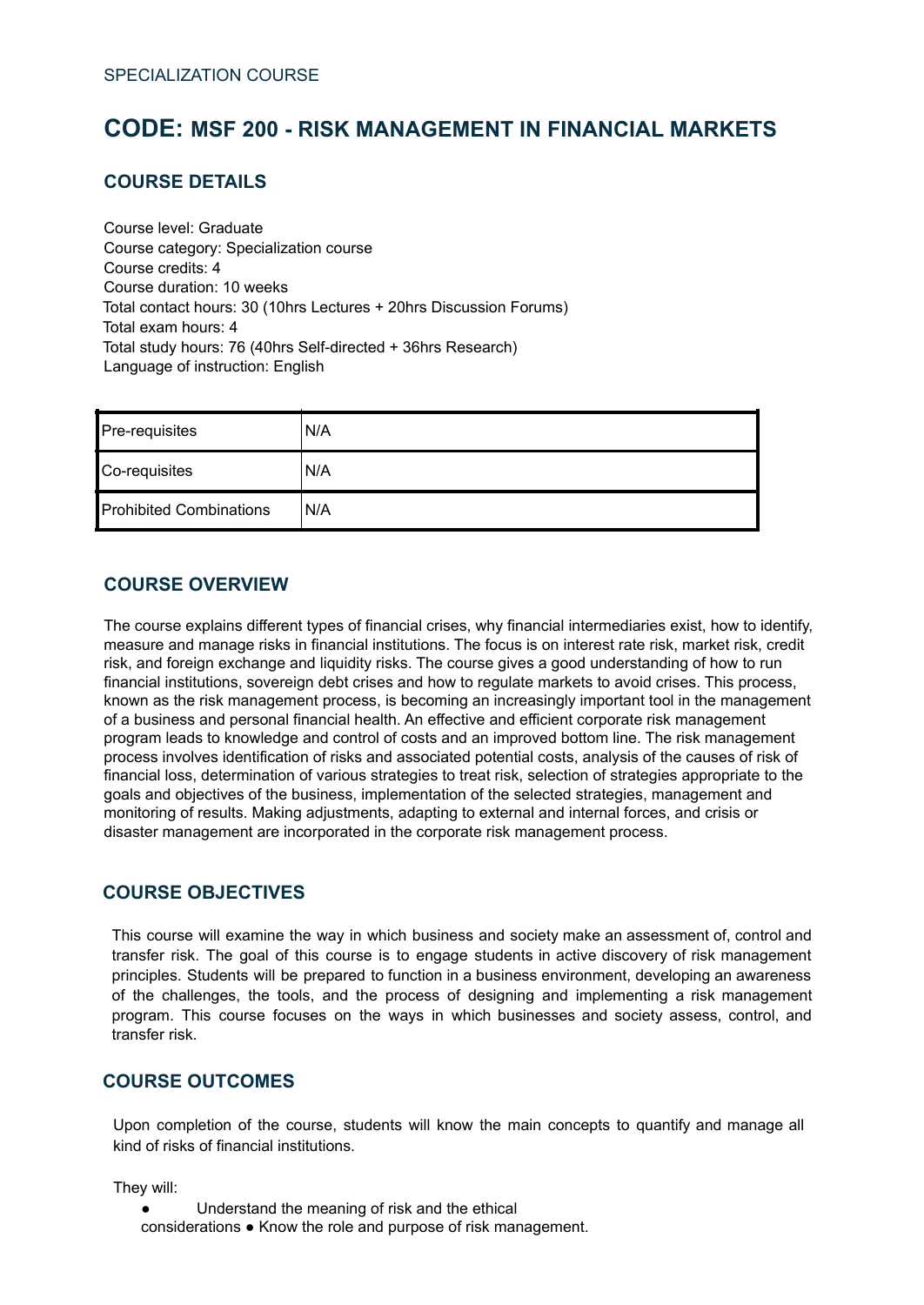- Be conversant with the core elements of the risk management
- process. Understand the different categories of risk.
- Critically be able to assess current trends in risk management.
- Have the ability to evaluate the position of insurance within risk management.
- Understand the key risk management lessons learnt from major loss events

### **COURSE CONTENT**

#### **Unit 1: Understanding the meaning of risk**

- Risk and certainty
- Probability theory
- Risk perception
- Ethical Considerations

#### **Unit 2: The Role and purpose of risk management**

- Benefits of risk management
- Roles and responsibilities, management, compliance and audit functions

#### **Unit 3: The core elements of the risk management process**

- Risk register
- Risk management standards
- Regulatory and corporate governance context=

#### **Unit 4: Categories of risk**

- Financial, operational, Insurance strategic and reputation
- Categorising risks
- Cause, events and effects

#### **Unit 5: Current trends in risk managemen**t

- Enterprise risk management (ERM)
- Governance Risk and Compliance (GRC)
- Risk aggregation and correlation

#### **Unit 6: Insurance within Risk management**

- Alternatives to insurance, risk transfer

#### **Unit 7: Key lessons from major loss events**

- Examples,
- Consequences of failure in risk management systems

| <b>Learning Outcomes:</b><br>On successful completion of the course the candidate will be<br>able to: |                                                                  | Assesse<br>d<br>in this<br>module? | A | B |  |
|-------------------------------------------------------------------------------------------------------|------------------------------------------------------------------|------------------------------------|---|---|--|
|                                                                                                       | Understand the meaning of risk and the ethical<br>considerations | NO                                 | х |   |  |
| 2                                                                                                     | Know the role and purpose of risk management.                    | NO                                 | х |   |  |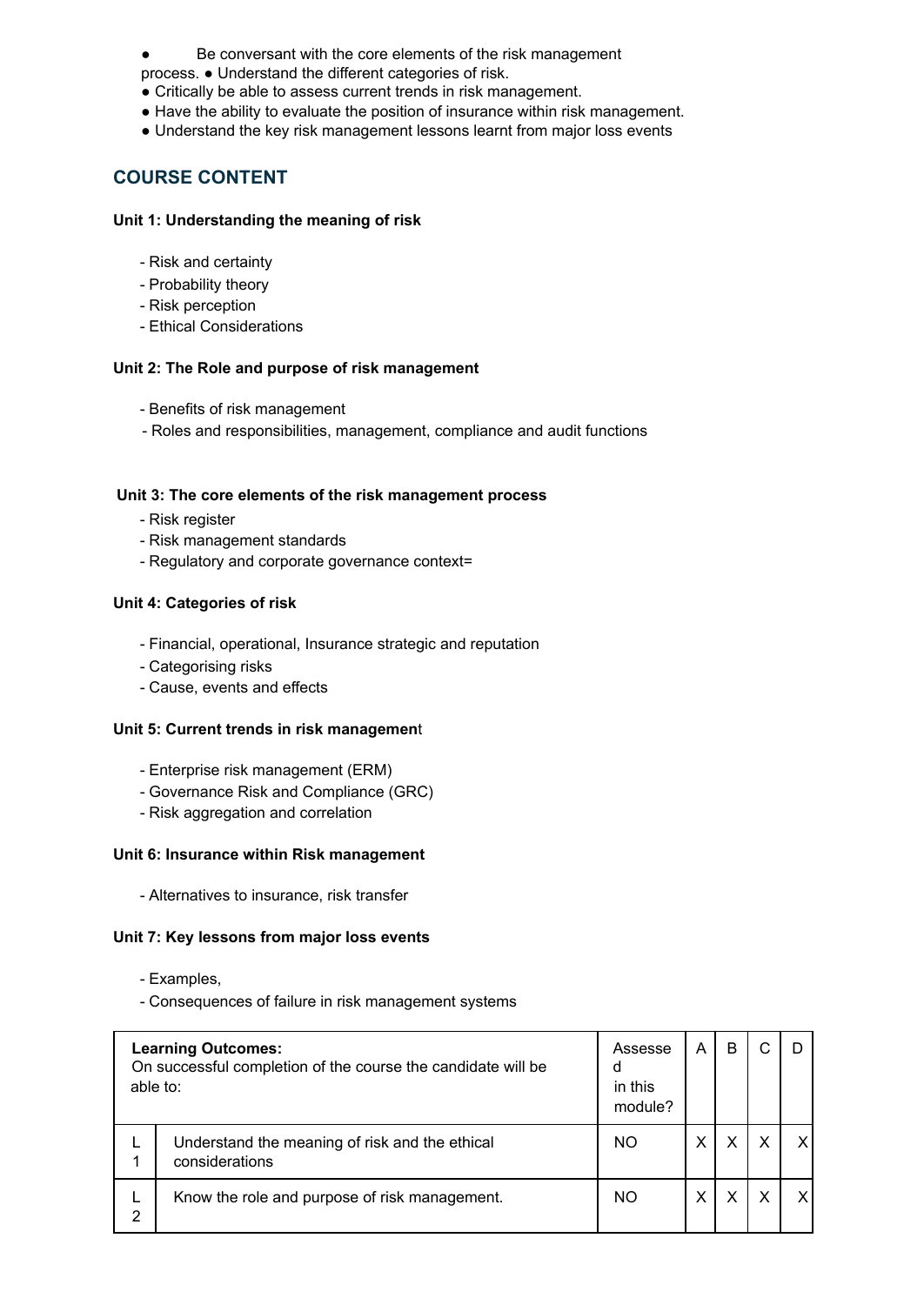| L<br>3 | Be conversant with the core elements of the risk<br>management process            | <b>YES</b> | X | X | X | X  |
|--------|-----------------------------------------------------------------------------------|------------|---|---|---|----|
| L<br>4 | Understand the different categories of risk.                                      | <b>YES</b> | X | X | X | X. |
| L<br>5 | Critically be able to assess current trends in risk<br>management.                | <b>YES</b> | X | X | X | X  |
| L6     | Have the ability to evaluate the position of insurance within<br>risk management. | <b>YES</b> | X | X | X | X. |
| L7     | Understand the key risk management lessons learnt from<br>major loss events       | NO.        | X | X | X | x  |

#### **Assessments.**

55% - Classwork (review questions, homework, essay, and other related activities) 5% - Merits 40% - Final Exam

### **BIBLIOGRAPHY**

Bibliography: Measuring and Managing Credit Risk, Servigny & Renault, McGraw Hill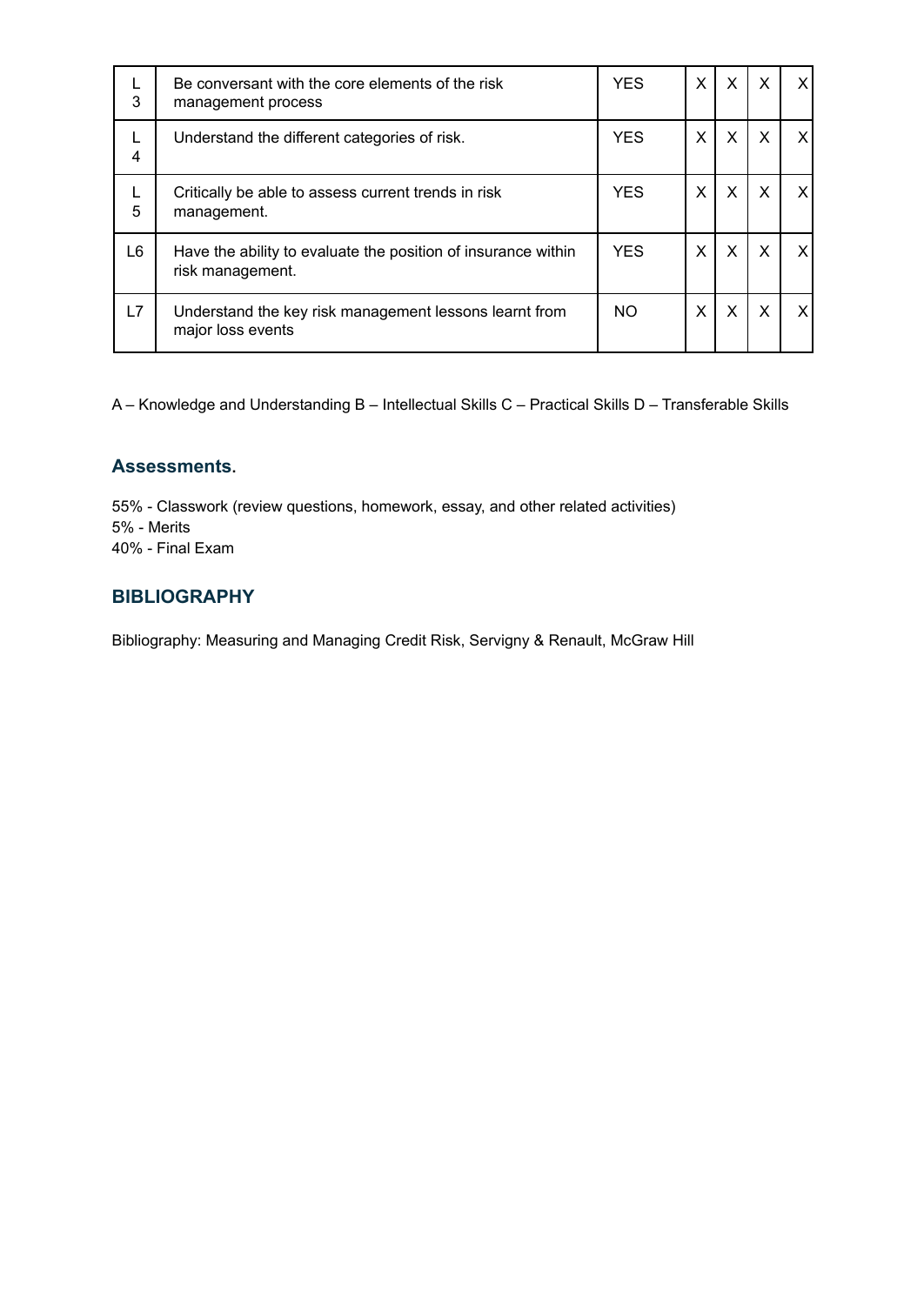# <span id="page-55-0"></span>**CODE: MSF201- FINANCIAL MARKETS AND INSTITUTIONS**

# **COURSE DETAILS**

Course level: Graduate Course category: Specialization course Course credits: 4 Course duration: 10 weeks Total contact hours: 30 (10hrs Lectures + 20hrs Discussion Forums) Total exam hours: 4 Total study hours: 76 (40hrs Self-directed + 36hrs Research) Language of instruction: English

| Pre-requisites                 | 'N/A |
|--------------------------------|------|
| Co-requisites                  | 'N/A |
| <b>Prohibited Combinations</b> | IN/A |

#### **COURSE OVERVIEW**

This course gives fundamental knowledge on the structure, function and role of the financial system in light of the complex web of links and interconnections with the banking sector. The course will cover financial intermediaries, financial instruments and the different markets where credit institutions are active players.

#### **COURSE OBJECTIVES**

The objective of this course is to provide students with an introduction to the theory and practice of financial markets and institutions.

- To help students to gain a thorough understanding of the workings of financial markets and of financial instruments
- To introduce the students to the management of financial markets and institutions in an international context

#### **COURSE OUTCOMES**

On completion of this course, the student will be able to:

- Understand and critically discuss economic principles behind the determination of interest rates.
- Be conversant with what determines the demand and supply of money.
- Communicate thoughts and critically discuss why financial institutions exist. understand and critically discuss how the prices of equities are determined and different degrees of stock market efficiency.
- Evaluate and distinguish between different types of money and bond markets instruments and how these markets work.

#### **COURSE CONTENT**

**Unit 1: Fundamentals of Financial Markets**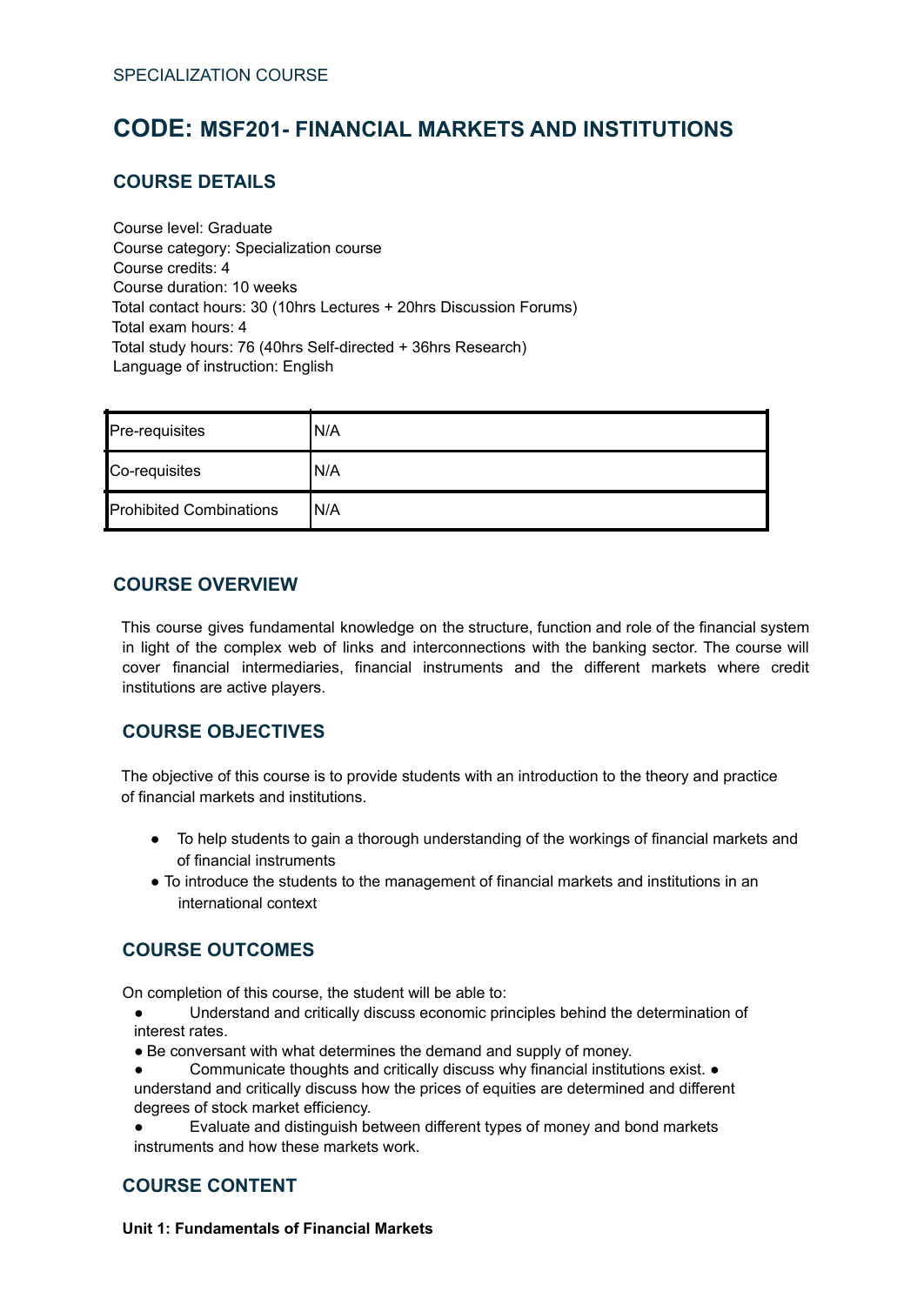#### - Interest rates and valuation

- The behaviour of interest rates

#### **Unit 2: Fundamentals of Institutions**

- **-** Financial Crisis
- Central Banks and Monetary Policy

#### **Unit 3: Financial Markets**

- **-** Money Markets
- Bond Markets
- Stock Markets
- Forex Markets
- Decentralised Markets and Fintech

#### **Unit 4: Financial Institutions**

- **-** Banking and Management
- Financial Regulation
- Banking Industry/OTC
- Ethical considerations and governance

| able to: | <b>Learning Outcomes:</b><br>On successful completion of the course the candidate will be                                           | Assesse<br>d<br>in this<br>module? | A | B            | C        | D |
|----------|-------------------------------------------------------------------------------------------------------------------------------------|------------------------------------|---|--------------|----------|---|
| L1       | understand and critically discuss economic principles<br>behind the determination of interest rates                                 | <b>YES</b>                         | X | $\mathsf{X}$ | X        | X |
| 2        | Be conversant with what determines the demand and<br>supply of money.                                                               | <b>YES</b>                         | X | $\mathsf{x}$ | $\times$ | X |
| L<br>3   | communicate thoughts and critically discuss why<br>financial institutions exist.                                                    | <b>YES</b>                         | X | $\mathsf{X}$ | $\times$ | X |
| 4        | understand and critically discuss how the prices of<br>equities are determined and different degrees of stock<br>market efficiency. | <b>YES</b>                         | X | $\mathsf{X}$ | $\times$ | X |
| L<br>5   | evaluate and distinguish between different types of money<br>and bond markets instruments and how these markets<br>work             | <b>YES</b>                         | X | X            | X        | X |

A – Knowledge and Understanding B – Intellectual Skills C – Practical Skills D – Transferable Skills

#### **Assessments.**

55% - Classwork (review questions, homework, essay, and other related activities) 5% - Merits 40% - Final Exam

#### **BIBLIOGRAPHY**

Bibliography: Financial Markets and Institutions, Saunders, McGraw-Hill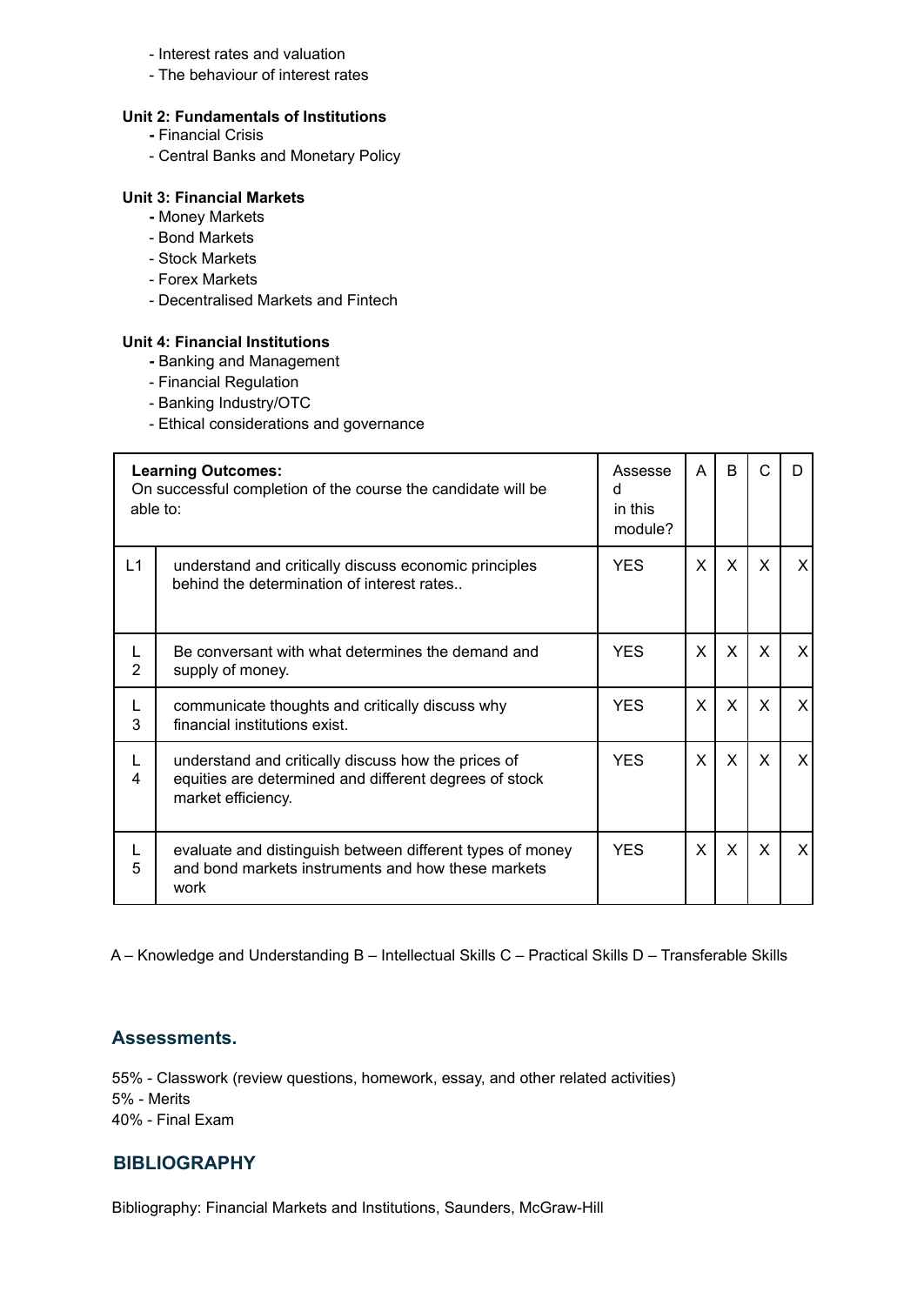# <span id="page-57-0"></span>**CODE: MSF301 - CORPORATE INVESTMENT AND FINANCIAL POLICY**

# **COURSE DETAILS**

Course level: Graduate Course category: Specialization course Course credits: 4 Course duration: 10 weeks Total contact hours: 30 (10hrs Lectures + 20hrs Discussion Forums) Total exam hours: 4 Total study hours: 76 (40hrs Self-directed + 36hrs Research) Language of instruction: English

| Pre-requisites                 | IN/A |
|--------------------------------|------|
| Co-requisites                  | IN/A |
| <b>Prohibited Combinations</b> | IN/A |

### **COURSE OVERVIEW**

This course examines techniques and issues in corporate finance with a focus on corporate investment decisions. The course covers several aspects of valuation in a corporate setting: estimation of free cash flow, stock valuation along with recognition of growth opportunities, risk management strategies, estimation of beta using online data, and specifying market scenarios to identify sustainable growth outcomes when evaluating investment proposals. Further topics include merger and acquisition strategies, the examination of options embedded in corporate capital structures, incentive-aligning compensation including executive stock options, and techniques for measuring financial performance including Economic Value Added.

# **COURSE OBJECTIVES**

- To understand the characteristics of various financial policies including investment in assets and capital structure
- To understand the key factors affecting financial performance
- To understand the features of specific forms of domestic and international business finance and identify the circumstances when each is appropriate
- To understand the key variables affecting financial performance, and
- To understand the principles of risk minimisation strategies including exchange rate and interest rate risk management.

# **COURSE OUTCOMES**

On successful completion of this course, students will be able to:

- Apply percent of sales approach to identify external financing needed at a given growth rate, and use formulas and pricing models to measure growth opportunities
- Employ various capital budgeting techniques in decision-making
- Apply option pricing models including real options methods, to evaluate corporate investments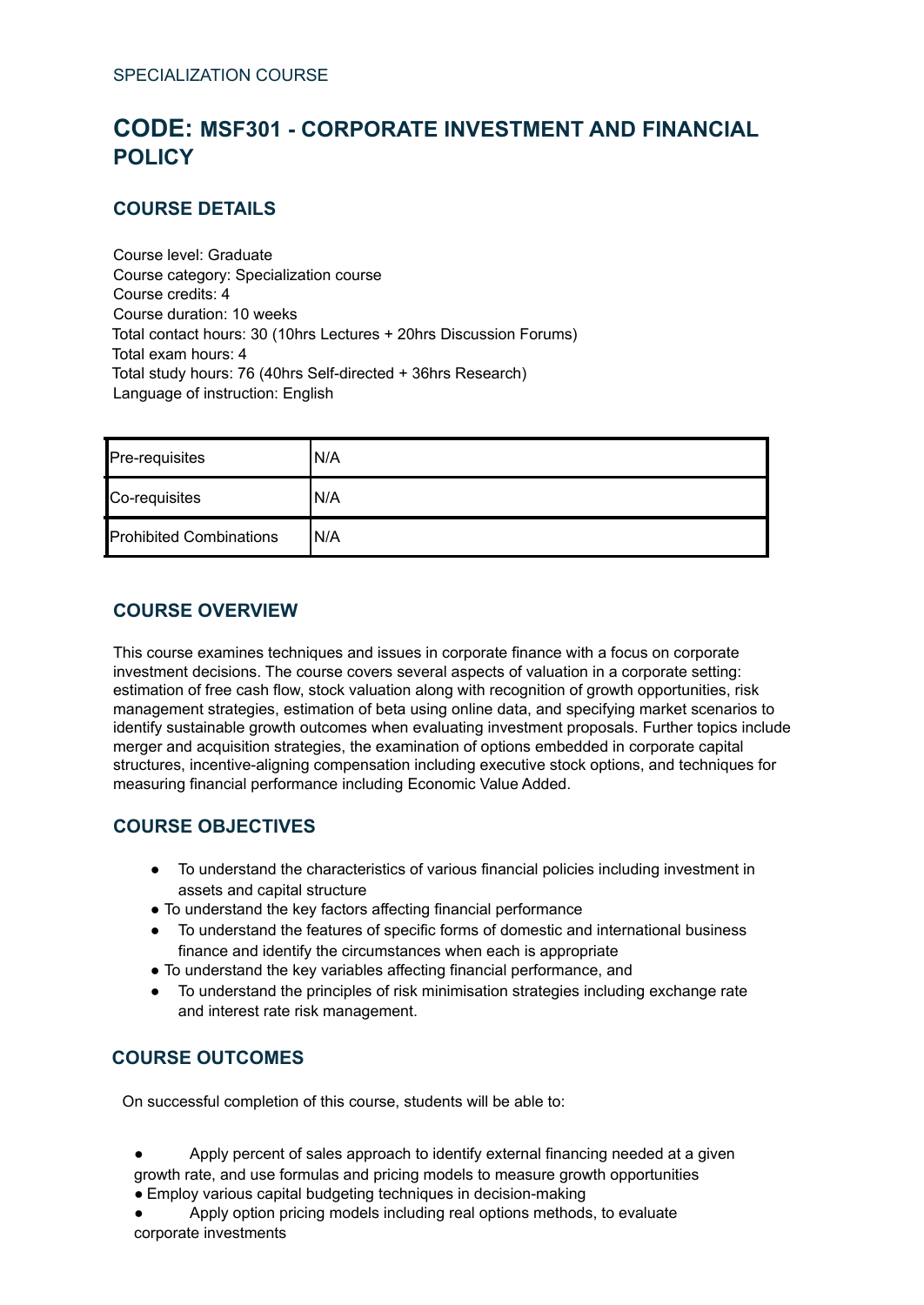- Utilise leading techniques in the valuation of merger and acquisition strategies
- Analyse corporate investment decisions in the context of corporate
- diversification and corporate governance
- Identify & apply ethical principles relevant to the finance profession

### **COURSE CONTENT**

#### **Unit 1: Long term financing**

- Bond and stock valuation
- Cost of capital
- Dividend returns

#### **Unit 2: Performance Analysis and Business Planning**

- Financial Statement Analysis
- Financial Forecasting
- Business valuation
- Bankruptcy and Restructuring

#### **Unit 3: Long-term investment decision**

- Capital budgeting-Evaluation methods
- Capital Budgeting-Cash flow methods
- Capital Budgeting Risk Analysis
- Lease analysis

#### **Unit 4: Working capital policy**

- Cash management
- Credit policy/Receivables management
- Hedging Futures and options

| able to: | <b>Learning Outcomes:</b><br>On successful completion of the course the candidate will be                                                                               | Assesse<br>d<br>in this<br>module? | A | B |   |  |
|----------|-------------------------------------------------------------------------------------------------------------------------------------------------------------------------|------------------------------------|---|---|---|--|
|          | Apply percent of sales approach to identify external<br>financing needed at a given growth rate, and use formulas<br>and pricing models to measure growth opportunities | <b>YES</b>                         | х | X |   |  |
| 2        | Employ various capital budgeting techniques in<br>decision-making                                                                                                       | <b>YES</b>                         | х | X | X |  |

| 3      | Apply option pricing models including real options<br>methods, to evaluate corporate investments               | <b>YES</b> | X | X | X |   |
|--------|----------------------------------------------------------------------------------------------------------------|------------|---|---|---|---|
| 4      | Utilise leading techniques in the valuation of merger<br>and acquisition strategies                            | YES.       | X | X | X | x |
| L<br>5 | Analyse corporate investment decisions in the context<br>of corporate diversification and corporate governance | <b>YES</b> | X | X | X |   |
| L6     | Identify & apply ethical principles relevant to the<br>finance profession                                      | NO         | X | X | x | x |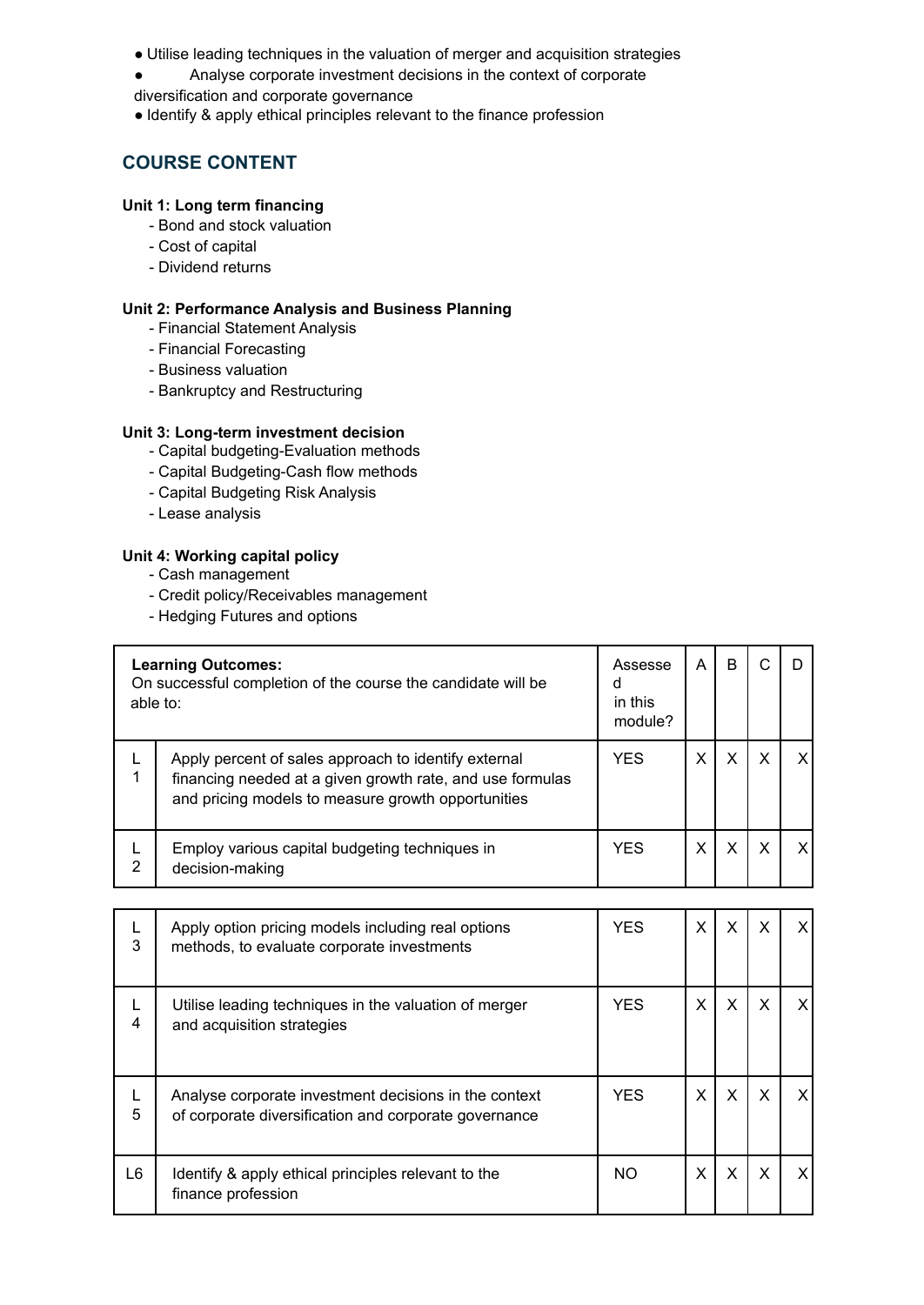#### **Assessments.**

55% - Classwork (review questions, homework, essay, and other related activities) 5% - Merits 40% - Final Exam

# **BIBLIOGRAPHY**

Bibliography: Foundations of Financial Management, Block & Danielsen, McGraw-Hill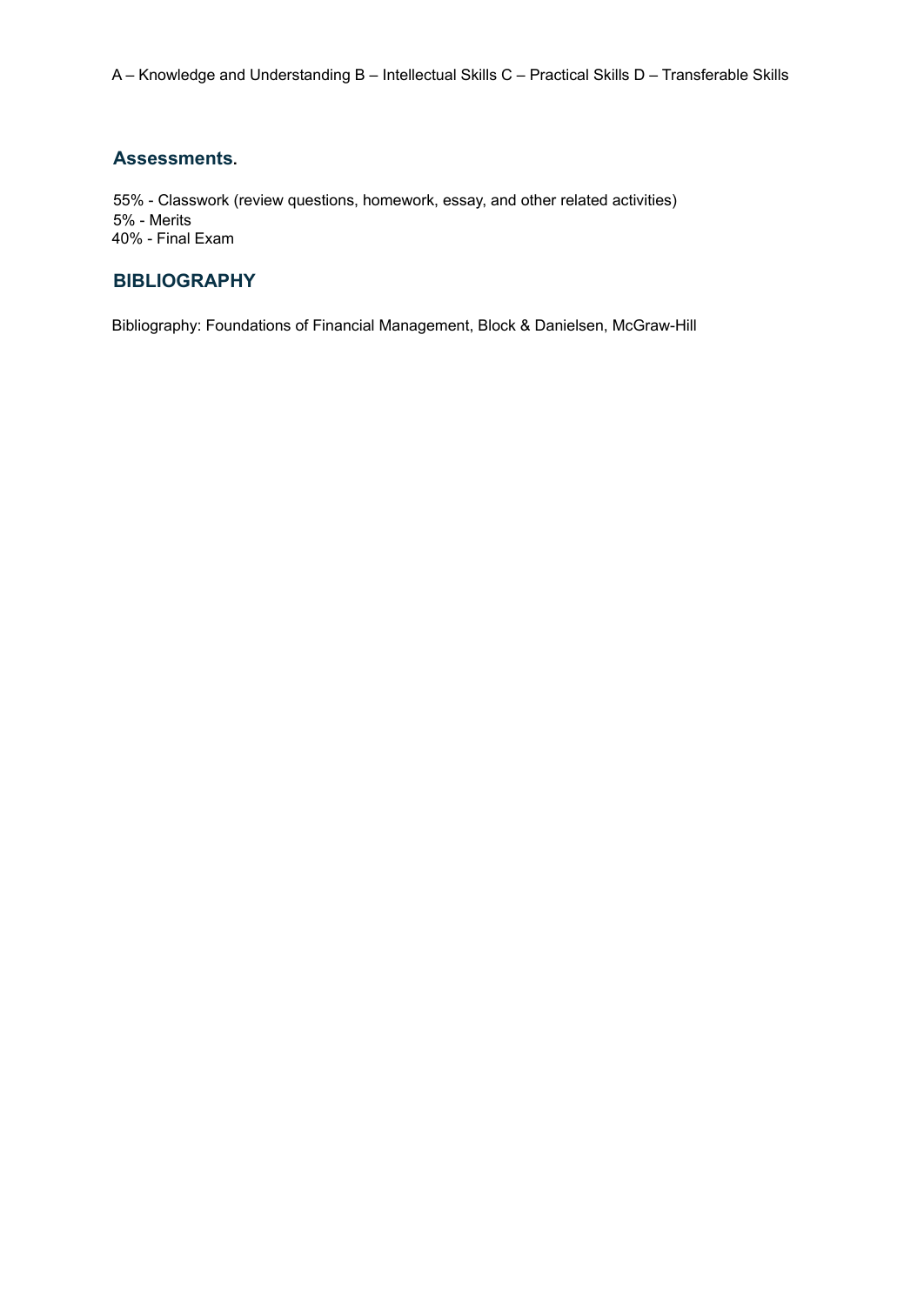# <span id="page-60-0"></span>**FINTECH AND BLOCKCHAIN**

SPECIALIZATION COURSE

# <span id="page-60-1"></span>**CODE: BSDL101 - INTRODUCTION TO DIGITAL CURRENCIES, ICOs& MARKETS**

#### **COURSE DETAILS**

Course level: Undergraduate Course category: Specialization Course Course credits: 10 Course duration: 13 weeks Total contact hours: 38 (13hrs Lectures + 25hrs Discussion Forum) Total exam hours: 2 Total study hours: 230 (117hrs self-directed + 9hrs Specific assignments + 4hrs Research + 100 Preparation) Language of instruction: English

| Pre-requisites                 | N/A  |
|--------------------------------|------|
| Co-requisites                  | 'N/A |
| <b>Prohibited Combinations</b> | IN/A |

#### **COURSE OVERVIEW**

This course was designed for individuals and organizations who want to learn how to navigate investment in cryptocurrencies. Students will learn how to define a currency, analyze the foundations of digital signatures and blockchain technology in cryptocurrency, and accurately assess the risks of cryptocurrency in a modern investment portfolio. By the end of this course, students will have a deep understanding of the realities of Cryptocurrency, the intricacies of Blockchain technology, and an effective strategy for incorporating Cryptocurrency into investment plans.

#### **COURSE OBJECTIVES**

The course will survey the theory and principles by which cryptocurrencies operate, practical examples of basic cryptocurrency use, including clients, wallets, transactions. We'll look at the cryptocurrency ecosystem financial services and discuss the existing and potential interaction of cryptocurrencies with the banking, financial, legal and regulatory environment. Lastly, the course will examine in detail how cryptocurrencies can be viewed from an innovation perspective and what opportunities they present for the developing world.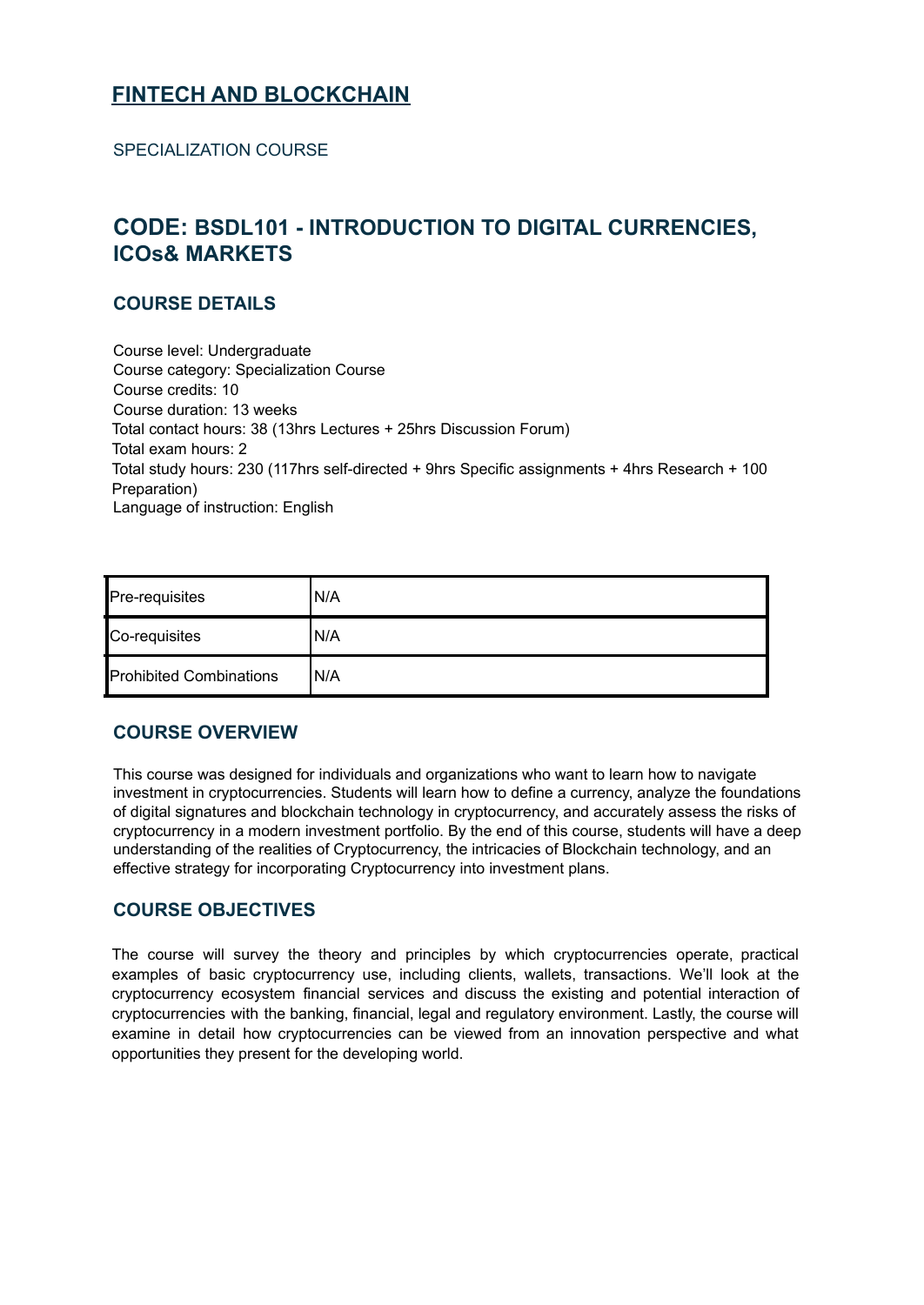#### **COURSE CONTENT**

- Fundamental technology components of blockchain-based digital currencies
- Advanced uses of the blockchain, escrow services, multi-signature transactions, asset registration, attestation and smart contracts applications.
- Alternative blockchains to Bitcoin
- Cryptocurrencies and the monetary and banking systems,
- Regulation and cryptocurrencies
- Developing, financial inclusion and economic development.

#### **COURSE OUTCOMES**

At the completion of the course the student will be able to:

- Understand the fundamental technology components of blockchain-based digital currencies, the process of currency issuance, proof-of-work and alternative consensus mechanisms, how they are applied and how the distributed ledger is structured in its core.
- Understand more advanced uses of the blockchain such as escrow services, multi-signature transactions, asset registration, attestation and smart contracts applications.
- Understand alternative blockchains to Bitcoin, such as alt-coins and Ethereum and IOU-based systems like Ripple.
- Understand what parallels and differences cryptocurrencies have with the existing monetary and banking systems, what approaches are the same and what is fundamentally different.
- Understand existing approaches by regulators globally, and the likely frameworks for regulating cryptocurrencies, and their interface with conventional finance, in the future.
- Be able to critically judge on their own, whether cryptocurrencies are disruptive innovations, and what hurdles, bottlenecks or avenues exist towards wider adoption, as well as the potential they present for leapfrogging infrastructure in developing nations and the potential they present for improving financial inclusion and economic development.

|    | <b>Learning Outcomes:</b><br>On successful completion of the course the candidate will be able<br>to:                                                                                                                                                                     | Assessed<br>in this<br>module? | A | <sub>B</sub> |  |
|----|---------------------------------------------------------------------------------------------------------------------------------------------------------------------------------------------------------------------------------------------------------------------------|--------------------------------|---|--------------|--|
| L1 | Understand the fundamental technology components of<br>blockchain-based digital currencies, the process of<br>currency issuance, proof-of-work and alternative<br>consensus mechanisms, how they are applied and how<br>the distributed ledger is structured in its core. | <b>YES</b>                     |   | X            |  |
| L2 | Understand more advanced uses of the blockchain such<br>as escrow services, multi-signature transactions, asset<br>registration, attestation and smart contracts applications.                                                                                            | NO.                            | χ | X            |  |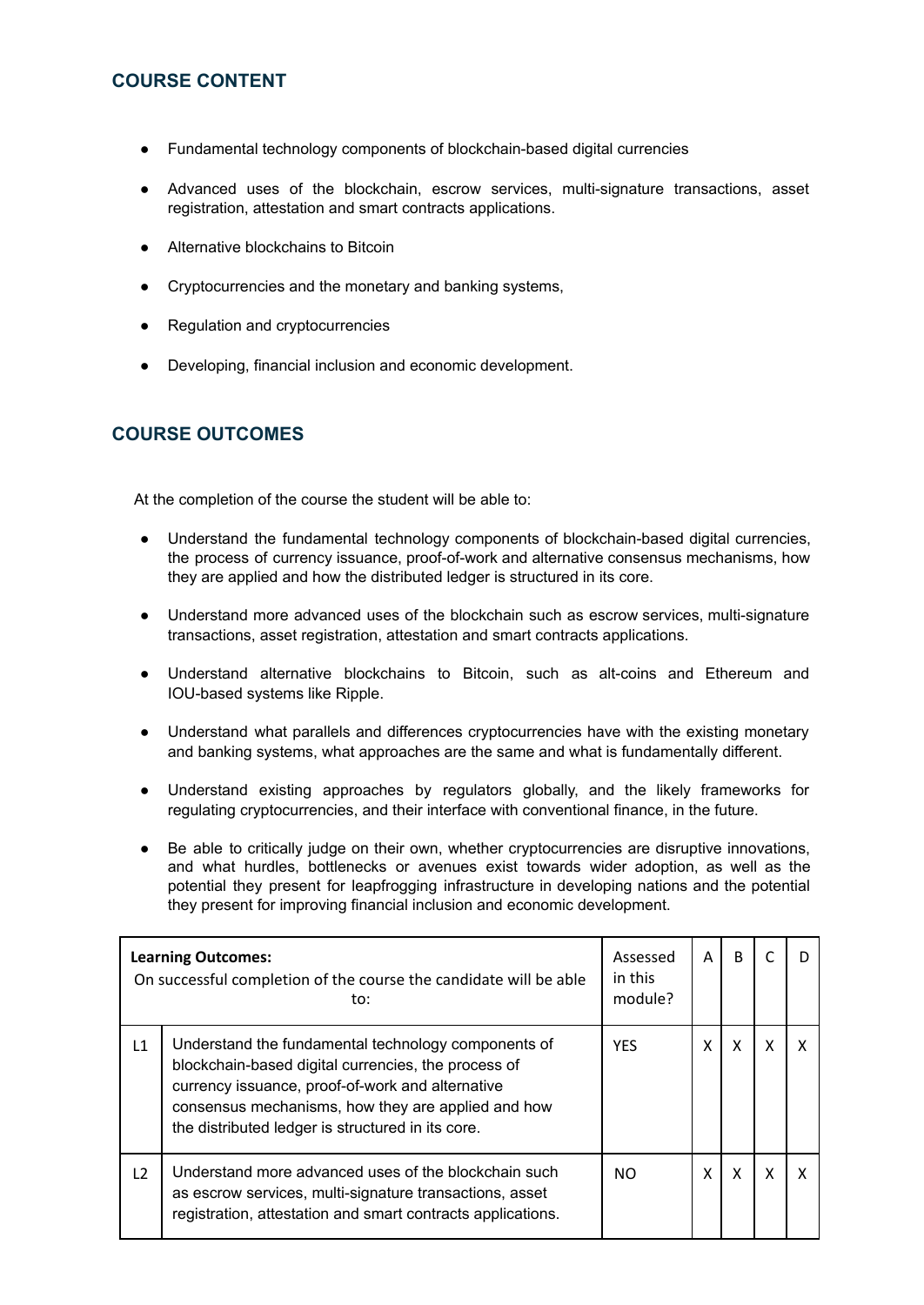| L <sub>3</sub> | Understand alternative blockchains to Bitcoin, such as<br>alt-coins and Ethereum and IOU-based systems like Ripple.                                                                                 | <b>YES</b> | x | X |   |  |
|----------------|-----------------------------------------------------------------------------------------------------------------------------------------------------------------------------------------------------|------------|---|---|---|--|
| L4             | Understand<br>what<br>parallels and<br>differences<br>cryptocurrencies have with the existing monetary and<br>banking systems, what approaches are the same and what<br>is fundamentally different. | <b>YES</b> |   | X | X |  |
| L5             | Understand existing approaches by regulators globally, and<br>the likely frameworks for regulating cryptocurrencies, and<br>their interface with conventional finance, in the future.               | <b>YFS</b> | X | X | X |  |
| L6             | Be able to critically judge on their own, whether<br>cryptocurrencies are disruptive                                                                                                                | NO.        | x | X | x |  |

#### **Assessments.**

55% - Classwork (review questions, homework, essay, and other related activities) 5% - Merits 40% - Final Exam

#### **BIBLIOGRAPHY**

Bibliography: TBD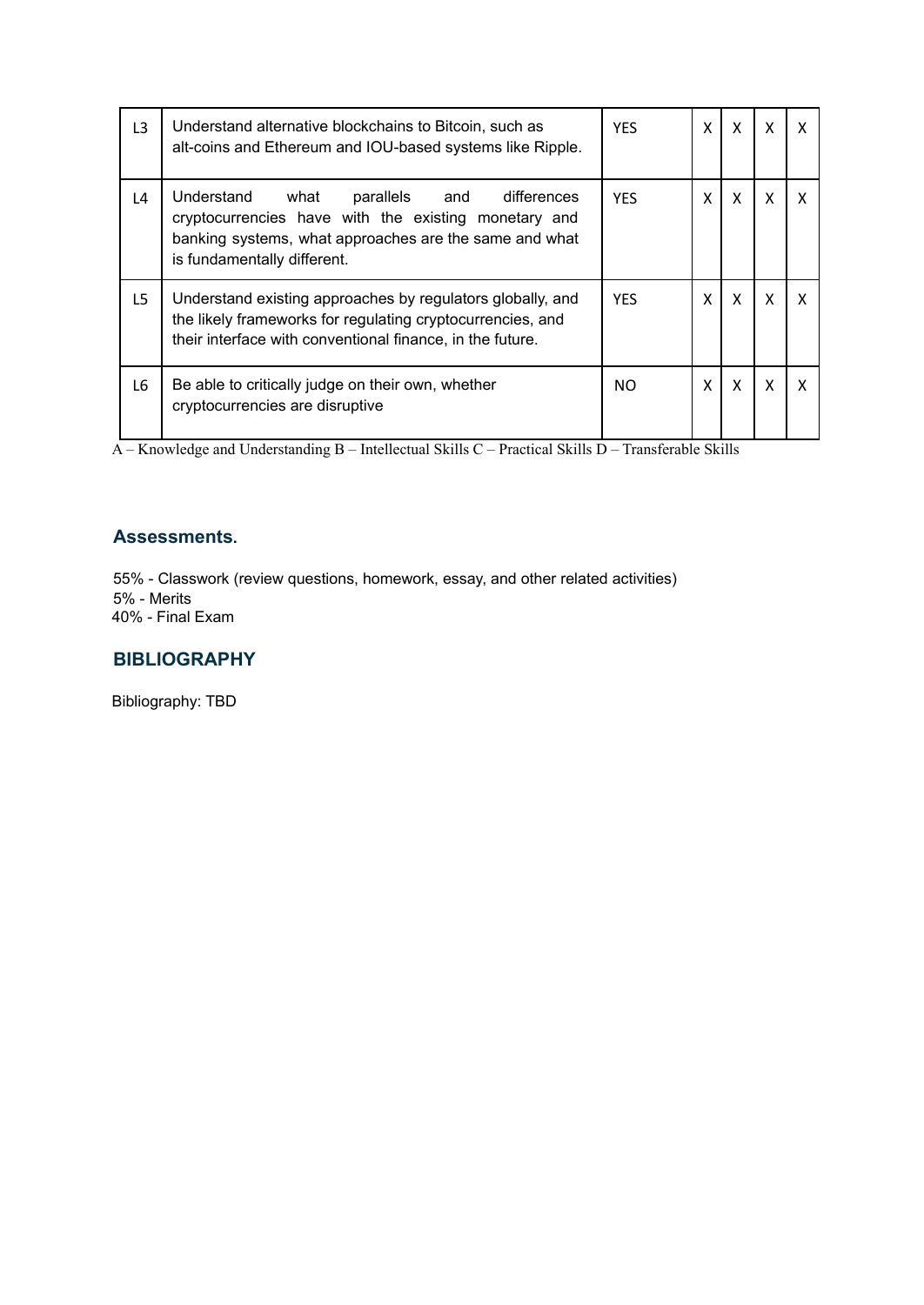# <span id="page-63-0"></span>**CODE: BSDL102 - CYBER SECURITY RISK REGULATION**

#### **COURSE DETAILS**

Course level: Undergraduate Course category: Specialization Course Course credits: 10 Course duration: 13 weeks Total contact hours: 38 (13hrs Lectures + 25hrs Discussion Forum) Total exam hours: 2 Total study hours: 230 (117hrs self-directed + 9hrs Specific assignments + 4hrs Research + 100 Preparation) Language of instruction: English

| Pre-requisites                 | N/A  |
|--------------------------------|------|
| Co-requisites                  | 'N/A |
| <b>Prohibited Combinations</b> | N/A  |

### **COURSE OVERVIEW**

Cybersecurity is a complex, sophisticated, and growing challenge. This course explores cybersecurity topics from a business context in alignment with prevailing standards and guidelines. The major domains of security are explored from organizational management, risk, and technical perspectives. Critical security goals of Confidentiality, Integrity, and Availability are discussed. The emerging threat landscape is examined, including attacker motives and tactics. The concept of system vulnerabilities is explained along with a review of enterprise techniques for vulnerability management. The security challenge is presented from the enterprise perspective, with attention to the intersection of individual, organizational, and technical cybersecurity concerns.

# **COURSE OBJECTIVES**

1. To introduce the fundamental concepts of information and cybersecurity in the business enterprise.

2. To explore the threats and vulnerabilities associated with business systems.

3. To understand the core domains of security as presented in widely accepted cybersecurity frameworks.

4. To explain critical cybersecurity technical components as related to the respective security domains.

- 5. To introduce cyber risk management concepts.
- 6. To explore the challenges of communicating cybersecurity concepts to business executives.

#### **COURSE CONTENT**

- Concepts of cybersecurity and technical risks
- Security goals in information systems
- Cyber risk in a systems environment.
- Cyber security threats
- Common security frameworks to treat cyber risks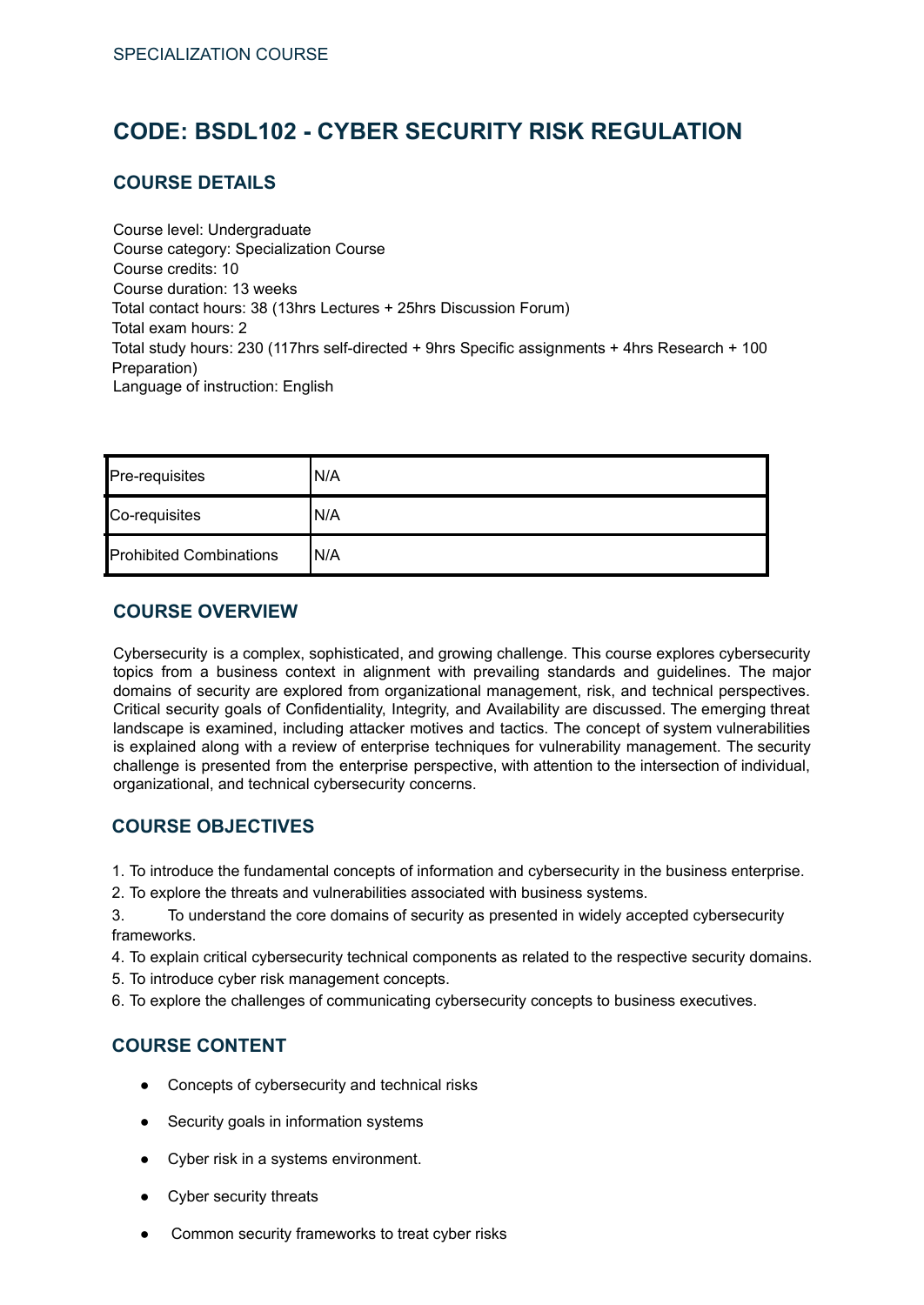#### **COURSE OUTCOMES**

At the completion of the course:

1. Students will be able to communicate concepts of cybersecurity and technical risks to management, executives, and other non-technical audiences.

2. Students will recognize common security goals in information systems.

3. Students will explain the characteristics of information or cyber risk in a systems environment.

- 4. Students will understand the prevailing information and cybersecurity threats.
- 5. Students will be able to apply common security frameworks to treat cyber risks

|                | <b>Learning Outcomes:</b><br>On successful completion of the course the candidate will be able<br>to:                                                                       |            | A | B            | C | D            |
|----------------|-----------------------------------------------------------------------------------------------------------------------------------------------------------------------------|------------|---|--------------|---|--------------|
| L1             | Students will be able to communicate concepts of<br>technical<br>risks<br>cybersecurity<br>and<br>to<br>management, executives,<br>and other<br>non-technical<br>audiences. | NO.        | X | X            |   |              |
| L2             | Students will recognize common security goals in<br>information systems.                                                                                                    | <b>YES</b> | X | $\mathsf{x}$ | X | $\mathsf{x}$ |
| L <sub>3</sub> | Students will explain the characteristics of information<br>or cyber risk in a systems environment.                                                                         | <b>YFS</b> | X | $\mathsf{x}$ | X | X            |
| L4             | Students will understand the prevailing information and<br>cyber security threats.                                                                                          | <b>YES</b> | X | X            | X | X            |
| L <sub>5</sub> | Students will be able to apply common security<br>frameworks to treat cyber risks                                                                                           | <b>YFS</b> | X | X            | X | X            |

A – Knowledge and Understanding B – Intellectual Skills C – Practical Skills D – Transferable Skills

#### **Assessments.**

55% - Classwork (review questions, homework, essay, and other related activities) 5% - Merits 40% - Final Exam

#### **BIBLIOGRAPHY**

Bibliography: TBD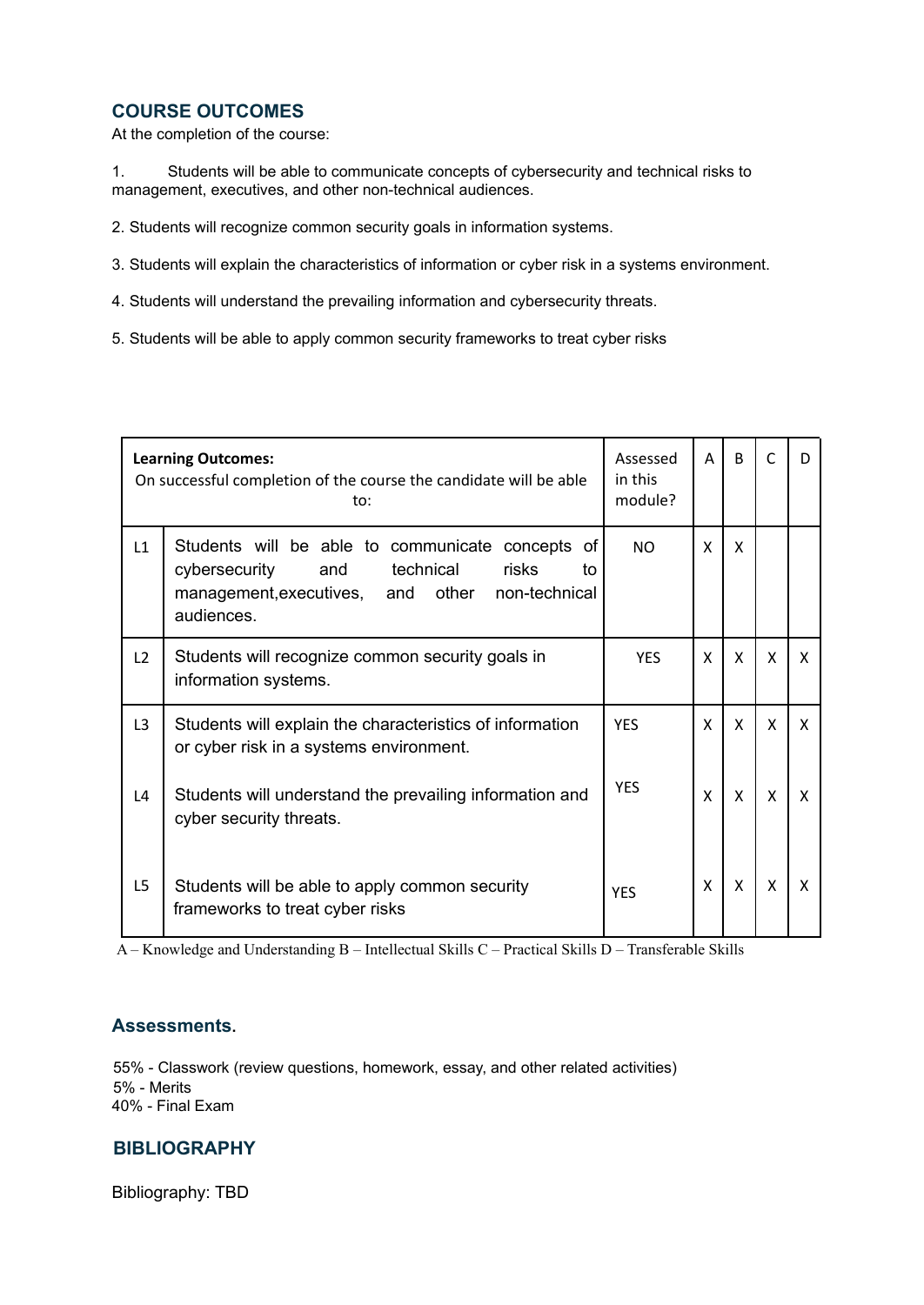# <span id="page-65-0"></span>**CODE: BSDL200 - BLOCKCHAIN TECHNOLOGY FUNDAMENTALS**

### **COURSE DETAILS**

Course level: Undergraduate Course category: Specialization Course Course credits: 10 Course duration: 13 weeks Total contact hours: 38 (13hrs Lectures + 25hrs Discussion Forum) Total exam hours: 2 Total study hours: 230 (117hrs self-directed + 9hrs Specific assignments + 4hrs Research + 100 Preparation) Language of instruction: English

| Pre-requisites                 | 'N/A |
|--------------------------------|------|
| Co-requisites                  | 'N/A |
| <b>Prohibited Combinations</b> | IN/A |

#### **COURSE OVERVIEW**

The course will cover the most important blockchain concepts, the philosophy of decentralization behind blockchain, and the main discussions within the blockchain environment.

#### **COURSE OBJECTIVES**

The objectives of the Blockchain Fundamentals course consists of knowledge and practical skills components. We will work according to a 'Flipped Learning' methodology. This means that we will create a learning environment in which you, together with your peers, can actively develop your knowledge and skills. You will be put in charge of your own learning progress.

#### **COURSE CONTENT**

- History, technology, and applications of Blockchain
- Blockchain applications and concepts
- Creating a Crypto token and initial Coin Offering
- cryptocurrency exchanges and wallets
- Blockchain startups

### **COURSE OUTCOMES**

At the completion of the course the student will be able to:

1. The student will be able to comfortably discuss and describe the history, technology, and applications of Blockchain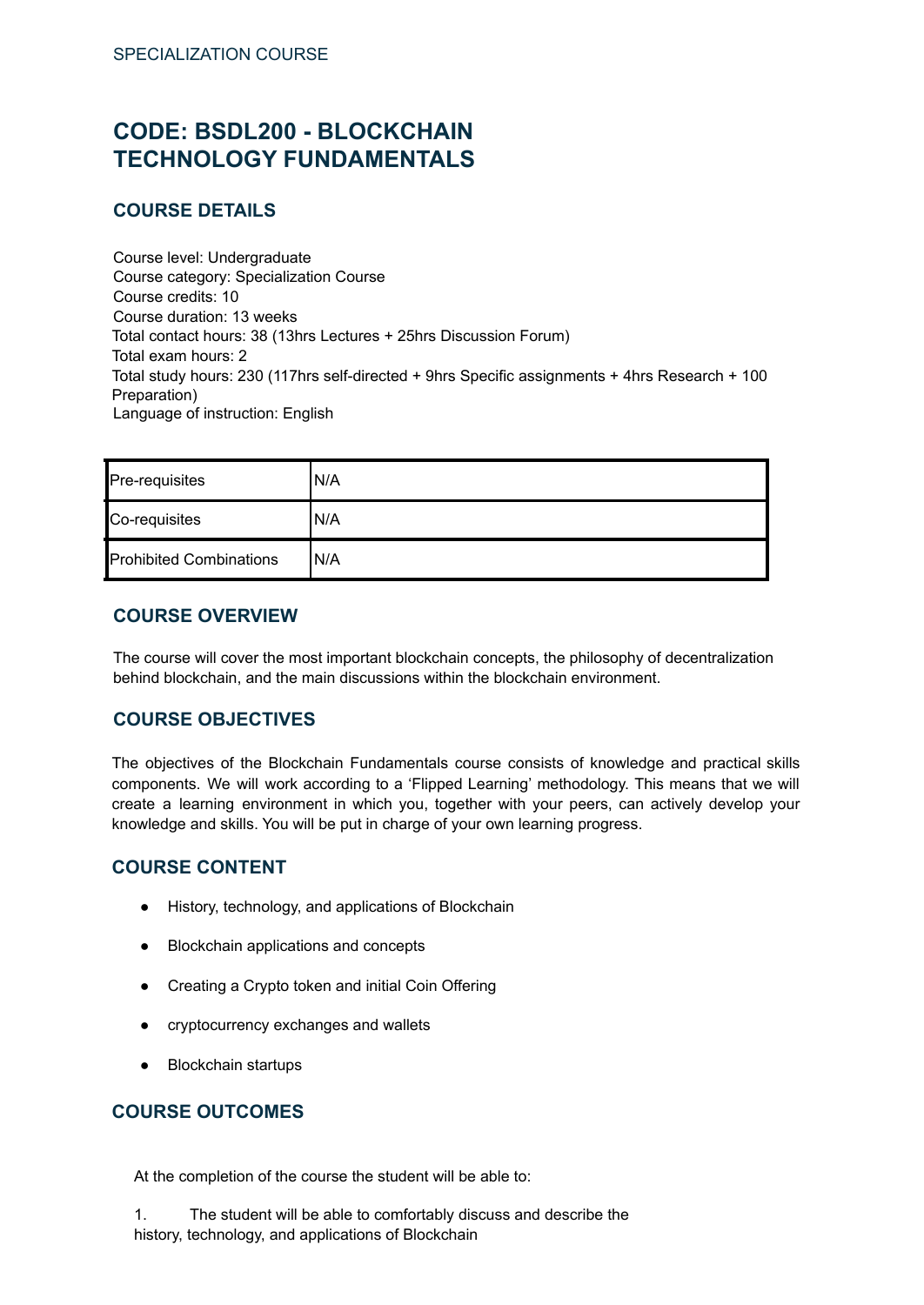2. The student will be able to assess Blockchain

applications in a structured manner

3. The student will be able to present Blockchain concepts

clearly and persuasively

4. The student will be able to create their own Crypto token

5. The student will be able to create their own Initial Coin Offering

6. The student will be able to use cryptocurrency exchanges and wallets safely

7. The student will gain familiarity with investing in Blockchain startups

| <b>Learning Outcomes:</b><br>On successful completion of the course the candidate will be able<br>to: |                                                                                                                            | Assessed<br>in this<br>module? | A | <sub>B</sub> | $\mathsf{C}$ | D            |
|-------------------------------------------------------------------------------------------------------|----------------------------------------------------------------------------------------------------------------------------|--------------------------------|---|--------------|--------------|--------------|
| L1                                                                                                    | The student will be able to comfortably discuss and<br>describe the history, technology, and applications<br>ofBlockchain  | N <sub>O</sub>                 | X | X            |              |              |
| L2                                                                                                    | The student will be able to assess Blockchain<br>applications in a structured manner                                       | <b>YES</b>                     | X | X            | X            | X            |
| L <sub>3</sub>                                                                                        | The student will be able to present Blockchain concepts<br>clearly and persuasively                                        | <b>YFS</b>                     | X | X            | X            | $\mathsf{x}$ |
| $\mathsf{L}4$                                                                                         | The student will be able to create their own Crypto<br>tokenand, gain familiarity with investing in Blockchain<br>startups | <b>YES</b>                     | X | X            | X            | X            |
| L <sub>5</sub>                                                                                        | The student will be able to create their own Initial<br>CoinOffering                                                       | <b>YES</b>                     | X | X            | X            | X            |
| L <sub>6</sub>                                                                                        | The student will be able to use cryptocurrency<br>exchanges and wallets safely                                             | <b>NO</b>                      | X | X            |              |              |

A – Knowledge and Understanding B – Intellectual Skills C – Practical Skills D – Transferable Skills

#### **Assessments.**

55% - Classwork (review questions, homework, essay, and other related activities) 5% - Merits 40% - Final Exam

# **BIBLIOGRAPHY**

Bibliography: Foundations of Financial Management, Block & Danielsen, McGraw-Hill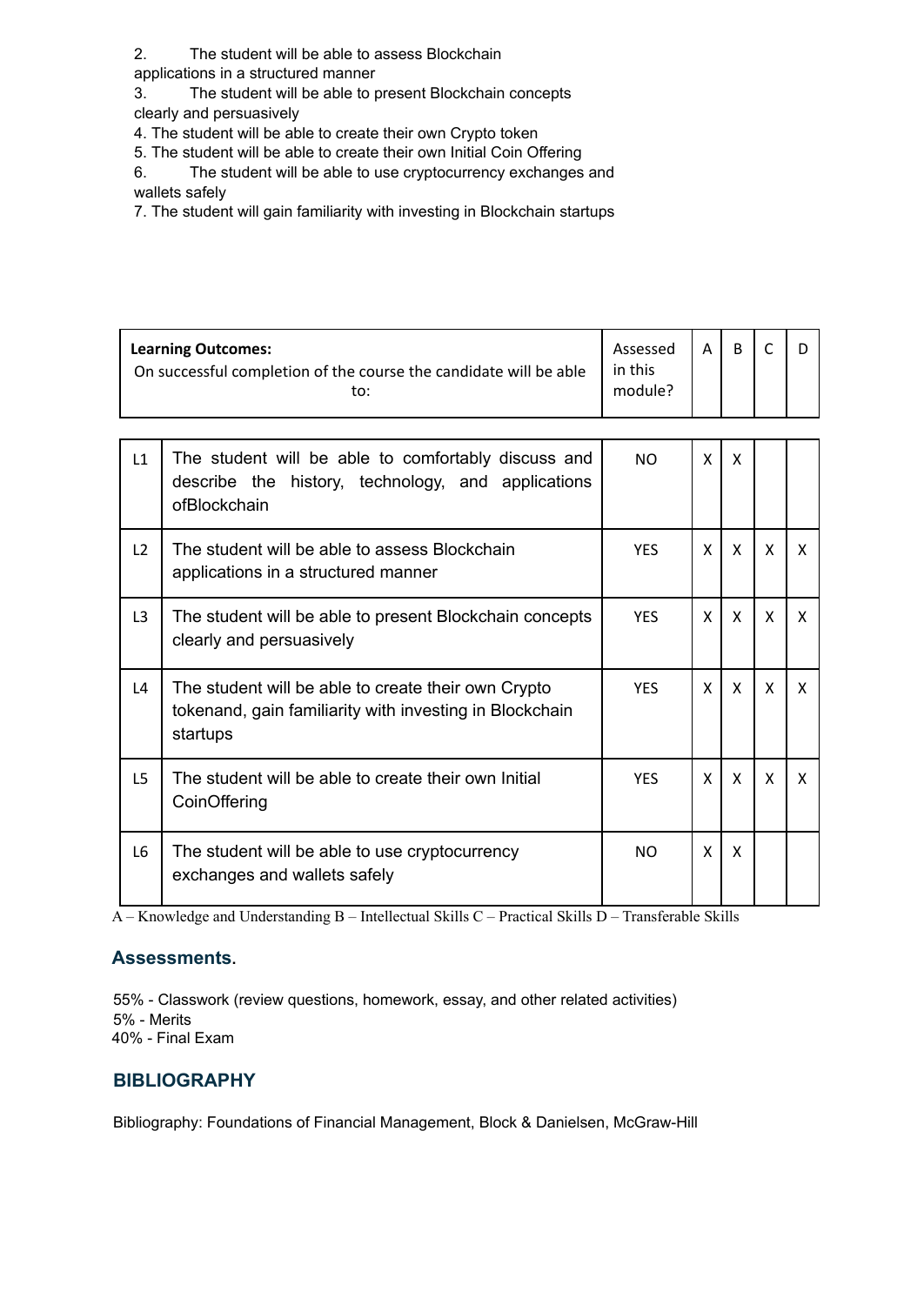# <span id="page-67-0"></span>**CODE: BSDL300 -PRINCIPLES IN INNOVATION DISRUPTION**

#### **COURSE DETAILS**

Course level: Undergraduate Course category: Specialization Course Course credits: 10 Course duration: 13 weeks Total contact hours: 38 (13hrs Lectures + 25hrs Discussion Forum) Total exam hours: 2 Total study hours: 230 (117hrs self-directed + 9hrs Specific assignments + 4hrs Research + 100 Preparation) Language of instruction: English

| Pre-requisites                 | IN/A |
|--------------------------------|------|
| Co-requisites                  | IN/A |
| <b>Prohibited Combinations</b> | IN/A |

#### **COURSE OVERVIEW**

This course will examine how innovation-driven by emerging technologies is transforming the way we do business and disrupting well-established industries. The driver for the current and imminent wave of disruption is the emergence of technological breakthroughs that can be leveraged by innovative entrepreneurs and forward-thinking companies. Though fast and agile processes, creative innovators are indeed able to appropriate these new technologies and adapt them to relevant use cases that could potentially disintermediate traditional lines of business, or deliver previously unthought-of business models. Some of these technologies are embodied in current buzzwords such as: Big Data, Machine Learning, Artificial Intelligence, Blockchain, Synthetic Biology, Digital Fabrication, Industry 4.0, Internet of Things. Harnessing these emerging technologies and creating innovative business models around them is a process that requires a good knowledge of entrepreneurial principles such as Lean Start-up and Rapid Prototyping, but also a fundamental understanding of the principles behind the technologies in question. For this reason, this course places itself at the intersection between business and technology and aims at strengthening the students' holistic understanding of the interplay between these two domains.

#### **COURSE OBJECTIVES**

The objectives of this course are twofold: First, to introduce principles of disruptive innovation in entrepreneurial and economic settings. Second, to focus on disruptive innovation in the sphere of blockchain technology and discuss the potential disruption within various industries.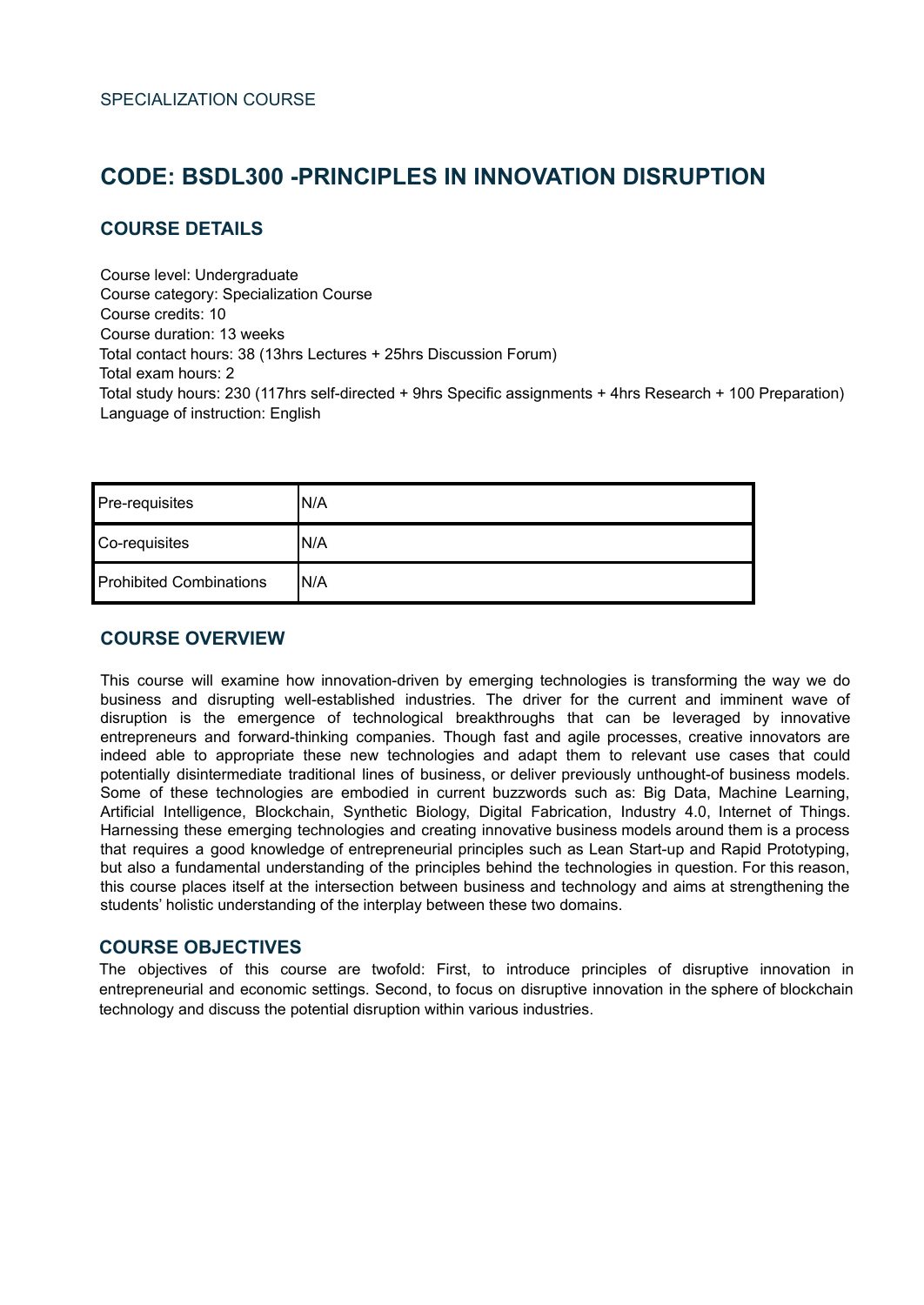### **COURSE CONTENT**

- Fundamentals of disruptive technologies
- Advances in disruptive technologies (Start-ups, Industry players and consortia, Software providers, Government and regulators, etc.),
- **Business use-cases**
- New business models and evolving infrastructures
- Challenges in entrepreneurial activities, cross-industry collaboration and engagement
- Issues and dilemmas in disruptive technologies, ethics, privacy, sustainability, and legislation

### **COURSE OUTCOMES**

At the completion of the course the student will be able to have:

- Clear and critical grasp of the fundamentals of the covered disruptive technologies, their promise as well as their current limitations
- Overview over the ecosystem of stakeholders pushing advances in disruptive technologies forward (Start-ups, Industry players and consortia, Software providers, Government and regulators, etc.), and ability to individually map out the ecosystem for a given technology.
- Knowledge of pertinent business use-cases related to specific technologies, and the ability to assess these use-cases
- Ability to conceptualize and understand new business models based on collaborative, open, and continuously evolving infrastructures
- Awareness and understanding of challenges involved in engaging in entrepreneurial activities in the domain of technologies that are at an early maturity stage
- Awareness of the importance of cross-industry collaboration and engagement in the process of ongoing standards-building for new technologies.
- Understanding of issues and dilemmas in the development of disruptive technologies related to ethics, privacy, sustainability, and legislation

| <b>Learning Outcomes:</b><br>On successful completion of the course the candidate will be able<br>to: |                                                                                                                                                                                                                                                                                        | Assessed<br>in this<br>module? | A | <sub>B</sub> | C |   |
|-------------------------------------------------------------------------------------------------------|----------------------------------------------------------------------------------------------------------------------------------------------------------------------------------------------------------------------------------------------------------------------------------------|--------------------------------|---|--------------|---|---|
| L1                                                                                                    | Clear and critical grasp of the fundamentals of the<br>covered disruptive technologies, their promise as well as<br>their current limitations                                                                                                                                          | NO.                            | X | X            |   |   |
| L2                                                                                                    | Overview over the ecosystem of stakeholders pushing<br>advances in disruptive technologies forward (Start-ups,<br>Industryplayers and consortia, Software providers,<br>Government and regulators, etc.), and ability to individually<br>map out the ecosystem for a given technology. | <b>YFS</b>                     | X | X            | X | X |
| L <sub>3</sub>                                                                                        | Knowledge of pertinent business use-cases related to<br>specific technologies, and the ability to assess these<br>use-cases                                                                                                                                                            | NO.                            | X | X            |   |   |
| L4                                                                                                    | Awareness of the importance of cross-industry collaboration<br>and engagement in the process of ongoing<br>standards-building for new technologies.                                                                                                                                    | <b>YFS</b>                     | X | X            | X | X |